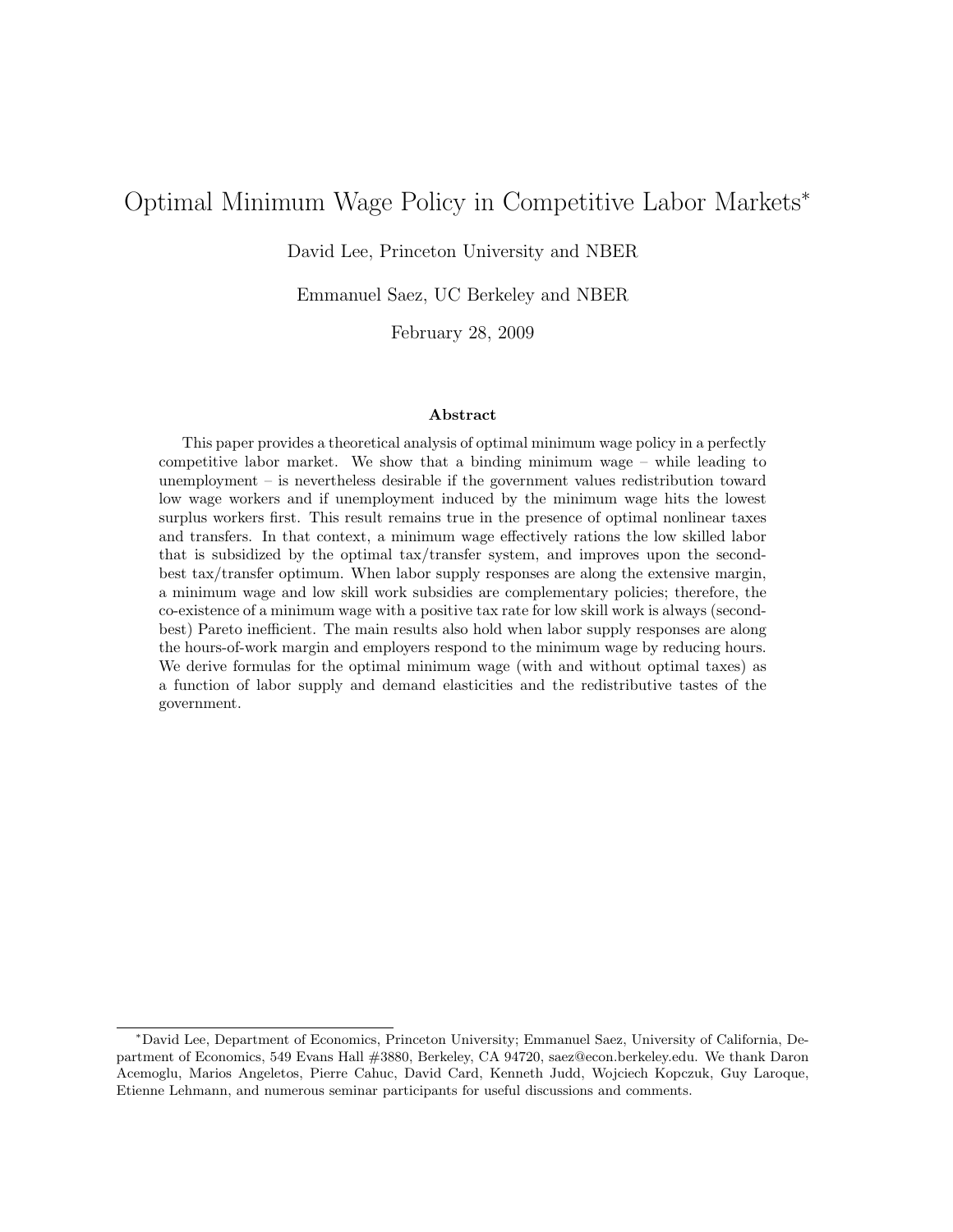# 1 Introduction

The minimum wage is a widely used but controversial policy tool. Although a potentially useful tool for redistribution because it increases low skilled workers' wages at the expense of other factors of production (such as higher skilled workers or capital), it may also lead to involuntary unemployment, thereby worsening the welfare of workers who lose their jobs. An enormous empirical literature has studied the extent to which the minimum wage affects the wages and employment of low skilled workers.<sup>1</sup> The normative literature on the minimum wage, however, is much less extensive.

This paper provides a normative analysis of optimal minimum wage in a conventional competitive labor market model, using the standard social welfare framework adopted in the optimal tax theory literature following the seminal contributions of Diamond and Mirrlees (1971) and Mirrlees (1971). In most of our analysis, we adopt the important "efficient rationing" assumption – that unemployment induced by the minimum wage hits workers with the lowest surplus first.<sup>2</sup> Our goal is to use this framework to illuminate the trade-offs involved when a government sets a minimum wage, and to shed light on the appropriateness of a minimum wage in the presence of optimal taxes and transfers.

The first part of the paper considers a competitive labor market with no taxes/transfers.<sup>3</sup> We show that a binding minimum wage is desirable as long as the government places a non-zero value on redistribution from high- to low-wage workers, the demand elasticity of low skilled labor is finite, and the supply elasticity of low skilled labor is positive. Unsurprisingly, the resulting optimal minimum wage is decreasing in the demand elasticity because a minimum wage has larger unemployment effects when the demand elasticity is higher. The optimal minimum wage is increasing in the supply elasticity because a high supply elasticity implies that marginal workers have a low surplus from working (since many would leave the labor force if the wages were slightly reduced). The size of the optimal minimum wage follows an inverted U-shape with the degree of the government's redistributive tastes: there is no role for the minimum wage if the government neither values redistribution nor has extreme Rawlsian

<sup>&</sup>lt;sup>1</sup>See e.g., Brown et al. (1982), Card and Krueger (1995), Dolado et al. (1996), Brown (1999), or Neumark and Wascher (2006) for extensive surveys.

<sup>&</sup>lt;sup>2</sup>We also discuss in detail how our results are modified when this "efficient rationing" assumption fails, for example if unemployment hits low skilled workers independently of surplus, what we call "uniform rationing".

<sup>&</sup>lt;sup>3</sup>Although simple, this analysis does not seem to have been formally derived in the previous literature.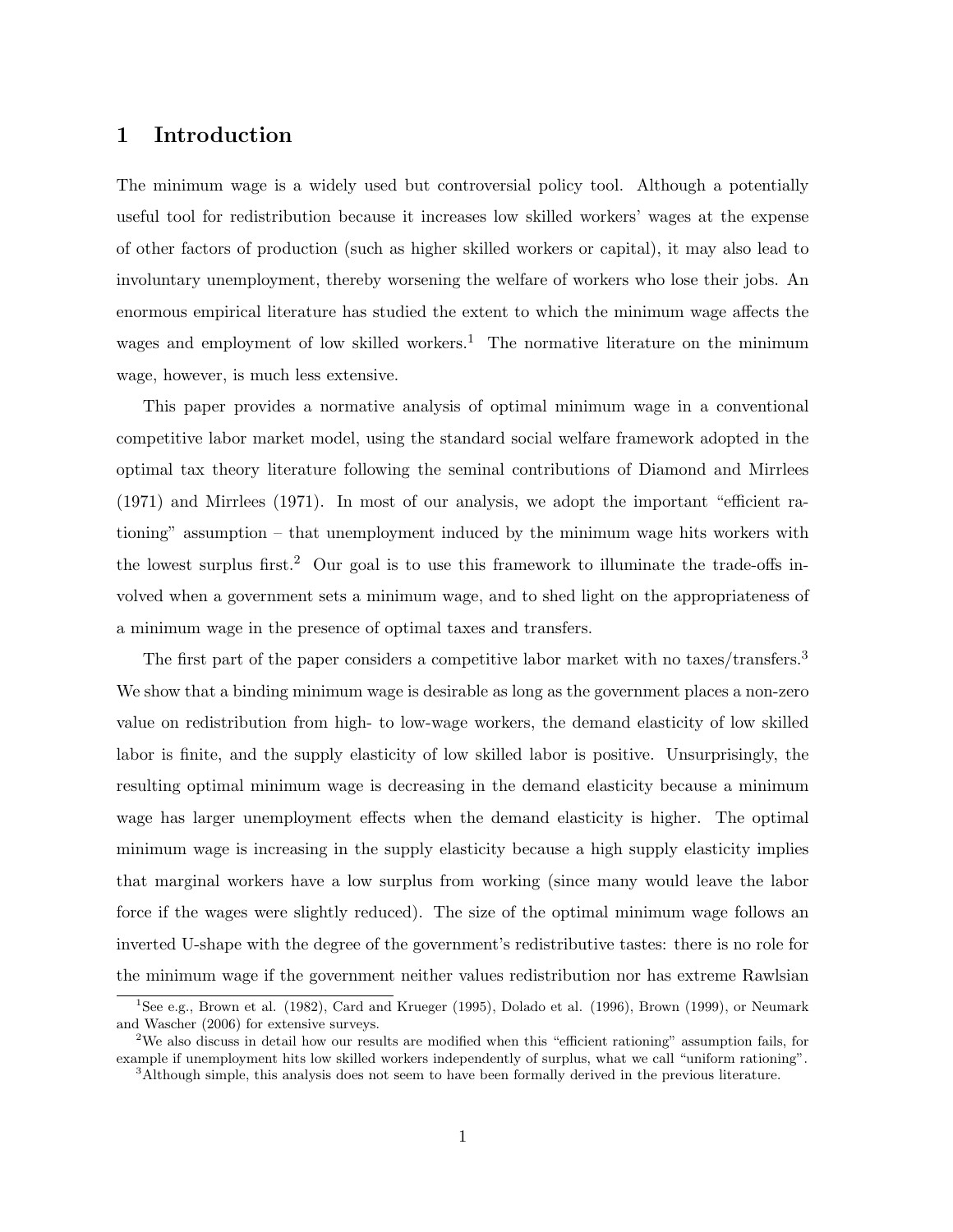preferences (as the costs of involuntary unemployment dominate the value of transfers to low skilled workers).

The second part of the paper considers how the results change when the government also uses taxes and transfers to achieve redistributive goals. In our model, we abstract from the hours of work decision and focus only on the job choice and work participation decisions. Such a model can capture both the participation decisions but also discrete intensive labor supply decisions where individuals can choose higher paying occupations by exerting more effort.<sup>4</sup> In that context, the government observes only occupation choices and corresponding wages, but not the utility work costs incurred by individuals. Therefore, the informational constraints the government faces when imposing a minimum wage policy and a nonlinear tax/transfer system are well defined and mutually consistent. In such a model, we show that a minimum wage is desirable if rationing is efficient and the government values redistribution toward low skilled workers.<sup>5</sup> This result can be seen as an application of the Guesnerie (1981) and Guesnerie and Roberts (1984) theory of quantity controls in second best economies: when the government values redistribution toward low skilled workers, the optimal tax/transfer system over-encourages the supply of low skilled labor. In that context, a minimum wage effectively rations over-supplied low skilled labor, which is socially desirable. In other words, if the minimum wage rations low skilled jobs, the government can increase redistribution toward those workers without inducing any adverse supply response. Theoretically, the minimum wage under efficient rationing sorts individuals into employment and unemployment based on their unobservable cost of work. Thus, the minimum wage partially reveals costs of work in a way that tax/transfer systems cannot.<sup>6</sup> Unsurprisingly, we show that if rationing is uniform (and hence does not reveal anything on costs of work), then the minimum wage cannot improve upon the optimal tax/transfer allocation.

When labor supply responses are along the participation margin, we show that a minimum wage should always be associated with work subsidies (such as the US Earned Income Tax Credit). Consequently, imposing positive tax rates on the earnings of minimum wage workers

<sup>4</sup>We focus on the model with participation decisions only in the text but we show in appendix B.1 that our results easily carry over to a general model of occupational choice.

<sup>&</sup>lt;sup>5</sup>We also show in Section 5.3 that those results carry over to a model in which labor supply responses are along the hours-of-work margin, although in that case, the informational consistency is lost.

<sup>&</sup>lt;sup>6</sup>Formally, the minimum wage relaxes one of the incentive compatibility constraints of the government optimization problem.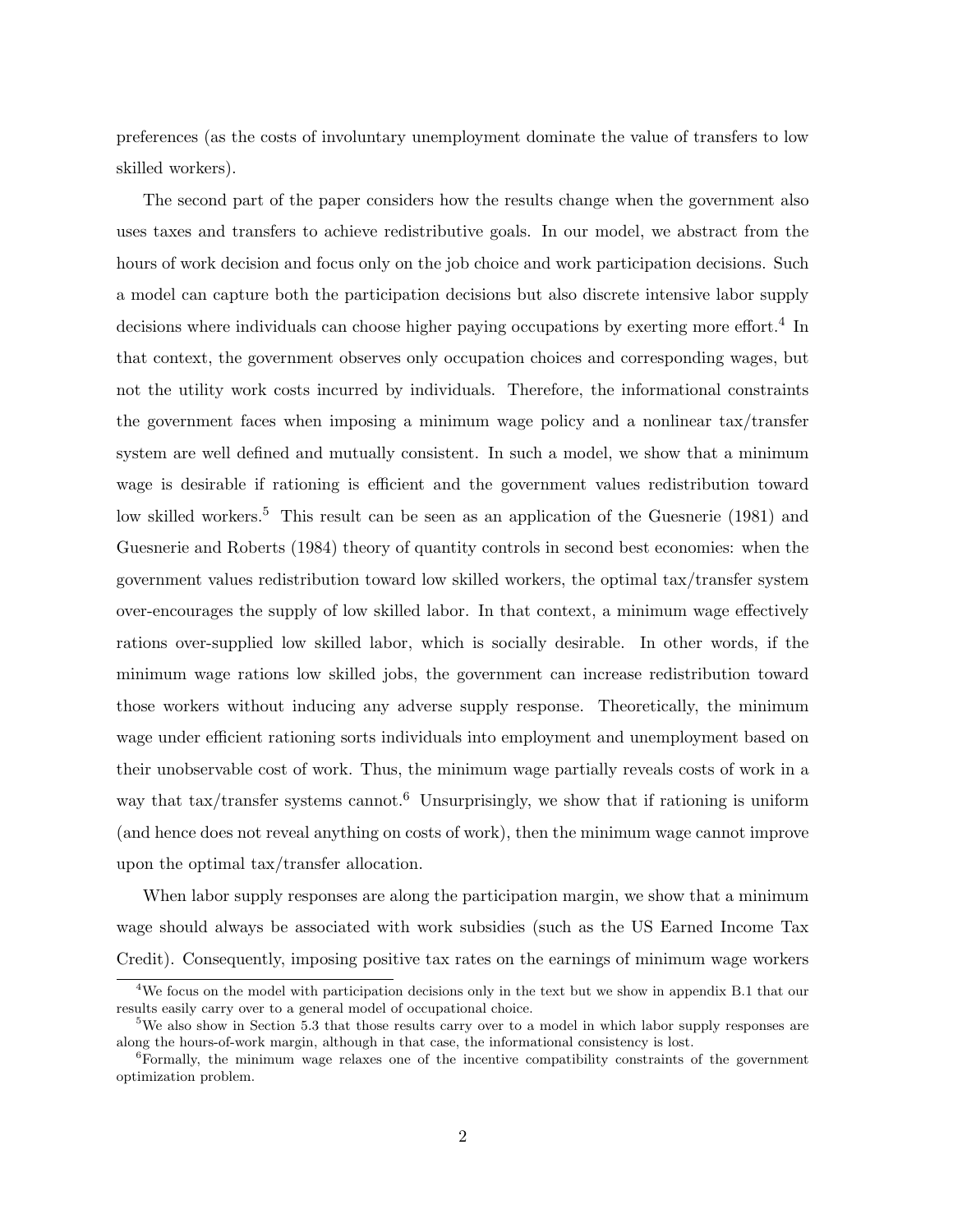is second-best Pareto inefficient: cutting taxes on low income workers while reducing the (pretax) minimum wage leads to a Pareto improvement. This result remains true even if rationing is inefficient and could be widely applied in many OECD countries with significant minimum wages and high tax rates on low skilled work.

We derive formulas for the jointly optimal tax/transfer system and minimum wage. The formulas show that the optimal minimum wage with optimal taxes is again decreasing in the demand elasticity for low skilled work, increasing in the supply elasticity for low skilled work, and it follows an inverted U-shape pattern with respect to the strength of redistributive tastes.

The remainder of the paper is organized as follows. Section 2 provides an overview of the existing literature most relevant to our analysis. Section 3 presents the basic two-skill model with extensive labor supply responses and analyzes optimal minimum wage policy with no taxes. Section 4 introduces taxes and transfers and analyzes jointly optimal minimum wage policy and taxes/transfers. Section 5 discusses the efficiency rationing assumption in more detail and the robustness of our results to this assumption. Section 6 briefly concludes. Formal technical proofs of our propositions are presented in Appendix A, while Appendix B (supplementary electronic appendix) contains several extensions such as more general labor supply responses and the presence of income effects.

# 2 Existing Literature

The fact that the minimum wage creates large negative employment effects when the demand elasticity for low skilled workers is high has been recognized for a long time (see e.g. Pigou, 1920 and Stigler, 1946). A well-known related point is that, if the absolute value of the demand elasticity is greater than one, the minimum wage reduces the total pay to low skilled workers (see e.g. Freeman, 1996; Dolado, Felgueroso, and Jimeno, 2000). In contrast, our analysis reveals no special significance to the absolute demand elasticity being one, but highlights the importance of labor supply elasticities. We can divide the recent normative literature the minimum wage into two strands.

The first, most closely associated with labor economics, focuses on efficiency effects of the minimum wage in the presence of labor market imperfections. It is well known, at least since Robinson (1933), that if the labor market is monopsonistic, a minimum wage can increase both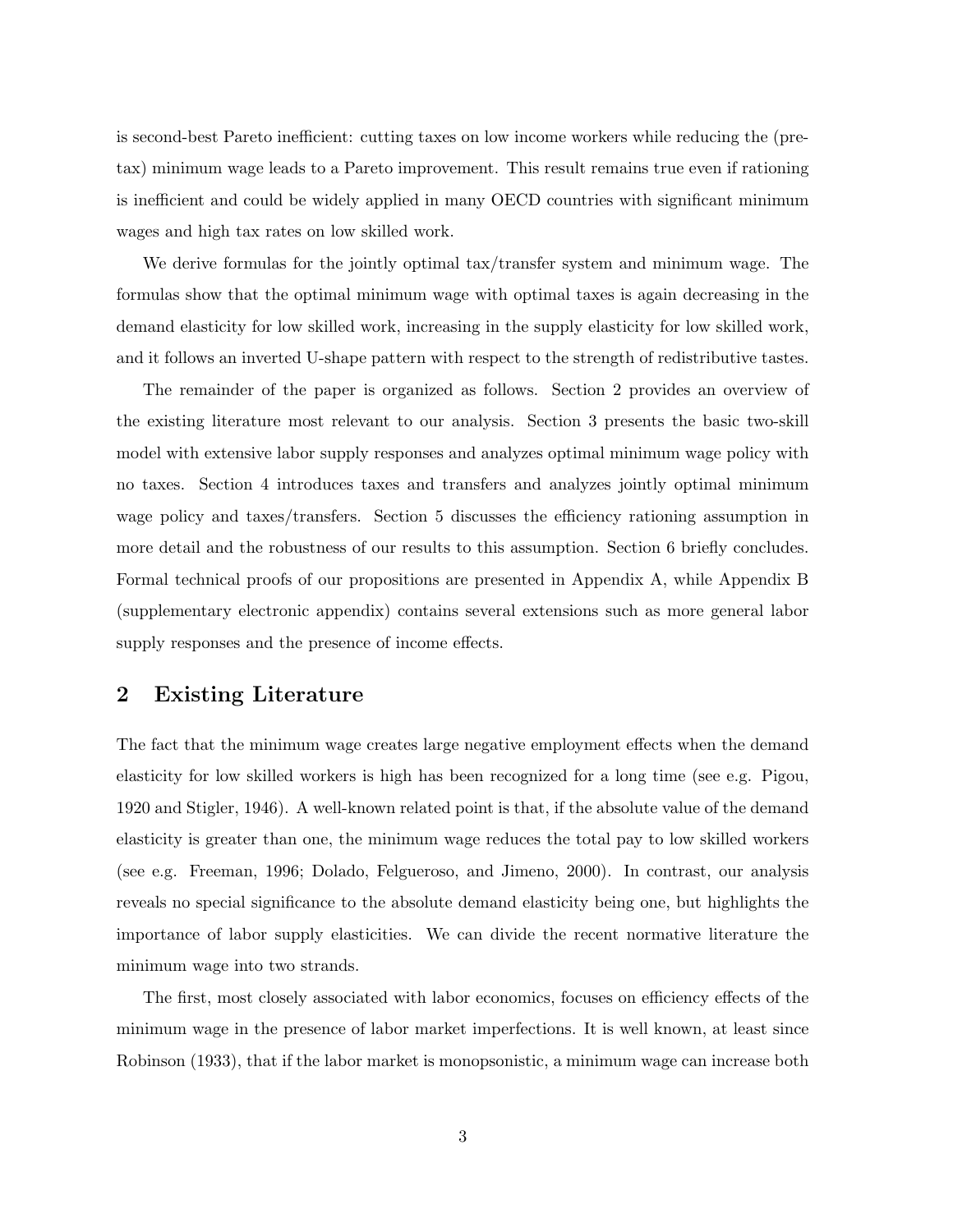employment and low skilled wages therefore improving efficiency (see e.g., Card and Krueger, 1995 or Manning, 2003 for recent expositions). A number of papers have shown that the monopsony logic for the desirability of the minimum wage extends to other models of the labor market with frictions or informational asymmetries such as efficiency wages (Drazen, 1986, Jones, 1987, Rebitzer and Taylor, 1995), bargaining models (Cahuc, Zylberberg, and Saint-Martin, 2001), signalling models (Lang, 1987), search models (Swinnerton, 1996, Acemoglu 2001, Flinn, 2006), Keynesian macro models (Foellmi and Zweimuller, 2007), or endogenous growth models (Cahuc and Michel, 1996). These studies focus on efficiency and generally abstract from the government's redistributive goals. They do not consider the minimum wage when taxes and transfers are available to achieve these goals. In contrast, our study will entirely abstract from labor market imperfections and focus on the issue of redistribution.

A second smaller literature in public economics investigates whether the minimum wage is desirable for redistributive reasons in situations where the government can also use optimal taxes and transfers for redistribution. The general principle, following Allen (1987) and Guesnerie and Roberts (1987), is that a minimum wage is desirable if it expands the redistributive power of the government by relaxing incentive compatibility constraints. In the context of the two-skill Stiglitz (1982) model with endogenous wages, Allen (1987) and Guesnerie and Roberts (1987) show that a minimum wage can sometimes usefully supplement an optimal *linear* tax,<sup>7</sup> but is never useful in the presence of an optimal nonlinear tax even in the most favorable case where unemployment is efficiently shared. This result is obtained because a minimum wage does not in any way prevent high skilled workers from imitating low skilled workers in the Stiglitz (1982) model. This contrasts with our occupational model and we will return to this important difference.<sup>8</sup> By contrast, Boadway and Cuff  $(2001)$ , using a continuum of skills model as in Mirrlees (1971), show that a minimum wage policy combined with forcing non-working welfare recipients to look for jobs (and accept job offers) indirectly reveals skills at the bottom of the distribution. This can be exploited by the government to target welfare on low skilled individuals, thus improving upon the standard Mirrlees (1971) allocation.<sup>9</sup>

<sup>7</sup>Allen (1987) notes, consistently with our results, that the minimum wage is more likely to be desirable when the labor supply elasticity is high.

<sup>&</sup>lt;sup>8</sup>Marceau and Boadway (1994) build upon those papers and show that a minimum wage can be desirable when a participation constraint for low skilled workers is introduced. Although Marceau and Boadway do not explicitly model this participation constraint using fixed costs of work as we do, their paper can be seen as a first step in incorporating the labor force participation decision in the problem.

<sup>9</sup>Remarkably, this result is obtained in a fixed wage model where the minimum wage destroys all jobs below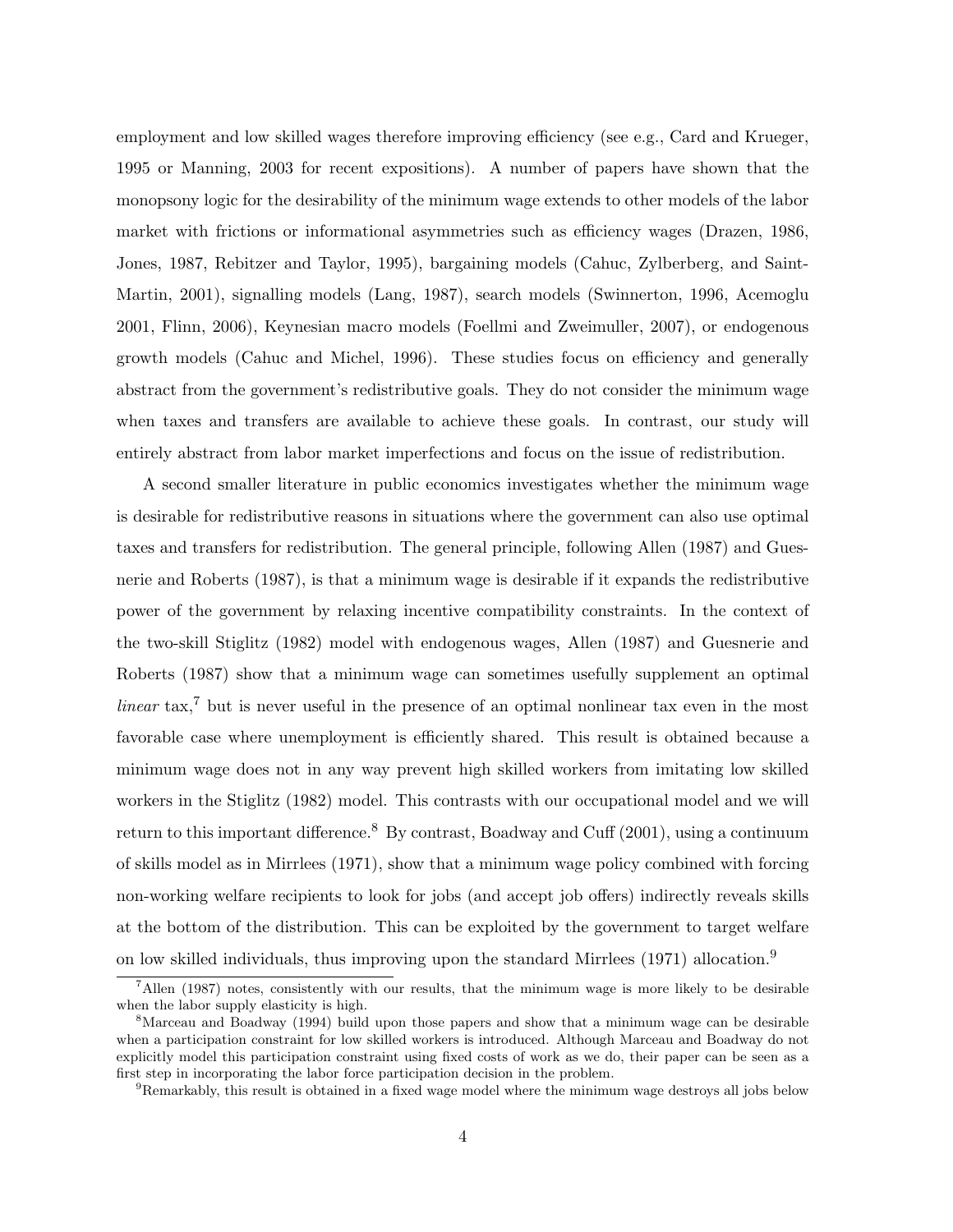As recognized by Guesnerie and Roberts (1987), these contrasting results stem in part from informational inconsistencies that arise when a minimum wage is introduced: the minimum wage implementation requires observing wage rates, while the income tax is based on earnings (because it is assumed that wage rates and hours of work are not separately observable for tax purposes). If wage rates are directly observable, the government can achieve any first best allocation by conditioning taxes and transfers on immutable wage rates (and obviously, no minimum wage would be needed). The negative results on the desirability of the minimum wage of Allen (1987) appear in an environment where the government implicitly observes the wage rates for low skilled workers – a necessity when implementing a minimum wage – yet ignores this extra information when choosing the income tax. On the other hand, the positive results of Boadway and Cuff (2001) are obtained because the government uses other tools that implicitly exploit information revealed by the minimum wage.<sup>10</sup> Our analysis resolves this informational inconsistency by abstracting from the hours of work decision and focusing only on job choice and work participation decisions.<sup>11</sup>

Finally, some recent studies have brought together those two literature strands and explored the issue of jointly optimal minimum wages and optimal taxes and transfers in imperfect labor markets. Blumkin and Sadka (2005) consider a signalling model where employers do not observe workers' productivity perfectly and show that a minimum wage can be desirable to supplement the optimal tax system. Cahuc and Laroque (2007) show that, in a monopsonistic labor market model, with participation labor supply responses only, the minimum wage should not be used when the government can use optimal nonlinear income taxation. Hungerbuhler and Lehmann (2007) analyze a search model and show that a minimum wage can improve welfare even with optimal income taxes if the bargaining power of workers is sufficiently low. There, however, if the government can directly increase the bargaining power of workers, the desirability of the minimum wage vanishes. These latter two papers are most similar to our analysis in the sense that they also abstract from the hours of work choice and consider

the minimum wage.

<sup>&</sup>lt;sup>10</sup>Some papers have actually explicitly modelled limitations on the use of taxes and transfers using political economy arguments. In that context, a minimum wage can be a useful tool for redistribution (see e.g., Drèze and Gollier, 1993 and Bacache and Lehmann, 2005).

 $11$ Although informational consistency is conceptually appealing, governments do use minimum wages based on hours of work and income taxes based on earnings. In Section 5.3, we show how our results naturally extend to a model with hours of work when the government uses sector specific income tax rates. We will explain in greater detail the deeper economic reasons why our results differ from those of Allen (1987).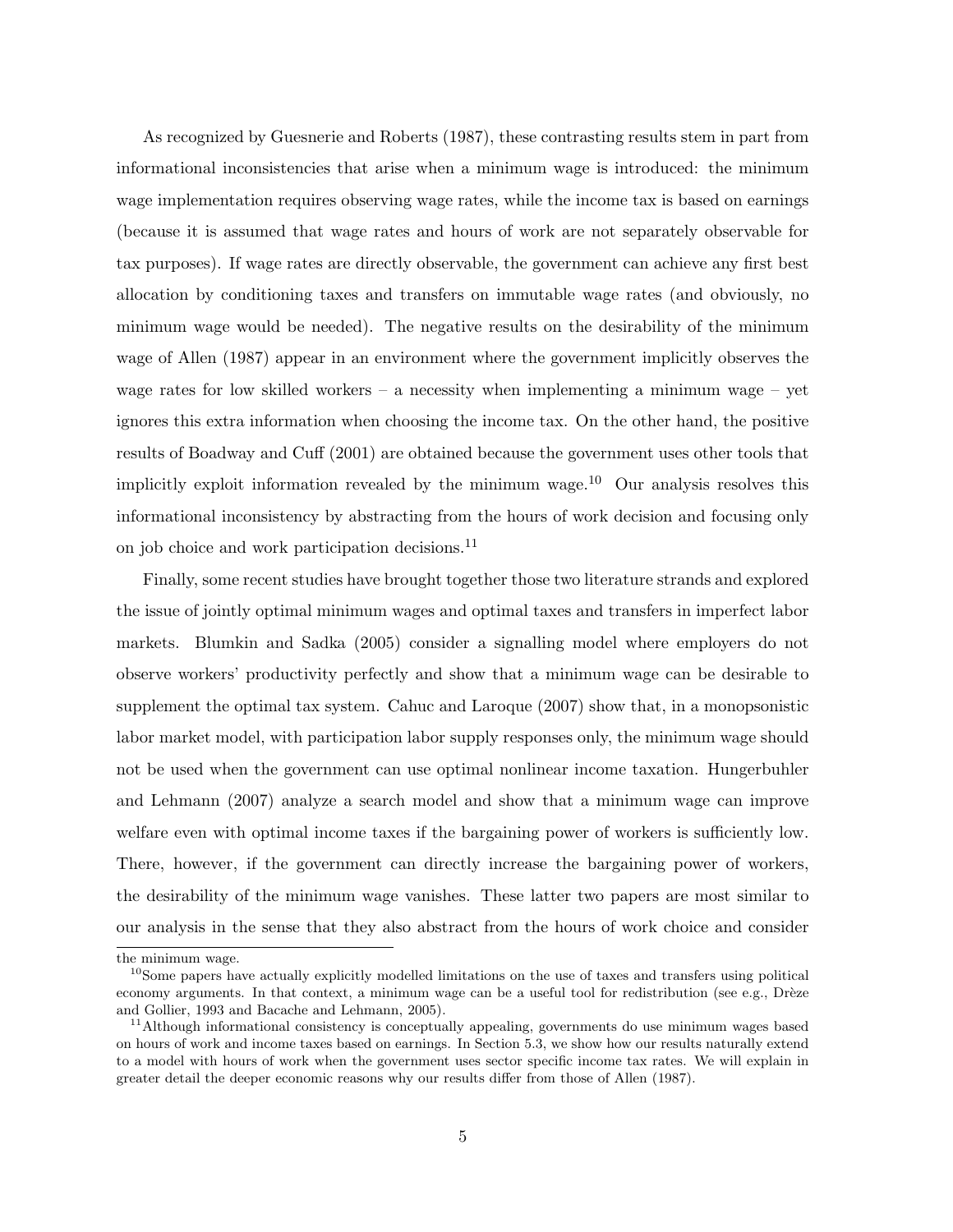only the participation margin for labor supply. Our analysis, however, considers the simpler case of perfect competition with no market frictions. Therefore, we see our contribution as complementary to those of Cahuc and Laroque (2007) and Hungerbuhler and Lehmann (2007).

# 3 Optimal Minimum Wage with no Taxes/Transfers

# 3.1 The Model

### • Demand Side

We consider a simple model with two labor inputs where production of a unique consumption good  $F(h_1, h_2)$  depends on the number of low skilled workers  $h_1$  and the number of high skilled workers  $h_2$ . We assume perfectly competitive markets so that firms take wages  $(w_1, w_2)$  as given. The production sector chooses labor demand  $(h_1, h_2)$  to maximize profits:  $\Pi = F(h_1, h_2) - w_1h_1 - w_2h_2$ , which leads to the standard first order conditions where wages are equal to marginal product:

$$
w_i = \frac{\partial F}{\partial h_i},\tag{1}
$$

for  $i = 1, 2$ . We assume that in any equilibrium  $w_1 < w_2$ . We also assume constant returns to scale, so that there are no profits in equilibrium:  $\Pi = F(h_1, h_2) - w_1h_1 - w_2h_2 = 0$ .

# • Supply Side

We assume each individual is either low skilled or high skilled. We normalize the population of workers to one and denote by  $h_1^0$  and  $h_2^0$  the fraction of low and high skilled with  $h_1^0 + h_2^0 =$ 1. Each worker faces a cost of working,  $\theta$ , representing her disutility of work. In order to generate smooth supply curves, we assume that  $\theta$  is distributed according to smooth cumulative distributions  $P_1(\theta)$  and  $P_2(\theta)$  for low and high skilled individuals respectively. There are three groups of individuals: group 0 for unemployed individuals (either low or high skilled) with zero earnings, group 1 for low skilled workers earning  $w_1$ , and group 2 for high skilled workers earning  $w_2$ . We denote by  $h_i$  the fraction of individuals in each group  $i = 0, 1, 2$ .

In this section, we assume that there are no taxes/transfers. To simplify the exposition, throughout the paper, we assume no income effects in the labor supply decision.<sup>12</sup> An individual with skill i and cost of work  $\theta$  makes her binary labor supply decision  $l = 0, 1$  to maximize

 $12$ The presence of income effects would not change our key results as we show in Appendix B.2.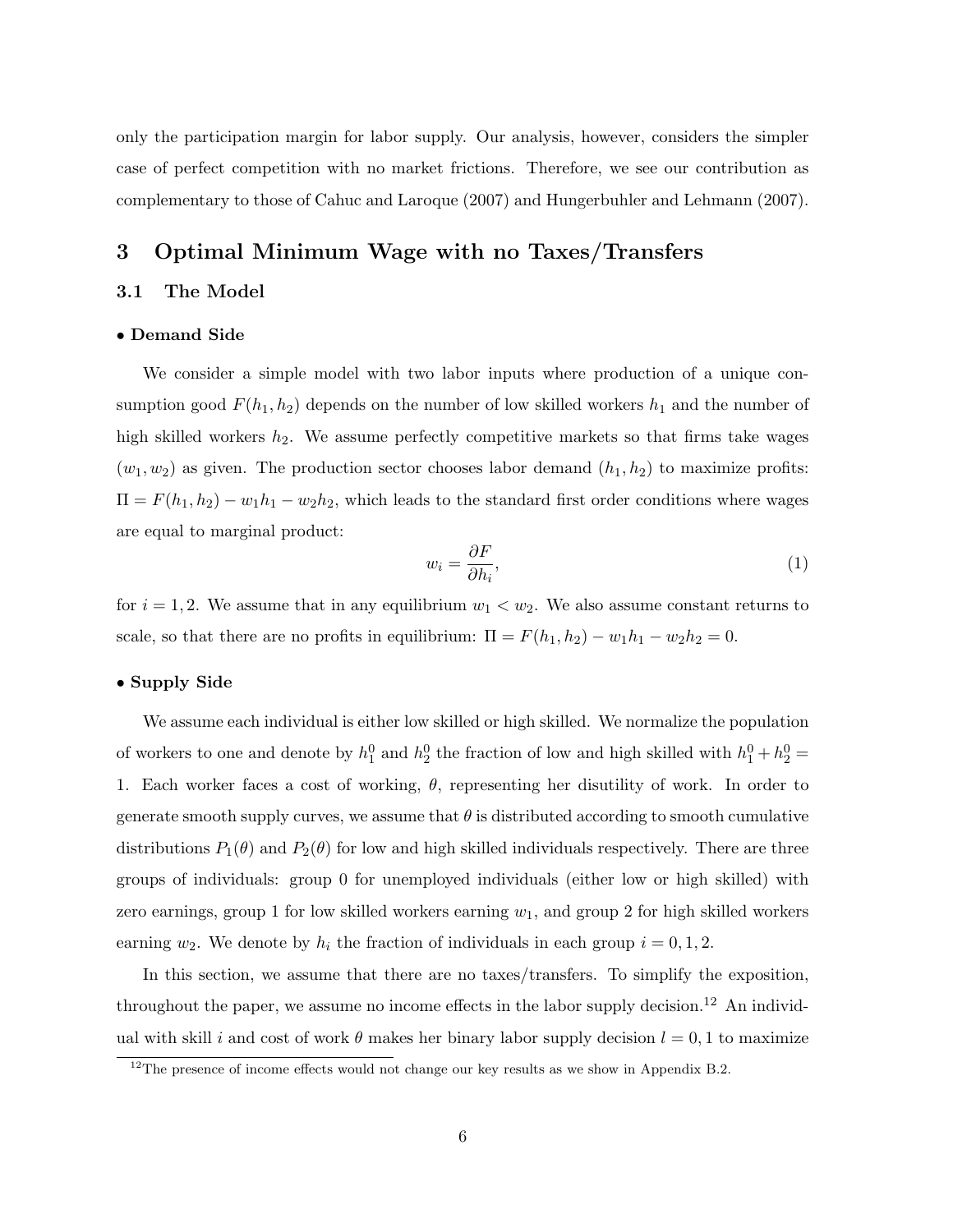utility  $u = w_i \cdot l - \theta \cdot l$ . Therefore,  $l = 1$  if and only if  $\theta \leq w_i$ . Hence, the aggregate labor supply functions for  $i = 1, 2$  are:

$$
h_i = h_i^0 \cdot P_i(w_i). \tag{2}
$$

We denote by  $e_i$  the elasticity of labor supply  $h_i$  with respect to the wage  $w_i$ :

$$
e_i = \frac{w_i}{h_i} \frac{\partial h_i}{\partial w_i} = \frac{w_i \cdot p_i(w_i)}{P_i(w_i)},
$$

where  $p_i = P'_i$  is the density distribution of  $\theta$ .

#### • Competitive Equilibrium and Labor Demand

Combining the demand and supply side equations (1) and (2) defines a single undistorted competitive equilibrium denoted by  $(w_1^*, w_2^*, h_1^*, h_2^*).$ 

Figure 1a shows the competitive equilibrium for low skilled labor using standard supply and demand curve representation. The supply curve is defined as  $h_1 = h_1^0 P_1(w_1)$ . Due to constant returns to scale in production, only the ratio  $h_1/h_2$  is well defined on the demand side. For our purposes, we define the demand for low skilled work  $h_1 = D_1(w_1)$  as follows:  $D_1(w_1)$  is the level of demand when  $w_1$  is set exogenously by the government (such as with a minimum wage policy) and  $(h_2, w_2)$  is defined as the market clearing equilibrium on the high skilled labor market. Therefore, Figure 1a implicitly captures general equilibrium effects as well.<sup>13</sup> The low skilled labor demand elasticity  $\eta_1$  is defined as:

$$
\eta_1 = -\frac{w_1}{h_1} \cdot D_1'(w_1),\tag{3}
$$

where the minus sign normalization is used so that  $\eta_1 > 0$ .

# • Government Social Welfare Objective

We assume that the government evaluates outcomes using a standard social welfare function of the form:  $SW = \int G(u)dv$  where  $u \to G(u)$  is an increasing and concave transformation of the individual money metric of individual utilities  $u = w_i - \theta \cdot l$ . The concavity of  $G(.)$ 

<sup>&</sup>lt;sup>13</sup>For example, in the case of a CES production function  $F(h_1, h_2) = (a_1 h_1^{(\sigma-1)/\sigma} + a_2 h_2^{(\sigma-1)/\sigma})^{\sigma/(\sigma-1)}$ , the ratio of the demand side equations (1) implies that  $h_1 = h_2 \cdot (a_1/a_2)^{\sigma} \cdot (w_2/w_1)^{\sigma}$ . The no profit condition  $F = w_1 h_1 + w_2 h_2$  implies that  $a_1^{\sigma} w_1^{1-\sigma} + a_2^{\sigma} w_2^{1-\sigma} = 1$ , which defines  $w_2(w_1)$  as a function of  $w_1$ . The supply equation  $h_2 = h_2^0 P_2(w_2)$  then defines  $h_2(w_1)$  as a function  $w_1$ . Therefore, we have  $D_1(w_1) = h_2(w_1) \cdot (a_1/a_2)^{\sigma}$ .  $(w_2(w_1)/w_1)^{\sigma}.$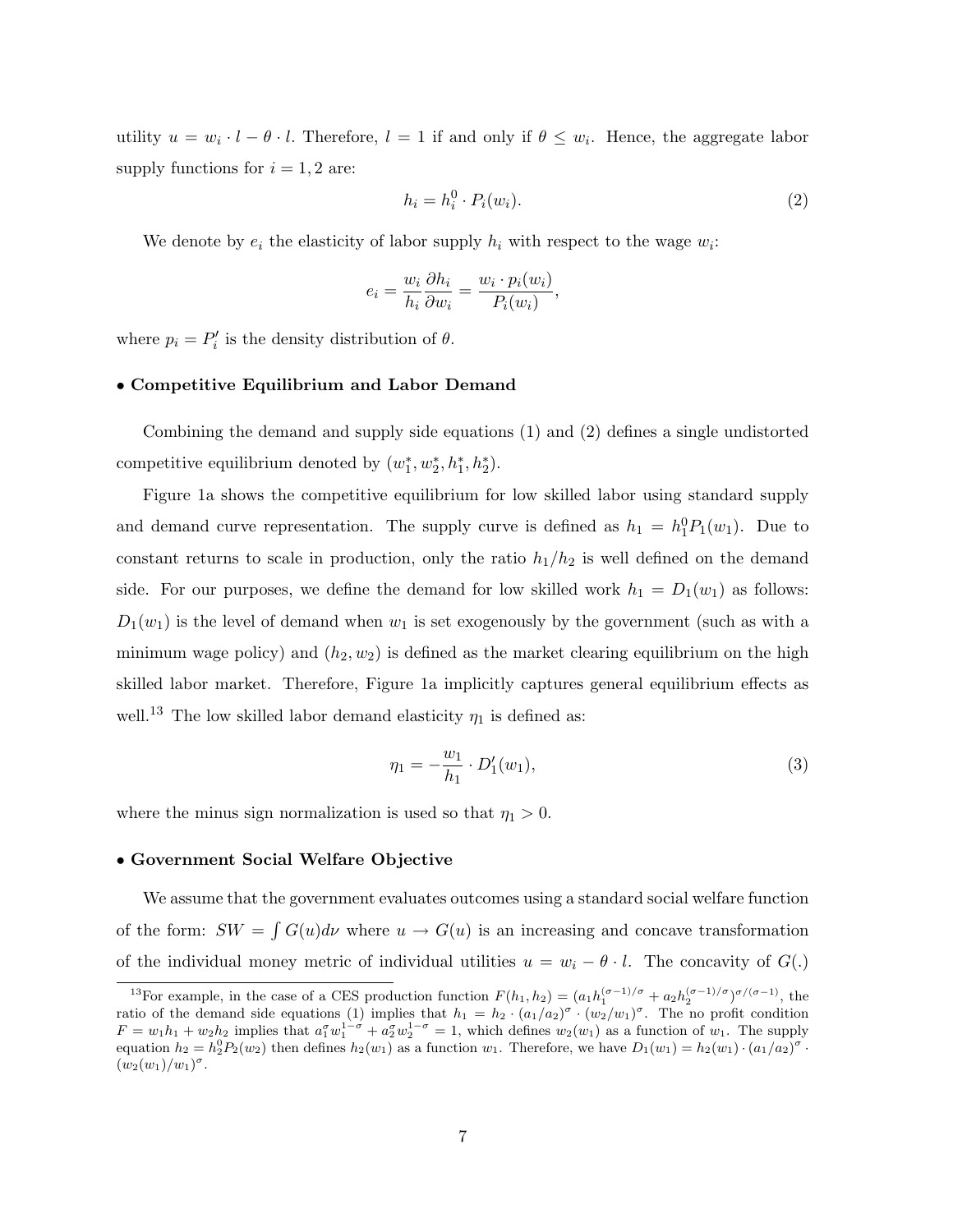represents either individuals' decreasing marginal utility of money and/or the redistributive tastes of the government. Given the structure of our model, we can write social welfare as:

$$
SW = (1 - h_1 - h_2)G(0) + h_1^0 \int G(w_1 - \theta) p_1(\theta) d\theta + h_2^0 \int_0^{w_2} G(w_2 - \theta) p_2(\theta) d\theta.
$$
 (4)

With no minimum wage, integration in the second term of (4) goes from  $\theta = 0$  to  $w_1$  but not when a minimum wage is binding, as we will discuss below. It is useful for our analysis to introduce the concept of social marginal welfare weights at each occupation. Formally, we define  $g_0 = G'(0)/\lambda$  and  $g_i = h_i^0 \int G'(w_i - \theta)p_i d\theta/(\lambda \cdot h_i)$  as the average social marginal welfare weight of individuals in occupation  $i = 1, 2$ . The normalization factor  $\lambda > 0$  is chosen so that those weights average to one:  $h_0g_0 + h_1g_1 + h_2g_2 = 1^{14}$  Intuitively,  $g_i$  measures the social marginal value of redistributing one dollar uniformly across all individuals in occupation i. In our model, because individuals cannot be forced to work, workers are better off than non-workers. Hence concavity of  $G(.)$  implies  $g_0 > g_1$  and  $g_0 > g_2$ .

### 3.2 Desirability of the Minimum Wage

Starting from the market equilibrium  $(w_1^*, w_2^*, h_1^*, h_2^*)$ , and illustrated in Figure 1a, we introduce a small minimum wage just above the low skilled wage  $w_1^*$ , which we denote by  $\bar{w} = w_1^* + d\bar{w}$ . The small minimum wage creates changes  $dw_1, dw_2, dh_1, dh_2$  in our key variables of interest. By definition,  $dw_1 = d\bar{w}$ . From  $\Pi = F(h_1, h_2) - w_1h_1 - w_2h_2$ , we have  $d\Pi = \sum_i [(\partial F/\partial h_i)dh_i$  $w_i dh_i - h_i dw_i = -h_1 dw_1 - h_2 dw_2$  using (1). The no profit condition  $\Pi = 0$  then implies  $d\Pi = 0$ and hence:

$$
h_1 dw_1 + h_2 dw_2 = 0. \t\t(5)
$$

Equation (5) is fundamental and shows that the earnings gain of low skilled workers  $h_1 dw_1 >$ 0 (the dark red dashed rectangle on Figure 1a) due to a small minimum wage is entirely compensated by an earnings loss of high skilled workers  $h_2dw_2 < 0$ . If  $g_2 < g_1$  (i.e., the government values redistribution from high skilled workers to low skilled workers) such a transfer is socially desirable.

However, in addition to this transfer, the minimum wage also creates involuntary unemployment (also depicted in Figure 1a). To evaluate the welfare cost of the involuntary unemployment, we will make the important assumption of *efficient rationing*.

<sup>&</sup>lt;sup>14</sup>In Section 4, we will show that  $\lambda$  is naturally the multiplier of the government budget constraint when the government uses taxes and transfers.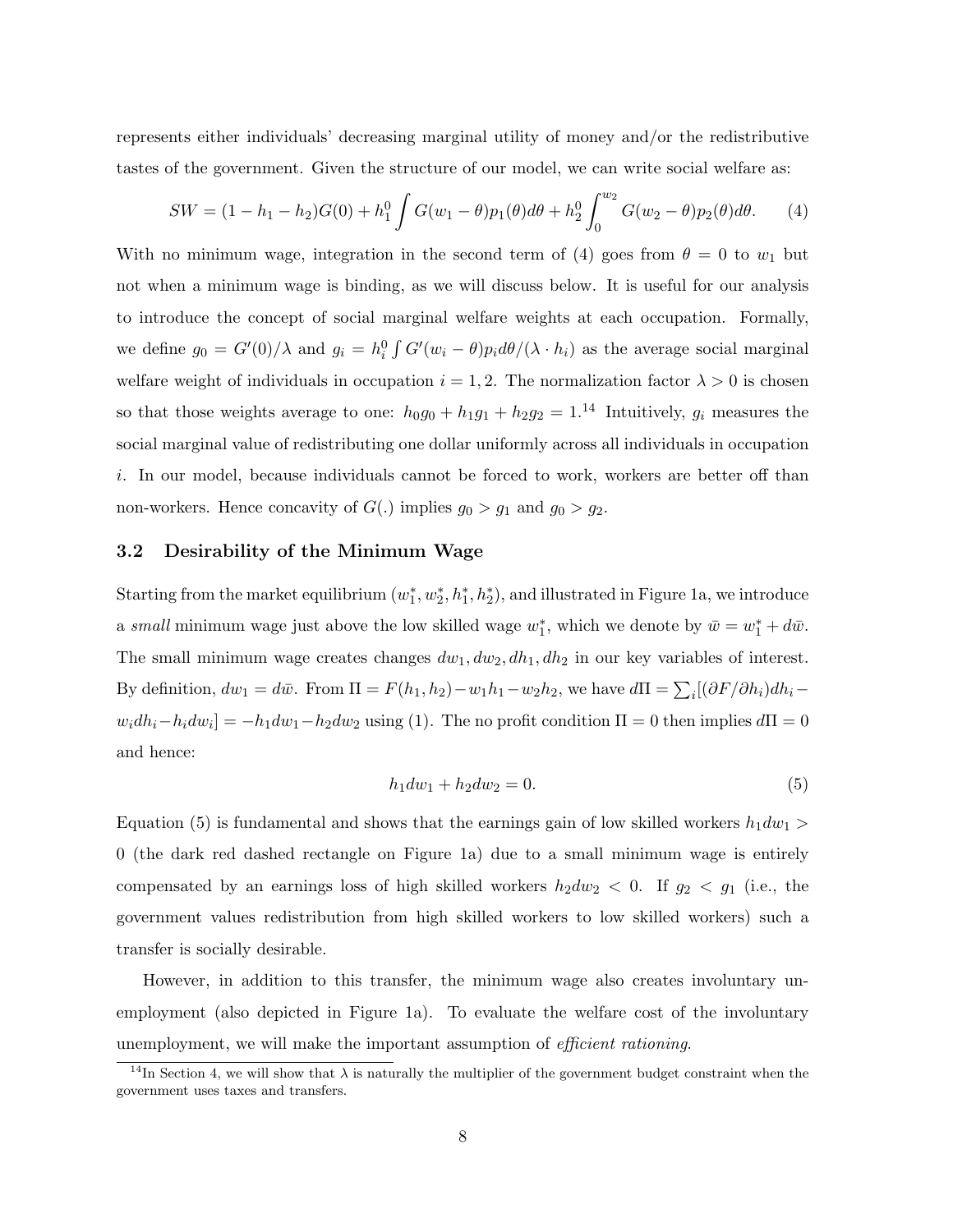**Assumption 1 Efficient Rationing:** Workers who involuntarily lose their jobs due to the minimum wage are those with the least surplus from working.

Conceptually, the minimum wage creates involuntary unemployment and hence an allocation problem: which workers become involuntarily unemployed due to the minimum wage? Obviously, the case with efficient rationing is the most favorable to minimum wage policy. Therefore, we discuss in detail in Section 5 whether the efficient rationing assumption can be justified both in the case with no taxes and in the case with taxes and how our results are modified when the efficiency assumption does not hold. To summarize briefly: First, under costless Coasian bargaining, this allocation problem would be resolved efficiently as a worker with a low surplus from working would be willing to sell her job to an unemployed worker with a high surplus.<sup>15</sup> Even if the Coasian bargaining is costly (in the sense that the transfer received by job sellers is smaller than the price paid by job buyers), our results on the desirability of the minimum carry over (although the formulas for the optimal minimum wage would be modified).

Second, we explore how our results change if we assume that unemployment losses are distributed independently of surplus, a situation which we call "uniform rationing."

Finally, we consider the case that employers reduce employment by reducing hours of work across the board (instead of laying off workers), in which case efficient rationing will automatically hold. In this case, in a model of labor supply along the intensive margin (where the hours of work supplied by each worker depend on the wage rate), we obtain the same conclusions as our extensive labor supply model.

Under efficient rationing, as can be seen in Figure 1a, as long as the supply elasticity is positive (non-vertical supply curve) and the demand elasticity is finite (non-horizontal demand curve), those who lose their jobs because of  $d\bar{w}$  have infinitesimal surplus. Therefore, the welfare loss due to involuntary unemployment caused by the minimum wage is second order and represented by the dashed light green triangle (exactly as in the standard Harberger deadweight burden analysis). As a result, we have:

Proposition 1 With no taxes/transfers and under Assumption 1 (efficient rationing), introducing a minimum wage is desirable if  $(1)$  the government values redistribution from high

<sup>&</sup>lt;sup>15</sup>Such Coasian bargaining does create transfers across workers. We show in Section 5.1 that our results are robust to taking into account such transfers.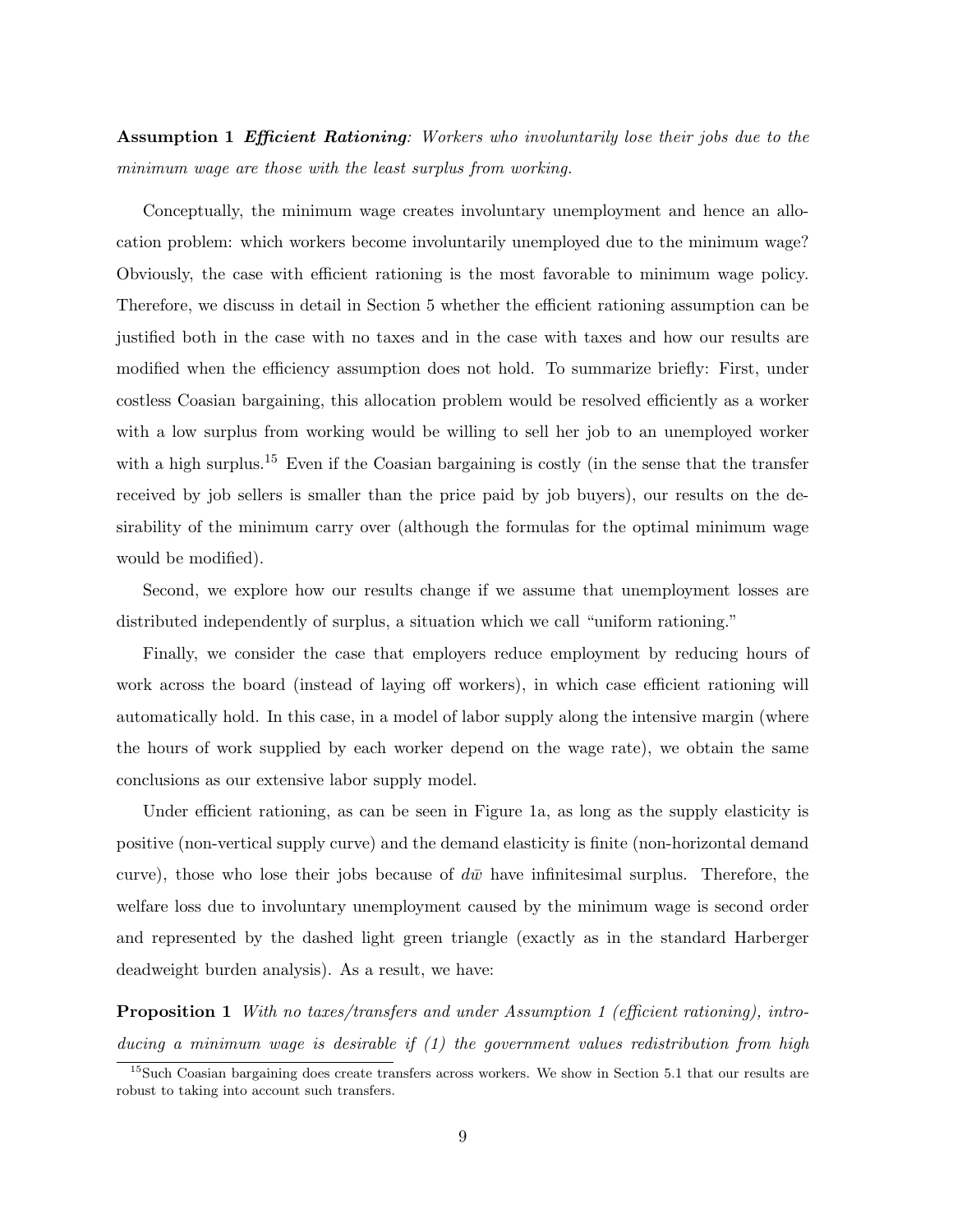skilled workers toward low skilled workers  $(g_1 > g_2)$ ; (2) the demand elasticity for low skilled workers is finite; and (3) the supply elasticity of low skilled workers is positive.

The formal proof is presented in Appendix A.1. It is useful to briefly analyze the desirability of the minimum wage when any of those three conditions does not hold. Condition (1) is necessary: it obviously fails if the government does not care about redistribution at all  $(g_1 =$  $g_2$ ). It also fails in the extreme case where the government has Rawlsian preferences and only cares about those out of work, meaning it values the marginal income of low and high skilled workers equally  $(g_1 = g_2 = 0)$ . Therefore, a minimum wage is desirable only for intermediate redistributive tastes. Even in that case, condition (1) may fail if minimum wage workers actually belong to well-off families (for example teenagers or secondary earners).<sup>16</sup>

Condition (2) is also necessary. If the demand elasticity is infinite, which in our model is equivalent to assuming low and high skill workers are perfect substitutes, (so that  $F =$  $a_1h_1 + a_2h_2$  with fixed parameters  $a_1, a_2$ , then any minimum wage set above the competitive wage  $w_1^* = a_1$  will completely shut down the low skilled labor market and therefore cannot be desirable. A large body of empirical work suggests that the demand elasticity for low skilled labor is not infinite (see e.g. Hamermesh, 1996 for a survey). In addition, evidence of a spike in the wage density distribution at the minimum wage also implies a finite demand elasticity (Card and Krueger, 1995).

When condition (3) breaks down and the supply elasticity is zero, then there are no marginal workers with zero surplus from working. Therefore, the unemployment welfare loss is no longer second order. In that context, whether a minimum wage is desirable depends on the parameters of the model (specifically, the reservation wages of low skilled workers and the size of demand elasticity).<sup>17</sup> Empirically, a large body of work has shown that there are substantial participation supply elasticities for low skilled workers (see e.g., Blundell and MaCurdy, 1999 for a survey).

Finally, as we show in Section 5.2, if the efficient rationing assumption is replaced by uniform rationing (i.e., unemployment strikes independently of surplus), then a small minimum

 $16$ It would be straightforward to capture such an effect in our model by assuming that utility depends also on other household members income. We would simply need to adjust the social welfare weights  $q_i$  accordingly. Kniesner (1981), Johnson and Browning (1983) and Burkhauser, Couch, and Glenn (1996) empirically analyze this issue in the United States.

<sup>&</sup>lt;sup>17</sup>The well known result that a minimum wage cannot be desirable if  $\eta_1 > 1$  is based on such a model with fixed labor supply.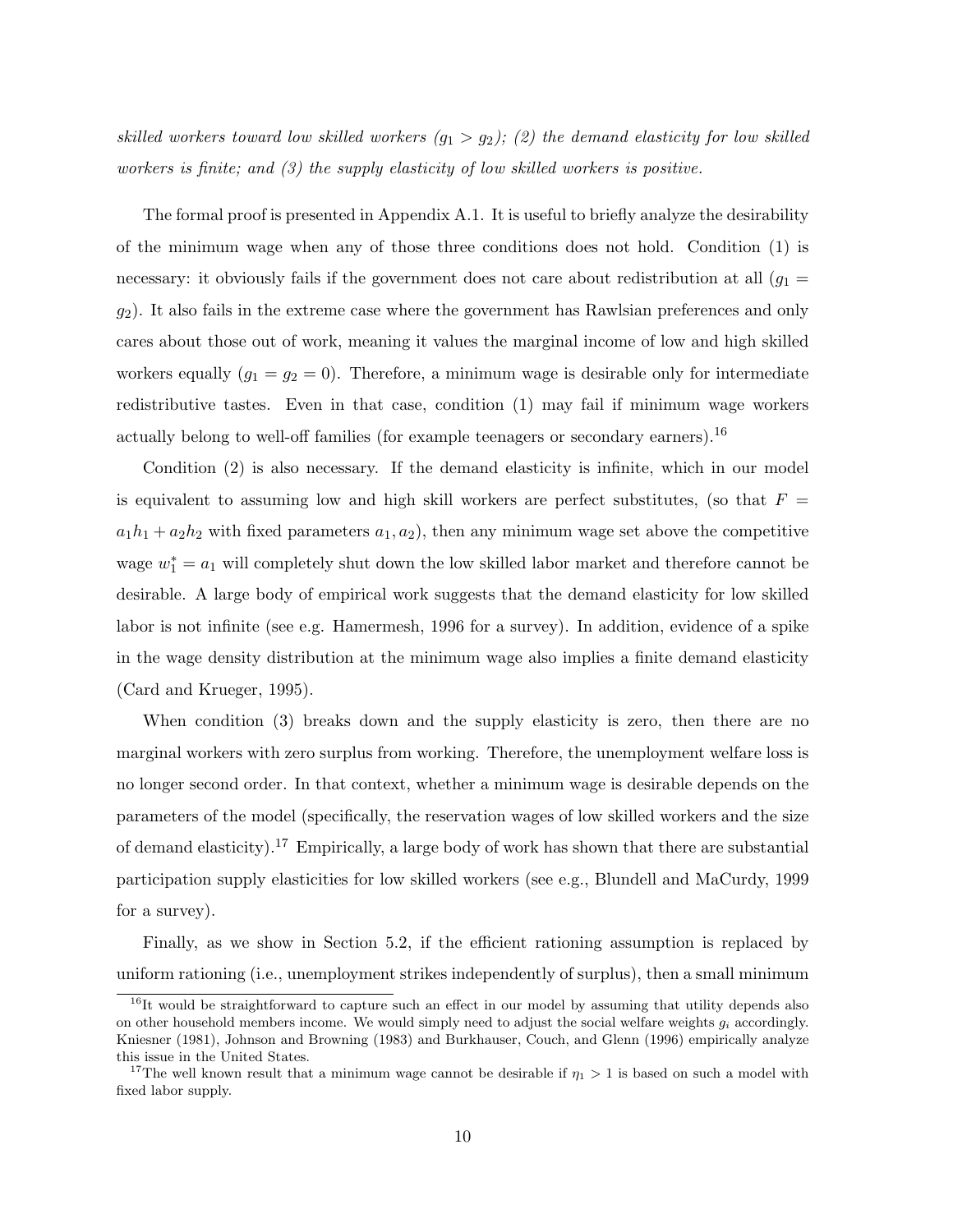wage creates a first order welfare loss. In that case, a minimum wage may or may not be desirable depending on the parameters of the model.

# 3.3 Optimal Minimum Wage

Let us now derive the optimal minimum wage when the conditions of Proposition 1 are met. As displayed in Figure 1b, with a non infinitesimal minimum wage  $\bar{w} > w_1^*$ , we can define  $\underline{w}$ as the reservation wage (or equivalently, the cost of work) of the marginal low skilled worker (i.e. the worker getting the smallest surplus from working). Formally,  $\underline{w}$  is defined so that  $h_1^0 P_1(\underline{w}) = D_1(\overline{w})$ . The government picks  $\overline{w}$  to maximize

$$
SW = (1 - D_1(\bar{w}) - h_2)G(0) + h_1^0 \int_0^{\underline{w}} G(w_1 - \theta) p_1(\theta) d\theta + h_2^0 \int_0^{\underline{w}_2} G(w_2 - \theta) p_2(\theta) d\theta, \quad (6)
$$

subject to the constraints that  $w_i = \partial F / \partial h_i$  for  $i = 1, 2$ , the no profit condition  $h_1w_1 + h_2w_2 =$  $F(h_1, h_2)$ , and  $h_2 = h_2^0 P_2(w_2)$ . This maximization problem is formally solved in Appendix A.1.

In order to obtain an intuitive understanding of the first order condition for the optimal minimum wage  $\bar{w}$ , we consider a small change  $d\bar{w}$  around  $\bar{w}$ . Figure 1b shows that this change has two effects.

First, it creates a transfer  $h_1 d\bar{w}$  toward low skilled workers at the expense of high skilled workers (as  $h_2 dw_2 = -h_1 d\bar{w}$  from the no-profit condition (5)). Using the definition of  $g_i$ introduced earlier, the net social value of this transfer is  $dT = [g_1 - g_2]h_1 d\bar{w}$ .

Second, the minimum wage increases involuntary unemployment by  $dh_1 = D'_1(\bar{w})d\bar{w}$  $-\eta_1h_1d\bar{w}/\bar{w}$ . Using the efficient rationing assumption, those marginal workers have a reservation wage equal to  $w$ . Therefore, each newly unemployed worker has a social welfare cost equal to  $G(\bar{w} - \underline{w}) - G(0)$ . We can define  $g_0^e = [G(\bar{w} - \underline{w}) - G(0)]/[\lambda \cdot (\bar{w} - \underline{w})]$  as the marginal welfare weight put on earnings lost due to unemployment. Thus, the welfare cost due to unemployment is  $dU = -g_0^e \cdot (\bar{w} - \underline{w}) \cdot \eta_1 \cdot h_1 d\bar{w}/\bar{w}$ .

Note that the change  $dh_2 < 0$  does not generate welfare effects because marginal workers in the high skill sector have no surplus from working, making the welfare cost second order. At the optimum, we have  $dT + dU = 0$ , which implies:

$$
\frac{\bar{w} - \underline{w}}{\bar{w}} = \frac{g_1 - g_2}{\eta_1 \cdot g_0^e}.\tag{7}
$$

Formula (7) shows that the optimal minimum wage wedge (defined as  $(\bar{w}-\underline{w})/\bar{w}$ ) is decreasing in the labor demand elasticity  $\eta_1$  as a higher elasticity creates larger negative unemployment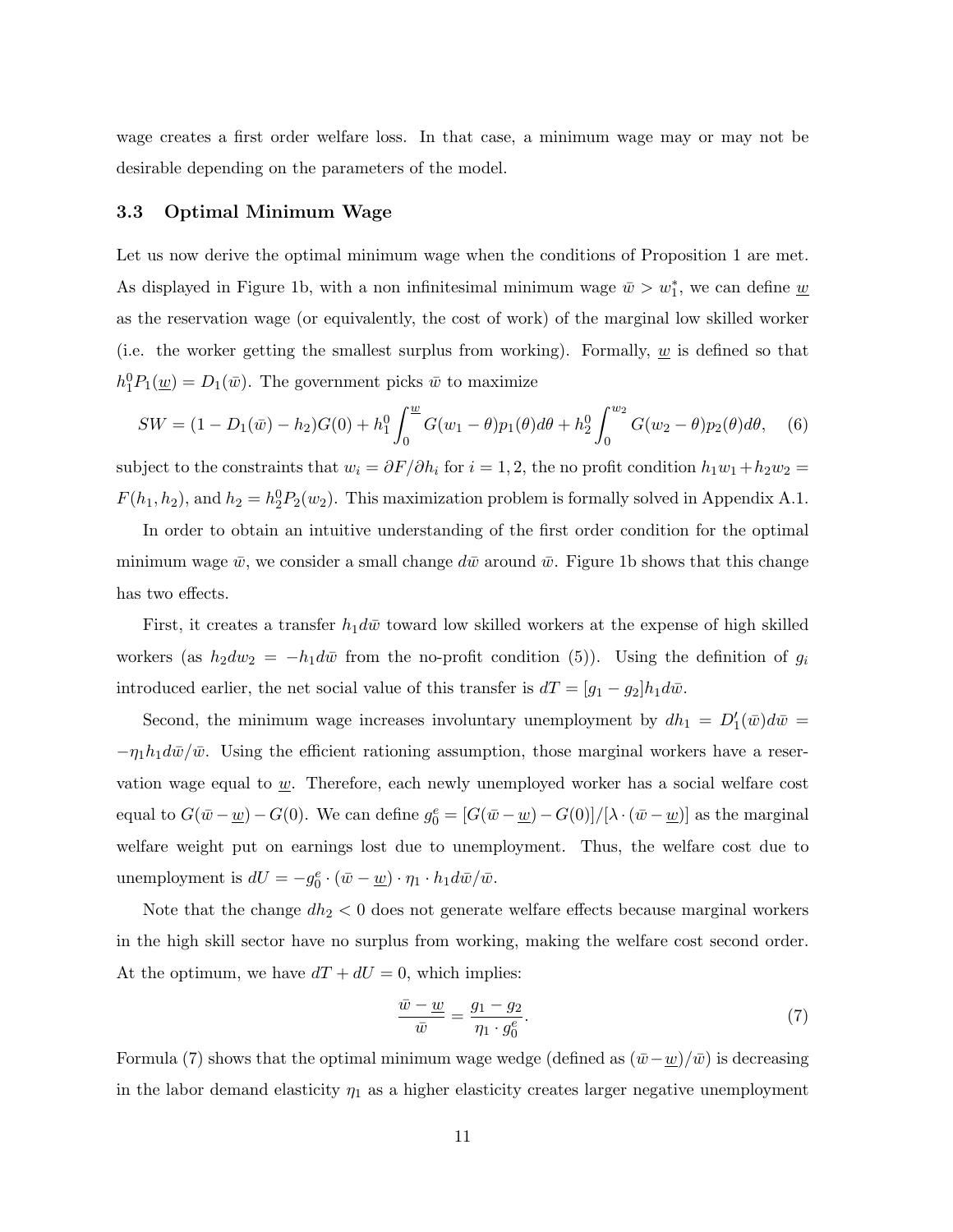effects. The optimal wedge is increasing with  $g_1 - g_2$ , which measures the net value of transferring \$1 from high to low skilled workers, and decreasing in  $g_0^e$ , which measures the social cost of earning losses due to involuntary unemployment. Obviously  $g_0^e$ ,  $g_1$ , and  $g_2$  are endogenous parameters and depend on the primitive social welfare function  $G(.)$  and also on the level of the minimum wage. At the optimum, however, we have  $g_0^e \geq g_1 \geq g_2$ . Increasing the redistributive tastes of the government by choosing a more concave  $G(.)$  will have an ambiguous effect on the level of the optimal  $\bar{w}$  because it will likely increase both  $g_1 - g_2$  and  $g_0^e$ . As discussed above, the minimum wage should not be used if the government does not value redistribution at all  $(g_1 = g_2)$  or if the government has extreme Rawlsian tastes  $(g_1 = g_2 = 0)$ . Therefore, we can expect the level of the optimal  $\bar{w}$  to follow an inverted U-shape with the level of redistributive tastes.

Formula (7) is not an explicit formula because it depends on  $w$ , which itself depends on  $\bar{w}$  through the supply function (as illustrated on Figure 1b). However, if we assume that the elasticities of demand  $\eta_1$  and supply  $e_1$  are constant, then we can obtain explicit formulas. In this case  $D_1(w_1) = D_0 \cdot w_1^{-\eta_1}$  and  $S_1(w_1) = S_0 \cdot w_1^{e_1}$  so that  $S_0 \cdot w_1^{e_1} = D_0 \cdot w_1^{*\eta_1}$  and  $S_0 \cdot \underline{w}^{e_1} = D_0 \cdot \overline{w}^{-\eta_1}$ . This implies that  $\underline{w} = w_1^* \cdot (w_1^*/\overline{w})^{\eta_1/e_1}$ , and hence:

$$
\frac{\bar{w} - \underline{w}}{\bar{w}} = 1 - \left(\frac{w_1^*}{\bar{w}}\right)^{1 + \frac{\eta_1}{e_1}}
$$

Formula (7) can thus be rewritten as:

$$
\frac{\bar{w}}{w_1^*} = \left(1 - \frac{g_1 - g_2}{g_0^e \cdot \eta_1}\right)^{-\frac{e_1}{e_1 + \eta_1}} \simeq 1 + \frac{e_1}{e_1 + \eta_1} \cdot \frac{g_1 - g_2}{g_0^e \cdot \eta_1},\tag{8}
$$

.

where the approximation holds in the case of a small minimum wage (i.e., when  $(g_2-g_1)/(g_0^e \cdot \eta_1)$ ) is small). The formula shows that the optimal minimum wage  $\bar{w}$  is increasing in the supply elasticity  $e_1$ . The intuition here can be easily understood from Figure 1b. A higher supply elasticity implies a flatter supply curve, and hence lower costs from involuntary unemployment. If the supply elasticity is high, then a small change in  $w_1$  has large effects on supply, implying that workers derive little surplus from working and do not lose much from minimum wage induced unemployment. This result is very important because – as is well known – redistribution through taxes/transfers is hampered by a high supply elasticity. Conversely, when the supply elasticity is low, redistribution through minimum wage is costly while redistribution through taxes/transfers is efficient.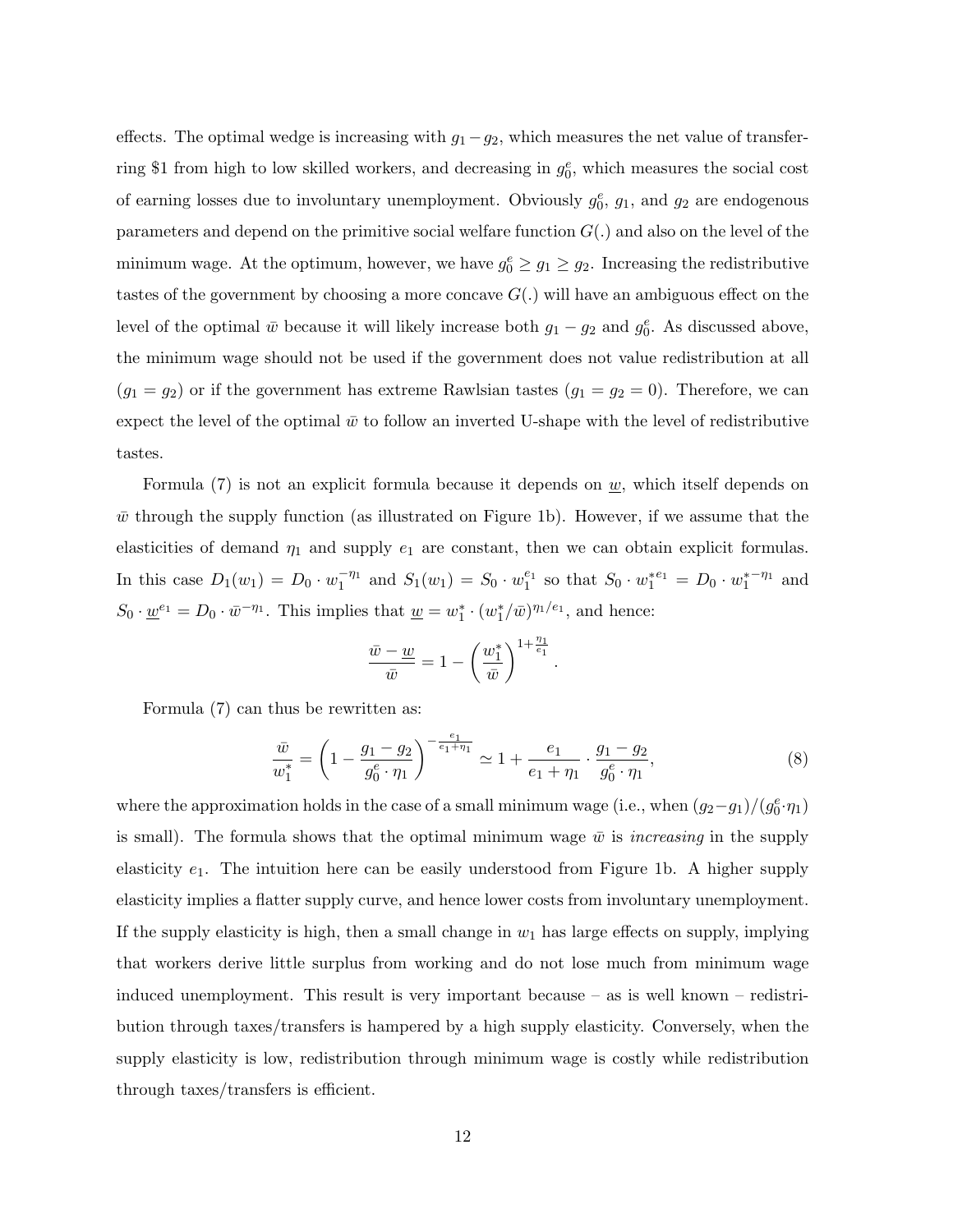Formula (8) shows that there are two channels through which a higher demand elasticity  $\eta_1$  reduces the optimal minimum wage. The first channel is the standard unemployment level effect mentioned when discussing (7), that a higher demand elasticity creates a larger unemployment response to the minimum wage. The second channel is an *unemployment cost* effect which works through the link between the wedge  $(\bar{w} - \underline{w})/\bar{w}$  and the minimum wage markup  $\bar{w}/w_1^*$ . A higher demand elasticity implies that a given minimum wage markup is associated with a larger wedge, hence higher unemployment costs for the marginal worker. The distinction between those two channels is important because, as we will see later, the first classical unemployment level effect disappears with optimal taxes and transfers, but the unemployment cost effect remains.

The logic of our optimal minimum wage formula easily extends to a more general model with many labor inputs (including a continuum with a smooth wage density), a capital input or pure profits, and many consumption goods. In those contexts,  $g_2$  is the average social welfare weight across each factor bearing the incidence of the minimum wage increase. Some of the factors can have a negative weight in this average. For example, if there are neo-classical spillovers of a minimum wage increase to slightly higher paid workers (as in Teulings, 2000), it is conceivable that  $g_2$  could be negative. Conversely, if a minimum wage increase leads to higher consumption prices for goods consumed by low income families (such as fast food),  $g_2$ would be higher (and conceivably even above  $g_1$  if minimum wage workers belong to families with higher incomes than typical fast food consumers).

An important aspect we have abstracted from is human capital investment. Working in a low skilled industry rather than not working at all could help build individual human capital which would have positive impacts on job opportunities later in life. If individuals understand those future benefits of work, they will be willing to work as long as the present cost of work is lower than the present wage plus the discounted value of this human capital improvement. In that case, all our results would carry through. If however individuals fail to recognize the value of human capital accumulation, then they will work too little and the marginal worker has zero perceived surplus from working but positive real surplus from working. In that case, the market equilibrium with no minimum wage would be inefficient and a small minimum wage would have first order costs. The natural policy correction for this inefficiency would be a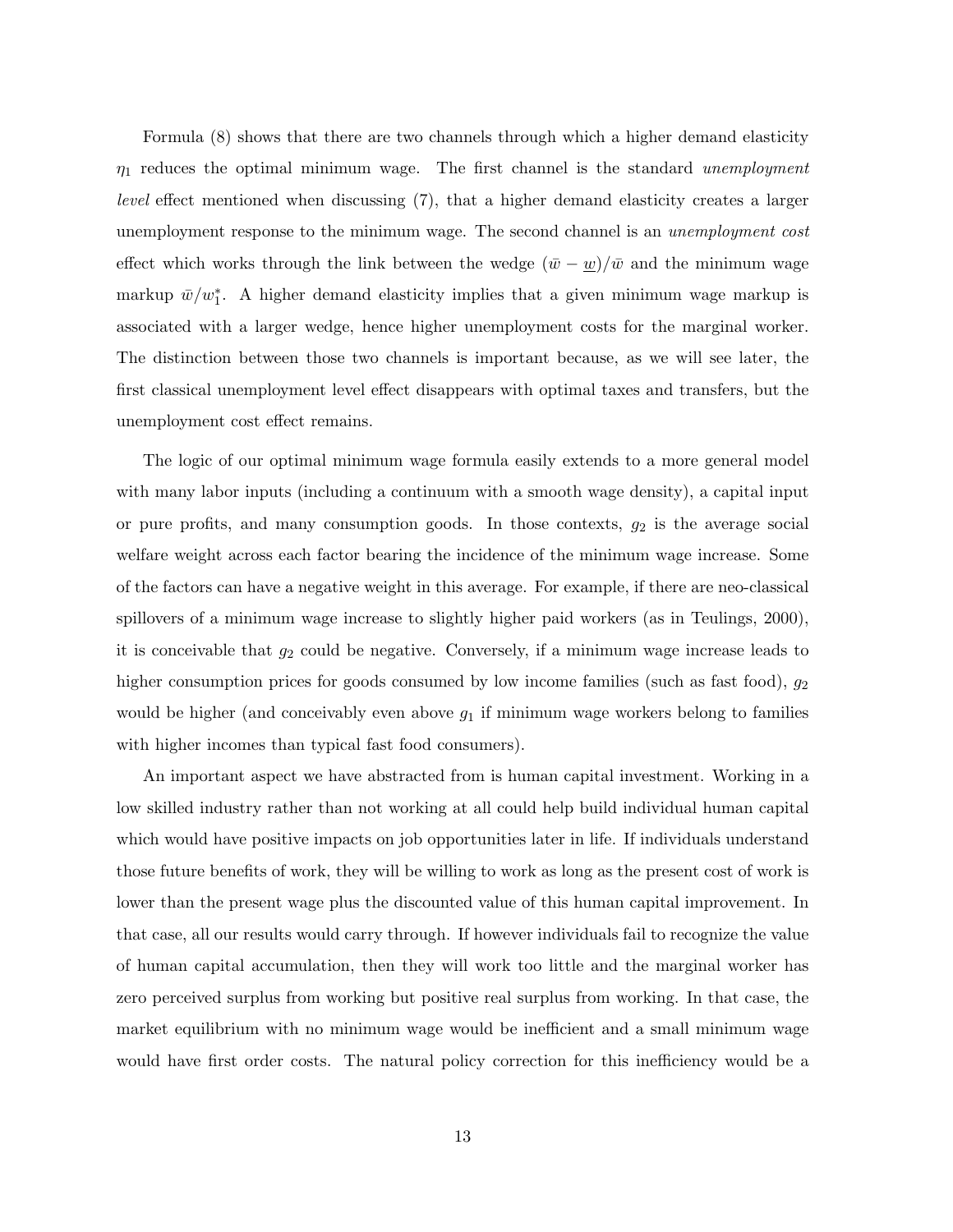wage subsidy equal to the future (and non-perceived) benefits of work. With the optimal wage subsidies in place, the market equilibrium with no minimum wage is efficient and introducing a minimum wage would again be desirable exactly as in our basic model.

# 4 Optimal Minimum Wage with Taxes and Transfers

# 4.1 Introducing Taxes and Transfers

We assume that the government can observe job outcomes (not working, work in sector 1 paying  $w_1$ , or work in sector 2 paying  $w_2$ ), but not the costs of work. Therefore, the government can condition tax and transfers only on observable work outcomes. Let us denote the tax on occupation *i* by  $T_i$ ;  $T_i$  is a transfer if  $T_i < 0$ . We denote by  $c_i = w_i - T_i$  the disposable income in occupation  $i = 0, 1, 2$ . This represents a fully general nonlinear income tax on earnings.

As in our previous model without taxes, an individual with skill  $i = 1, 2$  deciding to work earns  $w_i$  but increases his disposable by  $c_i - c_0$ . We can therefore define a tax rate  $\tau_i$  on skill *i* workers:  $1 - \tau_i = (c_i - c_0)/w_i$ . An individual of skill  $i = 1, 2$  and with costs of work  $\theta$  works if and only if  $\theta \leq c_i - c_0 = (1 - \tau_i)w_i$ . Hence, the aggregate labor supply functions for  $i = 1, 2$ are:

$$
h_i = h_i^0 \cdot P_i((1 - \tau_i)w_i) = h_i^0 \cdot P_i(c_i - c_0).
$$
\n(9)

As above, we denote by  $e_i$  the elasticity of labor supply with respect to the net-of-tax wage rate  $w_i(1 - \tau_i) = c_i - c_0$ :

$$
e_i = \frac{(1 - \tau_i)w_i}{h_i} \frac{\partial h_i}{\partial (1 - \tau_i)w_i} = \frac{(1 - \tau_i)w_i \cdot p_i((1 - \tau_i)w_i)}{P_i((1 - \tau_i)w_i)}.
$$

The demand side of the economy is unchanged. For given parameters  $c_0$ ,  $\tau_1$ ,  $\tau_2$  defining a tax and transfer system, the four equations (1) and (9) for  $i = 1, 2$  define the competitive equilibrium  $(h_1^*, h_2^*, w_1^*, w_2^*)$ .

Assuming no exogenous spending requirement, the government budget constraint can be written as:<sup>18</sup>

$$
h_0c_0 + h_1c_1 + h_2c_2 \le h_1w_1 + h_2w_2. \tag{10}
$$

We denote by  $\lambda$  the multiplier of the government budget constraint.

<sup>&</sup>lt;sup>18</sup>None of our results would be changed if we assumed a positive exogenous spending requirement for the government.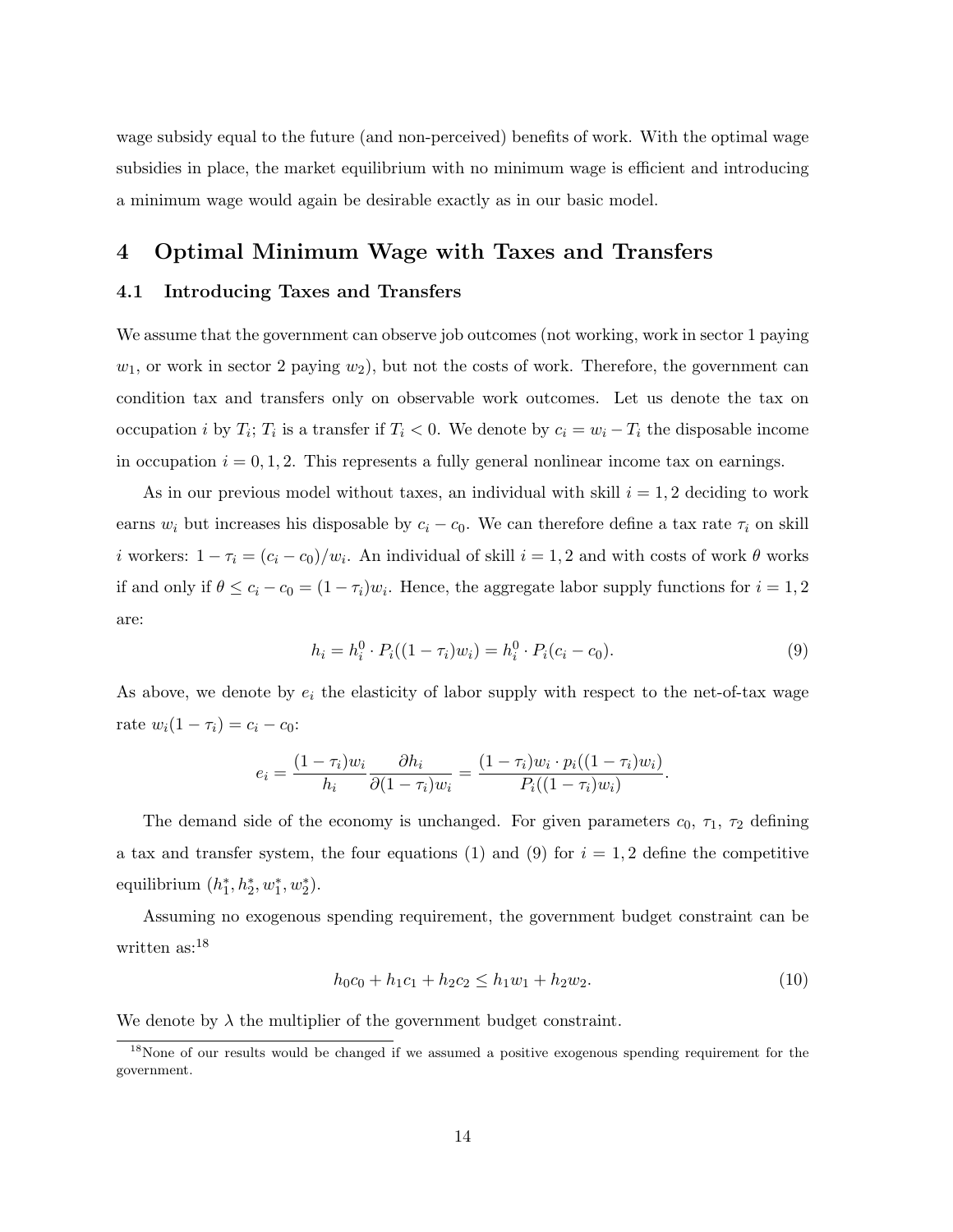### 4.2 Minimum Wage Desirability with Fixed Tax Rates

We first analyze how our previous analysis on the desirability of the minimum wage is affected by the presence of taxes and transfers assuming that  $\tau_1, \tau_2$  are exogenously fixed and that the transfer  $c_0$  adjusts automatically to meet the government budget constraint when a small minimum wage  $\bar{w} = w_1^* + d\bar{w}$  is introduced. We assume that the minimum wage applies to wages before taxes and transfers.<sup>19</sup> This assumption does not affect the desirability of a minimum wage and is the most convenient convention.

**Proposition 2** With fixed tax rates  $\tau_1, \tau_2$ , under Assumption 1 (efficient rationing) and assuming  $e_1 > 0$  and  $\eta_1 < \infty$ , introducing a minimum wage is desirable if and only if

$$
g_1 \cdot (1 - \tau_1) - g_2 \cdot (1 - \tau_2) + \tau_1 - \tau_2 - \tau_2 \cdot e_2 - \tau_1 \cdot \eta_1 > 0. \tag{11}
$$

The proof is presented in Appendix A.2.

When  $\tau_1 = \tau_2 = 0$ , equation (11) reduces to  $g_1 - g_2 > 0$  (Proposition 1). Equation (11) shows that with taxes/transfers, introducing a minimum wage creates four fiscal effects that need to be taken into account in the welfare analysis: first, transferring one dollar pre-tax from high to low skilled workers through the minimum wage implies a  $\frac{1}{2} (1 - \tau_1)$  post tax transfer to low skilled workers and a  $\frac{1}{2}(1 - \tau_2)$  post tax loss to high skilled workers (captured by the factor  $(1-\tau_i)$  multiplying  $g_1$  and  $g_2$  in (11)). Second, such a transfer creates a direct net fiscal effect  $\tau_1 - \tau_2$ . Third, the reduction in  $w_2$  leads to a supply effect further reducing taxes paid by the high skilled by  $e_2 \cdot \tau_2$  per dollar transferred. Finally, involuntary unemployment also creates a tax loss equal to  $-\tau_1 \cdot \eta_1$  per dollar transferred.<sup>20</sup>

It is important to note that a minimum wage cannot be replicated with taxes and transfers. Returning to Figure 1a – the case with no taxes – it is tempting to think that a small tax on low skilled workers creates the same wedge between supply and demand as the minimum wage. However, to replicate the minimum wage, this small tax should be rebated lump-sum to low skilled workers only. Obviously, if the tax is rebated to low skilled workers, those

<sup>&</sup>lt;sup>19</sup>In practice, the legal minimum wage applies to wages net of employer payroll taxes, but before employee payroll taxes, income taxes, and transfers.  $\bar{w}$  should be interpreted as the minimum wage *including* employer taxes.

<sup>&</sup>lt;sup>20</sup>Note that when low skilled work is subsidized ( $\tau_1$  < 0), then the unemployment created by a small minimum wage creates a positive fiscal externality proportional to the demand elasticity  $\eta_1$ . In such a situation, introducing a minimum wage would actually be desirable even without redistributive tastes  $(g_1 = g_2 = 1)$  if  $-\tau_1 \cdot \eta_1 > \tau_2 \cdot e_2.$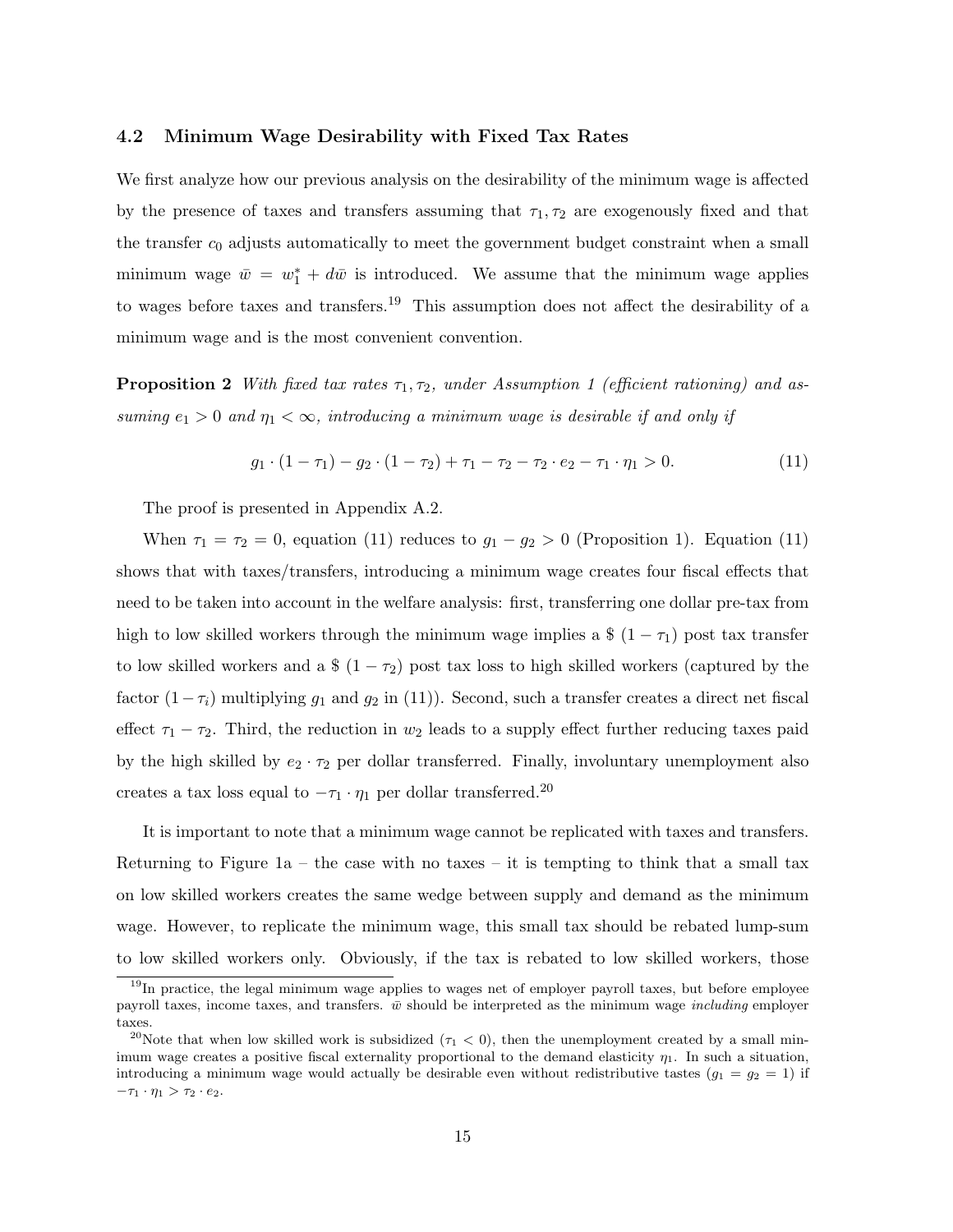who dropped out of work because of the tax would want to come back to work. Without a rationing mechanism preventing this labor supply response, taxes and transfers cannot achieve the minimum wage allocation.

Cahuc and Laroque (2007) make the point that a minimum wage can be replicated by a knife-edge nonlinear income tax such that  $T(w) = w$  for  $0 < w < \bar{w}$  (as nobody would want to work in a job paying less than  $\bar{w}$ , employers would be forced to pay at least  $\bar{w}$  to attract workers), and concluded that a minimum wage is redundant with a fully general nonlinear income tax. This argument is mathematically correct, but such a knife-edge income tax is effectively a minimum wage. Our model rules out such knife-edge income taxes because we consider tax rates that are occupation specific (rather than wage level specific). However, a fully general knife-edge income tax could not do better than the combination of our occupation specific tax rates combined with a minimum wage. Therefore, we think the definition of the tax and minimum wage tools we use is the most illuminating to understand the problem of joint minimum wage and tax optimization.

### 4.3 Optimal Tax Formulas with no Minimum Wage

The government chooses  $c_0, c_1, c_2$  in order to maximize social welfare

$$
SW = (1 - h_1 - h_2)G(c_0) + h_1^0 \int_0^{c_1 - c_0} G(c_1 - \theta) p_1(\theta) d\theta + h_2^0 \int_0^{c_2 - c_0} G(c_2 - \theta) p_2(\theta) d\theta,
$$

subject to the budget constraint (10) with multiplier  $\lambda$ . As shown in Appendix A.3, we have the following conditions at the optimum:

$$
h_0 \cdot g_0 + h_1 \cdot g_1 + h_2 \cdot g_2 = 1,\tag{12}
$$

$$
\frac{\tau_i}{1 - \tau_i} = \frac{1 - g_i}{e_i},\tag{13}
$$

for  $i = 1, 2$ . Equation (12) implies that the average of marginal welfare weights across the three groups  $i = 0, 1, 2$  is one. Indeed, the value of distributing one dollar to everybody is exactly the average marginal social weight, and the cost of distributing one dollar in terms of revenue lost is also one dollar (as we have assumed away income effects).  $2<sup>1</sup>$ 

Equation (13) can be understood from Figure 2a. Starting from an allocation  $(c_0, c_1, c_2)$ , increasing  $c_1$  by  $dc_1 > 0$  leads to a positive direct welfare effect  $h_1g_1dc_1 > 0$ , a mechanical

 $21$ See Appendix B.2. for an analysis with income effects.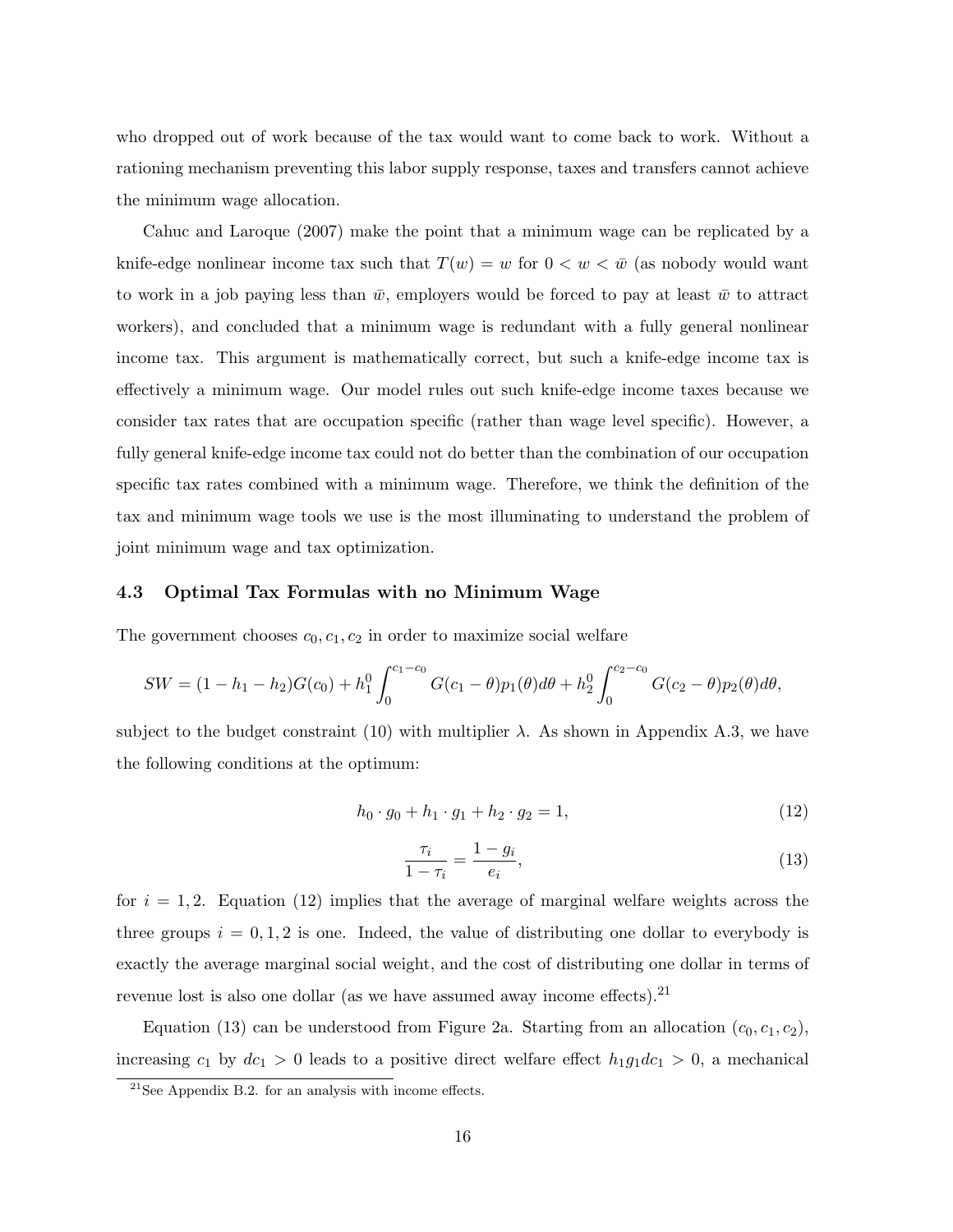loss in tax revenue  $-h_1dc_1 < 0$ , and a behavioral response increasing work by  $dh_1 = dc_1$ .  $e_1h_1/(w_1(1 - \tau_1)) > 0$  and creating a fiscal effect equal to  $\tau_1w_1dh_1 = dc_1 \cdot h_1 \cdot e_1 \cdot \tau_1/(1 - \tau_1)$ . The sum of those three effects is zero, which implies (13).

If  $g_1 > 1$ , then the optimal tax rate on low skilled work should be negative because the first two terms net out positive so that the fiscal effect due to the behavioral response has to be negative, requiring  $\tau_1 < 0.^{22}$ 

Equations (12) and (13) are identical to those derived by Saez (2002) in the same model, but with fixed wages. Indeed, it is well known since Diamond and Mirrlees (1971), that optimal tax formulas remain the same when producer prices are endogenous.<sup>23</sup> Figure 2b illustrates this key point for our subsequent analysis. When  $w_1, w_2$  are endogenous, the small reform  $dc_1$  leads to changes in  $h_1$  and hence to changes  $dw_1$  and  $dw_2$  through demand side effects. However, assuming that  $c_2$  and  $c_1 + dc_1$  are kept unchanged, the effect of  $dw_1$  and  $dw_2$  is fiscally neutral because  $h_1 dw_1 + h_2 dw_2 = 0$ , which follows from the no-profit condition (5).

Let us denote by  $(w_i^T, c_i^T)$  the tax/transfer optimum with no minimum wage.

# 4.4 Optimal Minimum Wage under Optimal Taxes and Transfers

# • Minimum Wage Desirability with Optimal Taxes and Transfers

As illustrated on Figure 3, starting from the tax/transfer optimum  $(w_i^T, c_i^T)$ , let us introduce a minimum wage set at  $\bar{w} = w_1^T$ . Such a minimum wage is just binding and has no direct impact on the allocation. Let us now increase  $c_1$  by  $dc_1$  while keeping  $c_0$  and  $c_2$  constant. As we showed above, such a change provides incentives for some low skilled individuals to start working. However, as we showed in Figure 2b, such a labor supply response would reduce  $w_1$ through demand side effects. However, in the presence of a minimum wage  $\bar{w}$  set at  $w_1^T$ ,  $w_1$ cannot fall, implying that those individuals willing to start working cannot work and actually shift from voluntary to involuntary unemployment. The assumption of efficient rationing is key here as these are precisely the individuals with the lowest surplus from working. Given that the labor supply channel is effectively shut down by the minimum wage, the  $dc_1$  change is like a lump-sum tax reform and its net welfare effect is simply  $[g_1 - 1]h_1dc_1$ . This implies that

<sup>&</sup>lt;sup>22</sup>This was the key result emphasized by Diamond (1980), Saez (2002), Laroque (2005), Choné and Laroque (2005, 2006): an EITC type transfer for low wage workers is optimal in a situation where individuals respond only along the extensive margin.

 $^{23}$ Piketty (1997) and Saez (2004) have shown that the occupational model we consider inherits this important property of the Diamond and Mirrlees (1971) model.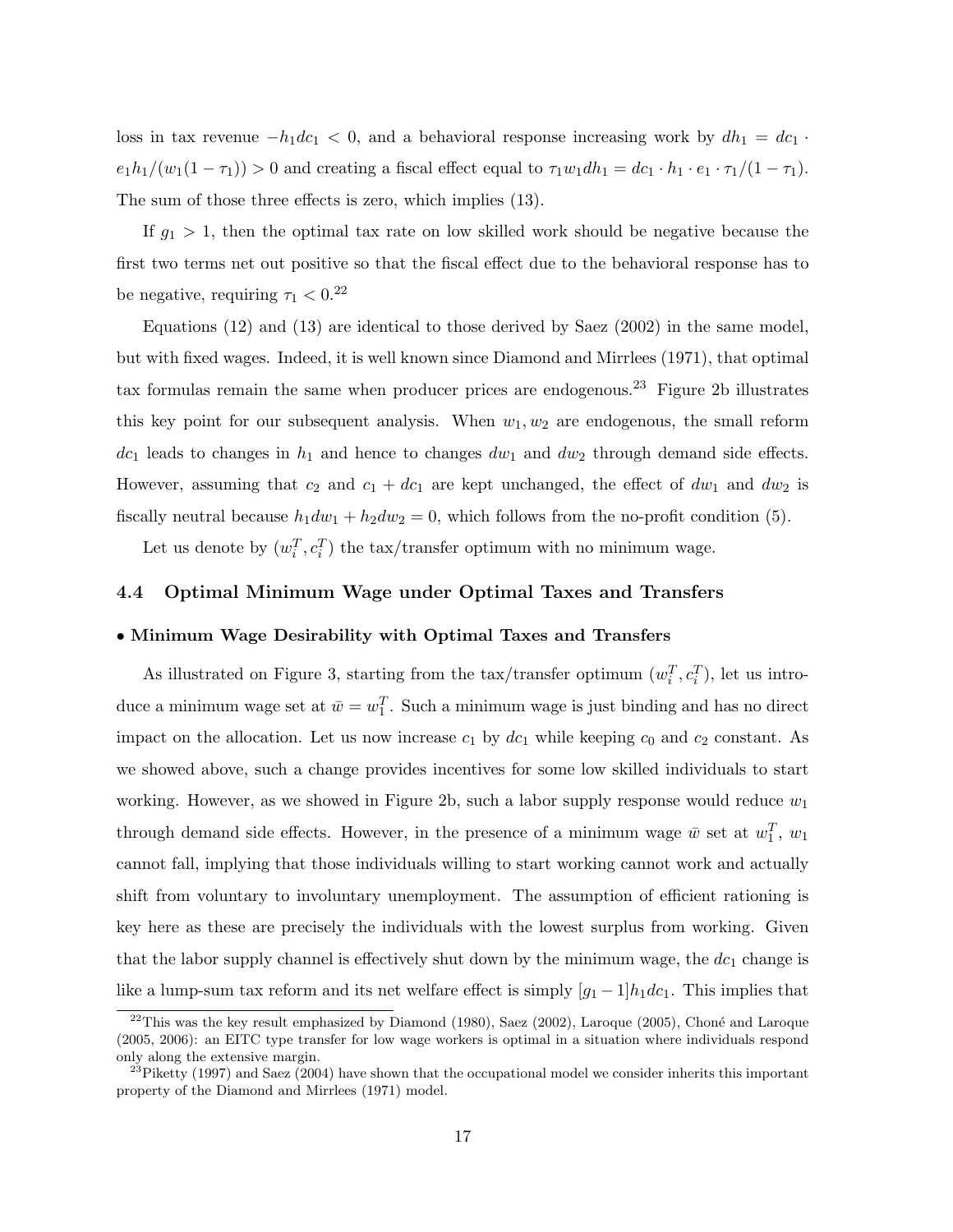if  $g_1 > 1$ , introducing a minimum wage improves upon the tax/transfer optimum allocation.<sup>24</sup>

This result corresponds with the theory of optimum quantity controls developed by Guesnerie (1981) and Guesnerie and Roberts (1984) showing that, in an optimum Ramsey tax model, introducing a quantity control on subsidized goods is desirable. In our model, a minimum wage is an indirect way for the government to introduce rationing on low skilled workers subsidized by the optimal tax system.<sup>25</sup> Our model does not fit exactly in the class of models studies by Guesnerie and Roberts (1987) as individual labor supply functions are binary and hence not differentiable. However, we obtain smooth labor supply functions in the aggregate, which, combined with efficient rationing, allows us to extend the general results of Guesnerie and Roberts (1987).

Importantly, we show in Appendix B.1 that our result generalizes easily to a broader model with many skills and fully general labor supply response functions where individuals can respond along the (discrete) intensive margin by shifting to lower paid occupations in response to taxes. The logic of the minimum wage desirability remains exactly the same as the one displayed in Figure 3: even if higher skilled workers wanted to shift to occupation  $w_1$  when  $c_1$  increases, a minimum wage set at  $w_1^T$  would effectively block such a labor supply response (again under our key assumption of efficient rationing).

This remark can help explain why our results contrast with the negative results of Allen (1987) or Guesnerie and Roberts (1987) obtained in the context of the Stiglitz (1982) two-type model of optimal nonlinear taxation. The key theoretical difference between the Stiglitz model and the occupation model we use is that in the Stiglitz model high skilled individuals imitating low skilled individuals cut their hours of work, but remain in the high skill sector. Thus the minimum wage makes it easier for them to imitate low skilled workers. In contrast, in our model the minimum wage effectively prevents high skilled workers from occupying minimum wage jobs (by rationing low skilled work). Perhaps more importantly, absent the minimum wage, everybody works in the Stiglitz model, which therefore cannot capture the participation decision of low skilled workers - a decision which strikes us as central to the minimum wage

<sup>&</sup>lt;sup>24</sup>The fact that a minimum wage is desirable if  $g_1 > 1$  can also be seen from Proposition 2 by using the optimal tax rates from equations (13). In that case, equation (11) boils down to  $-\tau_1 \cdot (e_1 + \eta_1) > 0$  which is indeed equivalent to  $q_1 > 1$ .

 $^{25}$ Guesnerie and Roberts (1987) proposed an analysis of optimal minimum wage. However, the model they considered was not directly related to their earlier optimum quantity constraints theory (see our discussion just below).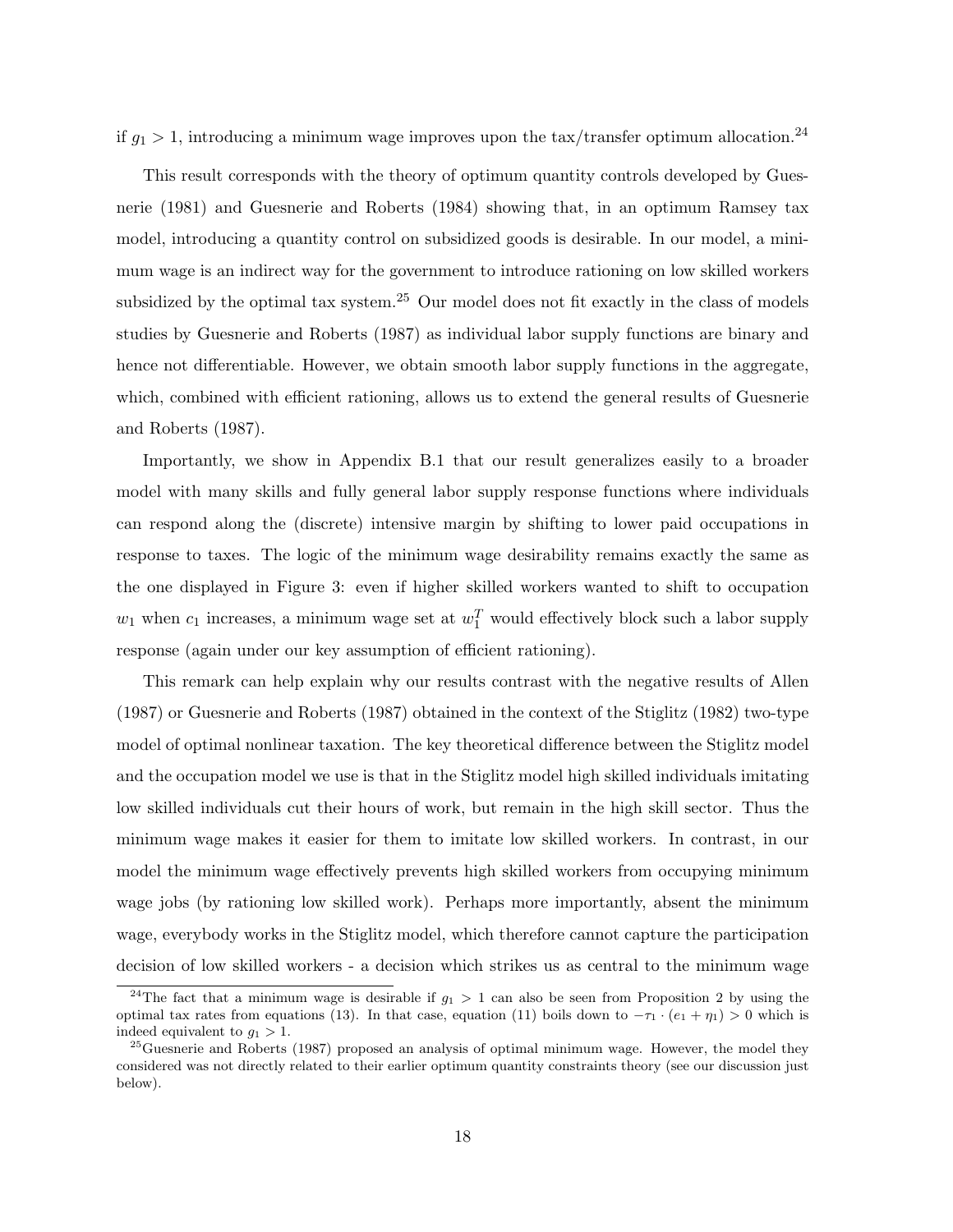problem in the real world.<sup>26</sup>

Comparing with the case with no taxes in Section 3, we note that the condition  $g_1 > 1$ is stronger than the earlier condition  $g_1 > g_2$  (as  $g_0, g_1, g_2$  average to one and  $g_0 > g_1 > g_2$ , we have  $g_2 < 1$ ). However, if the government has redistributive tastes, then  $g_1 > 1$  is a weak condition as the low skilled sector can be chosen to represent the very lowest income workers. This also implies that, when the government uses taxes optimally and in the presence of many factors of production or many output goods, the incidence of the minimum wage on other factors (captured by the term  $g_2$  in the case with no taxes) becomes irrelevant: the government can effectively undo the incidence effects by adjusting taxes on other factors, keeping their net-of-tax rewards constant.<sup>27</sup> In particular, whether the minimum wage creates neo-classical spill-over effects on slightly higher wages and whether the minimum wage increases prices of goods disproportionately consumed by low income families are irrelevant when assessing the desirability of the minimum wage in the presence of optimal taxes. The only relevant factor is whether the government values redistribution to minimum wage workers relative to an across the board lump-sum redistribution (i.e., the condition  $g_1 > 1$ ).

Finally, we discuss in Section 5.2 how the desirability of the minimum wage hinges crucially on the "efficient rationing" assumption. We show that, under "uniform rationing" (where unemployment strikes independently of surplus), the minimum wage cannot improve upon the optimal tax allocation. Indeed, with efficient rationing, a minimum wage effectively reveals the marginal workers to the government. Since costs of work are unobservable, this is valuable because it allows the government to sort workers into a more (socially albeit not privately) efficient set of occupations, making the minimum wage desirable. In contrast, with uniform rationing, a minimum wage does not reveal anything about costs of work (as unemployment strikes randomly). As a result, it only creates (privately) inefficient sorting across occupations without revealing anything of value to the government. It is not surprising that a minimum wages would not be desirable in this context.

 $^{26}$ Indeed, Marceau and Boadway (1994) show that a minimum wage can be desirable in a Stiglitz type model by implicitly adding fixed costs of work (and hence a participation decision) for low skilled workers. Marceau and Boadway (1994) do not model explicitly fixed costs of work, but such fixed costs are necessary for the assumptions of their main proposition (p. 78) to be met. Our model has the advantage of explicitly modelling the participation decision and also avoiding the information inconsistency inherent to the Stiglitz model with minimum wage.

 $27$ This is directly related to the important fact that incidence on pre-tax prices is irrelevant in optimal Diamond-Mirrlees tax formulas.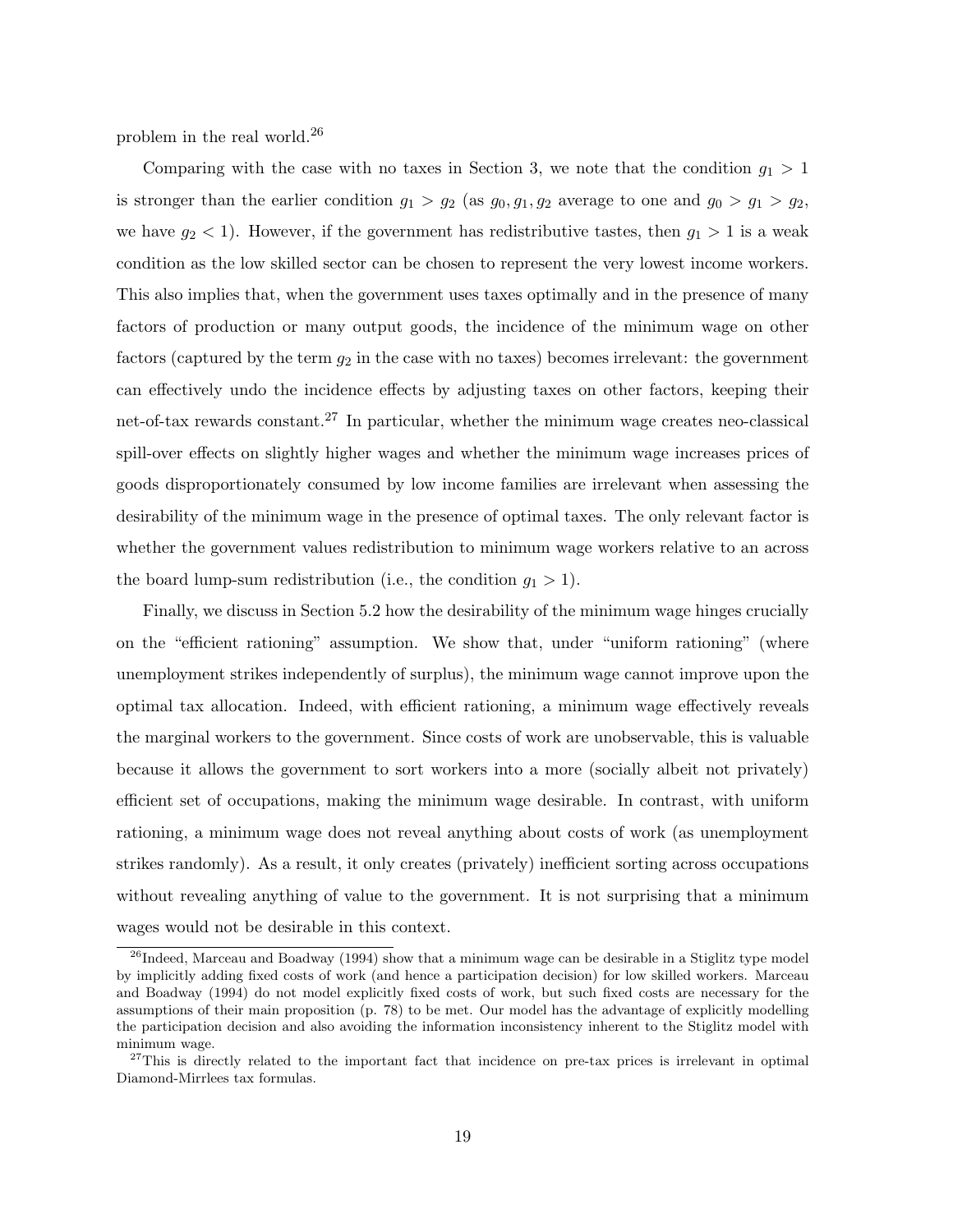#### • Optimal Minimum Wage with Taxes and Transfers

Let us now turn to the joint optimization of the tax/transfer system and the minimum wage. Formally, the government chooses  $\bar{w}$ ,  $c_0$ ,  $c_1$ ,  $c_2$  to maximize

$$
SW = (1 - h_1 - h_2)G(c_0) + h_1^0 \int_0^{\underline{w}(1-\tau_1)} G(c_1 - \theta) p_1(\theta) d\theta + h_2^0 \int_0^{c_2 - c_0} G(c_2 - \theta) p_2(\theta) d\theta.
$$
 (14)

subject to its budget constraint (with multiplier  $\lambda$ ). As above, w is defined as the reservation wage of the marginal worker:  $h_1^0 \cdot P_1(\underline{w}(1-\tau_1)) = D_1(\overline{w})$  where  $D_1(\overline{w})$  is the demand for low skilled labor for a given minimum wage  $\bar{w}$ . The second term in (14) incorporates the efficient rationing assumption as workers are those with the lowest cost of work and hence the highest surplus.

We solve this maximization problem in Appendix A.4. Formally, the minimum wage allows the government to relax the incentive compatibility constraint that states that all individuals with  $\theta \leq c_1 - c_0$  work in occupation one. With a minimum wage, the government can set a lower threshold  $\theta^* = \underline{w}(1 - \tau_1)$  such that only workers with  $\theta \leq \theta^*$  work in occupation 1.

The first order condition with respect to  $c_0$  implies that  $h_0g_0 + h_1g_1 + h_2g_2 = 1$ . The first order condition with respect to  $c_2$  leads to the standard formula (13):  $\tau_2/(1-\tau_2) = (1-g_2)/e_2$ , as the minimum wage does not impact the trade-off for the choice of  $c_2$ .

With a binding minimum wage, as we illustrated in Figure 3, increasing  $c_1$  is a lumpsum transfer. Therefore, the government will increase  $c_1$  up to the point where  $g_1 = 1$ . A minimum wage allows the government to redistribute to low skilled workers at no efficiency cost and hence achieve "full redistribution to low skilled workers," making the minimum wage a powerful redistributive tool. We show in Appendix B.1 that this result is easily generalized to a model with numerous labor inputs and more general labor supply responses.

Finally, there is a first order condition for the optimal choice of  $\bar{w}$ . Increasing  $\bar{w}$  by  $d\bar{w}$  and keeping  $c_0, c_1, c_2$  constant leads to an increase in involuntary unemployment:  $dh_1 < 0$ . Such involuntary unemployment leads to a (negative) welfare effect on those individuals equal to  $dh_1[G(c_0+(\bar{w}-\underline{w})(1-\tau_1))-G(c_0)]/\lambda<0$  and a fiscal effect equal to  $dh_1 \cdot \tau_1 \cdot \bar{w}$ <sup>28</sup> Therefore, the two effects caused by  $dh_1$  need to cancel out at the optimum. Hence the fiscal effect needs

<sup>&</sup>lt;sup>28</sup>As usual, the changes in  $dw_1$  and  $dw_2$  induced by the minimum wage change do not have any fiscal consequence as we have  $h_1 dw_1 + h_2 dw_2 = 0$  due to the no profit condition (5).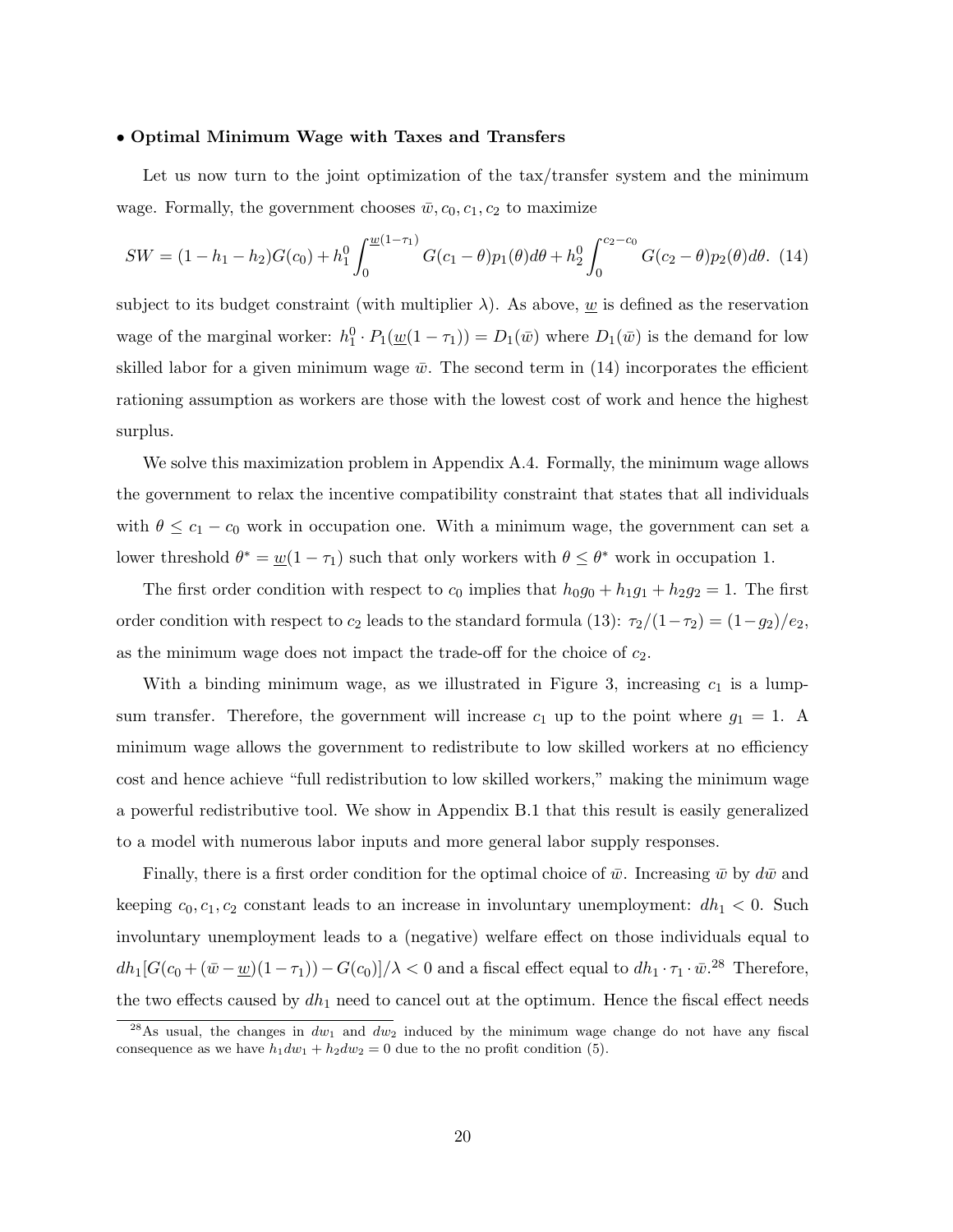to be positive, requiring  $\tau_1 < 0$  as  $dh_1 < 0$ . We then have the following first order condition:

$$
-\tau_1 \cdot \bar{w} = \frac{G(c_0 + (\bar{w} - \underline{w})(1 - \tau_1)) - G(c_0)}{\lambda}.
$$
\n(15)

As we did in Section 3, we can introduce the social marginal weight on earnings losses due to (marginal) involuntary unemployment:  $g_0^e = [G(c_0 + (\bar{w} - \underline{w})(1-\tau_1)) - G(c_0)]/[\lambda(\bar{w} - \underline{w})(1-\tau_1)]$ in order to rewrite (15) as:

$$
\frac{\bar{w} - \underline{w}}{\bar{w}} = -\frac{\tau_1}{1 - \tau_1} \cdot \frac{1}{g_0^e} > 0. \tag{16}
$$

We summarize all those results in the following proposition (formally proved in Appendix A.4):

**Proposition 3** Under Assumption 1 (efficient rationing), assuming  $e_1 > 0$  and  $\eta_1 < \infty$ , if  $g_1 > 1$  at the optimal tax allocation (with no minimum wage), then introducing a minimum wage is desirable. Furthermore, at the joint minimum wage and tax optimum, we have:

- $h_0g_0 + h_1g_1 + h_2g_2 = 1$  (Social welfare weights average to one)
- $\tau_2/(1-\tau_2) = (1-g_2)/e_2 > 0$  (Formula for  $\tau_2$  unchanged)
- $g_1 = 1$  (Full redistribution to low skilled workers)
- $(\bar{w} \underline{w})/\bar{w} = -\tau_1/[(1 \tau_1) \cdot g_0^e] > 0$  (Negative tax rate on low skilled work  $\tau_1 < 0$ )

Quantitatively,  $\tau_1$  is primarily determined to meet the condition  $g_1 = 1$ . The optimal minimum wage wedge  $(\bar{w} - \underline{w})/\bar{w}$  is determined by equation (16) and is increasing in the size of the absolute subsidy  $|\tau_1|$  and decreasing in the social weight on unemployment earnings losses  $g_0^e$ . As discussed in Section 3, we can define the implicit market wage rate  $w_1$  as the wage rate that would prevail under the same tax rates  $\tau_1, \tau_2$ , but with no minimum wage. In that case, assuming constant elasticity of supply and demand, we showed that the minimum wage markup over the market wage rate  $\bar{w}/w_1$  for a given minimum wage wedge  $(\bar{w}-w)/\bar{w}$  was increasing in  $e_1$  and decreasing in  $\eta_1$ . This implies that our previous result (that the optimal minimum wage increases with  $e_1$  and decreases with  $\eta_1$ ) carries over to the case with optimal taxes. It is important to note that a high demand elasticity leads to a smaller minimum wage not because it creates more unemployment, but because a large demand elasticity makes unemployment more costly by increasing the wedge  $(\bar{w} - \underline{w})/\bar{w}$ .

The previous result that the optimal minimum wage follows an inverted U-shape pattern with the strength of redistributive tastes also carries over to the case with optimal taxes.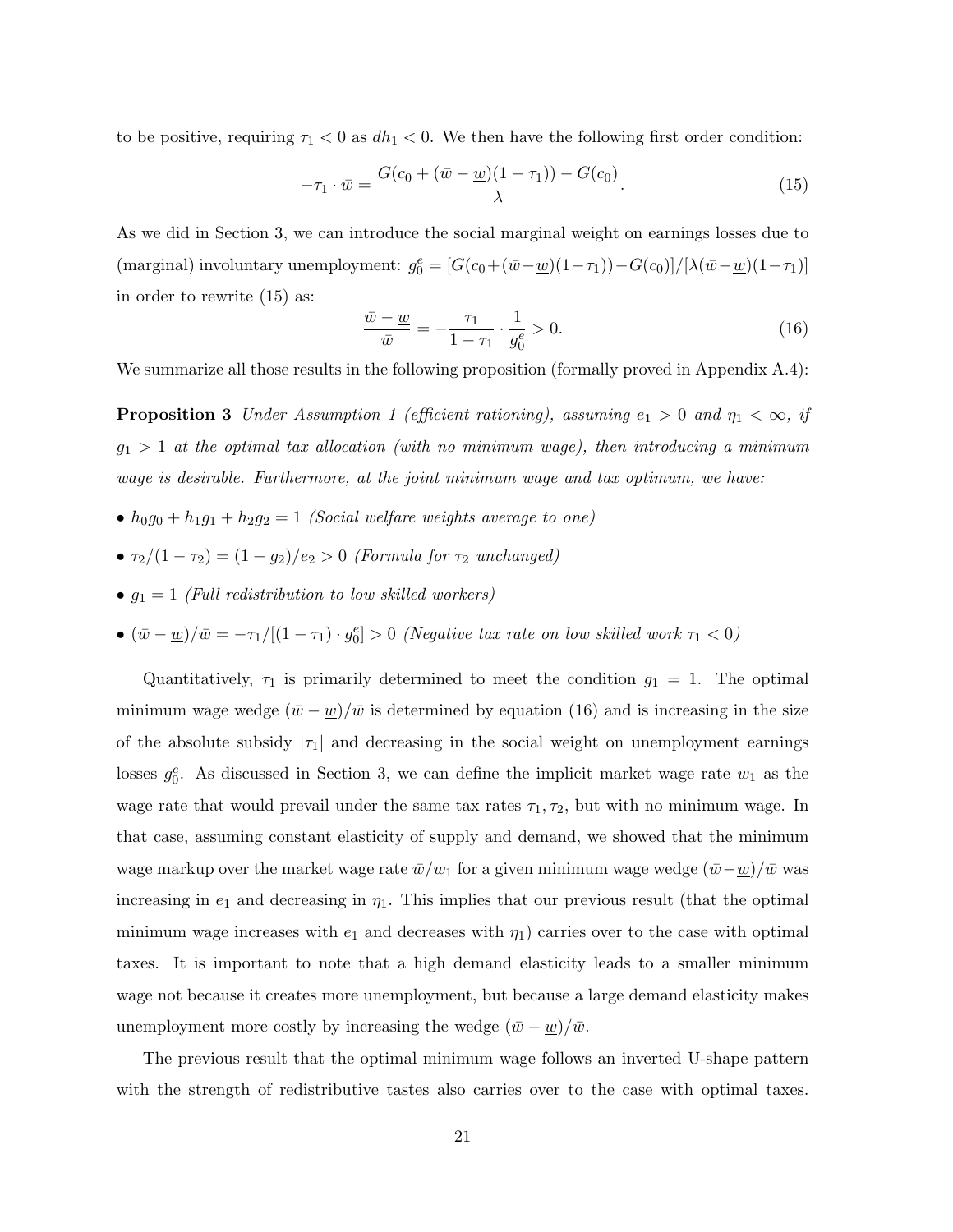Extreme redistributive (Rawlsian) tastes imply that  $g_1 = 0 < 1$  and thus no minimum wage is desirable. Conversely, no redistributive tastes imply that  $g_0 = g_1 = g_2 = 1$ , a situation where no minimum wage is desirable.

# 4.5 A Minimum Wage with  $\tau_1 > 0$  is 2nd Best Pareto Inefficient

The last result from Proposition 3 on the negativity of  $\tau_1$  at the joint minimum wage and tax optimum has a very important corollary:

**Proposition 4** In our model with extensive labor supply responses, a binding minimum wage associated with a positive tax rate on minimum wage earnings  $(\tau_1 > 0)$  is second-best Pareto inefficient. This result remains a-fortiori true when rationing is not efficient.

Proposition 4 is illustrated in Figure 4 which depicts a situation with a binding minimum wage and a positive tax rate on low skilled work  $\tau_1 > 0$ . Suppose that the government reduces the minimum wage  $(d\bar{w} < 0)$  while keeping  $c_0, c_1, c_2$  constant. Reducing the minimum wage leads to a positive employment effect  $dh_1 > 0$  as involuntary unemployment is reduced, improving the welfare of the newly employed workers and increasing tax revenue as  $\tau_1 > 0$ . The increase  $dh_1 > 0$  also leads to a change  $dw_2 > 0$ . However, because  $h_1 d\bar{w} + h_2 dw_2 = 0$ (through the no-profit condition (5)), the mechanical fiscal effect of  $d\bar{w}$  and  $dw_2$ , keeping  $c_1$ and  $c_2$  constant, is zero. Because  $c_0, c_1, c_2$  remain constant, nobody's welfare is reduced.<sup>29</sup> The increase in welfare due to the reduction in unemployment remains a-fortiori true if rationing is not efficient. Therefore, this reform is a second-best Pareto improvement.

The results of Proposition 4 do not necessarily carry over to a model with general labor supply functions. For example, if workers respond along the intensive margin, the minimum wage generates not only involuntary unemployment, but also involuntary over-work as high skilled workers are also rationed out. In that case, a minimum wage decrease would induce high skilled workers to become minimum wage workers, reducing government revenue. However, the fact that the minimum wage can create over-work is rarely discussed in empirical studies, suggesting the intensive response channel is unimportant empirically.

Proposition 4 may have wide applicability because many OECD countries, especially in continental Europe, combine significant minimum wages (OECD 1998, Immervoll 2007) with

<sup>&</sup>lt;sup>29</sup>Because,  $c_2 - c_0$  remains constant,  $h_2$  does not change either.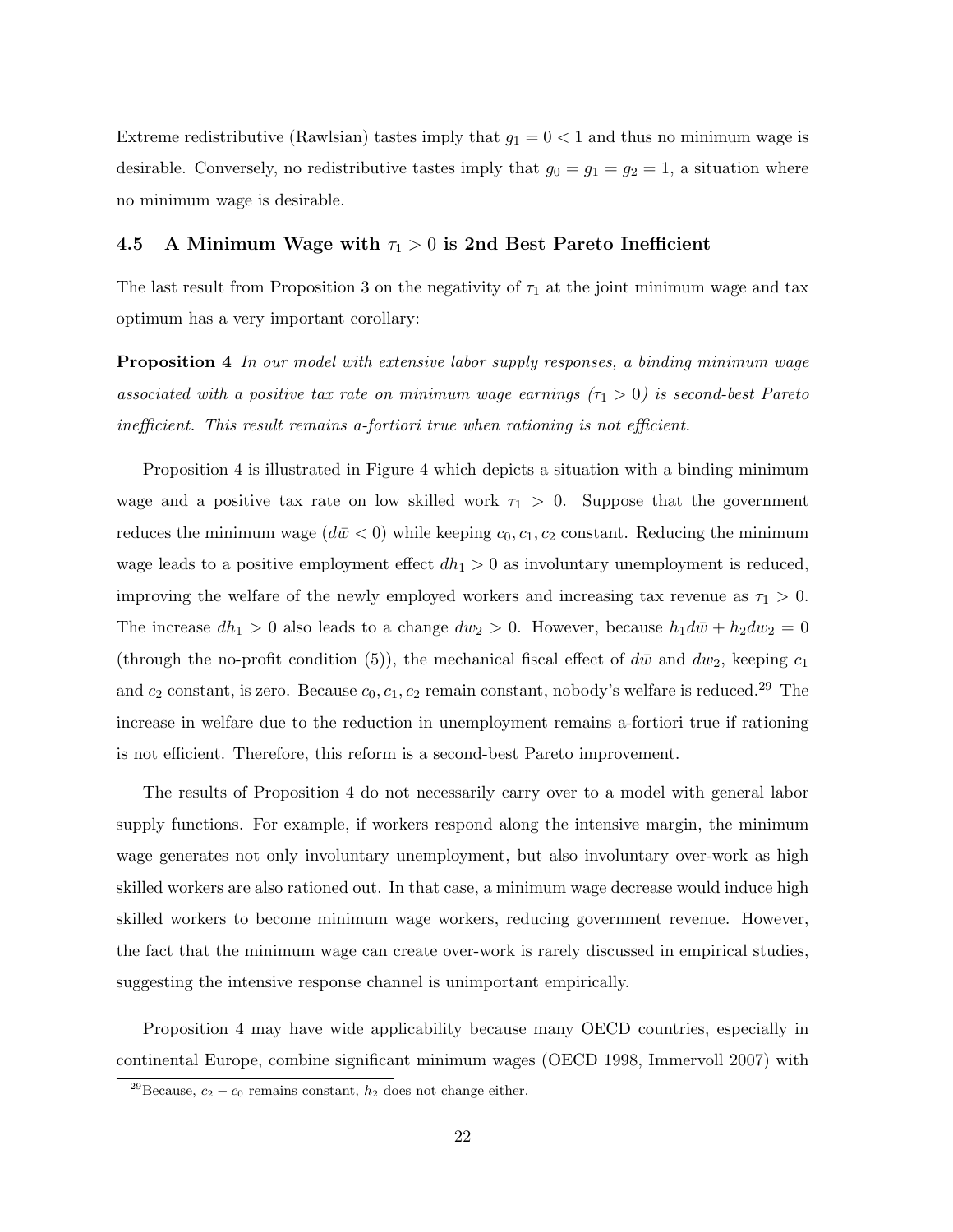very high tax rates on low skilled work (Immervoll et al. 2007). The high tax rates are generated by substantial payroll tax rates (financing social security benefits) and by the high phasing-out rates of traditional means-tested transfer programs.

In practice, the reform described in Proposition 4 could be achieved by cutting the employer payroll taxes for low income workers which lowers the (gross) minimum wage without affecting the net minimum wage after taxes and transfers.<sup>30</sup> Such a policy should stimulate low skill employment and increase high skill wages. Thus, the direct loss in tax revenue due to the payroll tax cut on low skilled workers could be recouped by adjusting upward taxes on high earning workers (without hurting high earning workers on net). A number of OECD countries have already implemented such policy reforms over the last 15 years.<sup>31</sup>

The US policy in recent decades of letting inflation erode the minimum wage while expanding the Earned Income Tax Credit is closely related. The EITC expansions compensate minimum wage workers for the erosion in the minimum wage (so that they do not lose on net) and attracts previously unemployed workers into the labor force increasing their welfare and increasing tax revenue (assuming  $\tau_1 > 0$  because of the phasing-out of welfare programs). In principle, the direct fiscal cost of the EITC expansion (which maintains  $c_1$  constant) can be recouped by increasing  $\tau_2$  as  $w_2$  increases (so that  $c_2$  also stays constant).

# 5 Efficient Rationing: Discussion and Robustness

As discussed above, the minimum wage creates an allocation problem as there is excess supply of low skilled work relative to demand. All our results (with the exception of Proposition 4) have been derived with the central assumption of efficient rationing whereby low skilled job are automatically allocated to those with the highest surplus from working, the situation the most favorable to the minimum wage. In this section, we 1) discuss whether or not efficient rationing is a reasonable assumption, 2) analyze how our results are modified when rationing is no longer efficient, and 3) consider the case where employers respond to a minimum wage by reducing hours (instead of laying off workers), which leads to considering a model of labor supply along the hours-of-work margin.

 $30Politically, it is is extremely difficult to directly cut the legal minimum wage.$ 

<sup>&</sup>lt;sup>31</sup>For example, France started reducing the employer payroll tax on low income workers in the early 1990s (see Crépon and Desplatz, 2002 for an empirical analysis).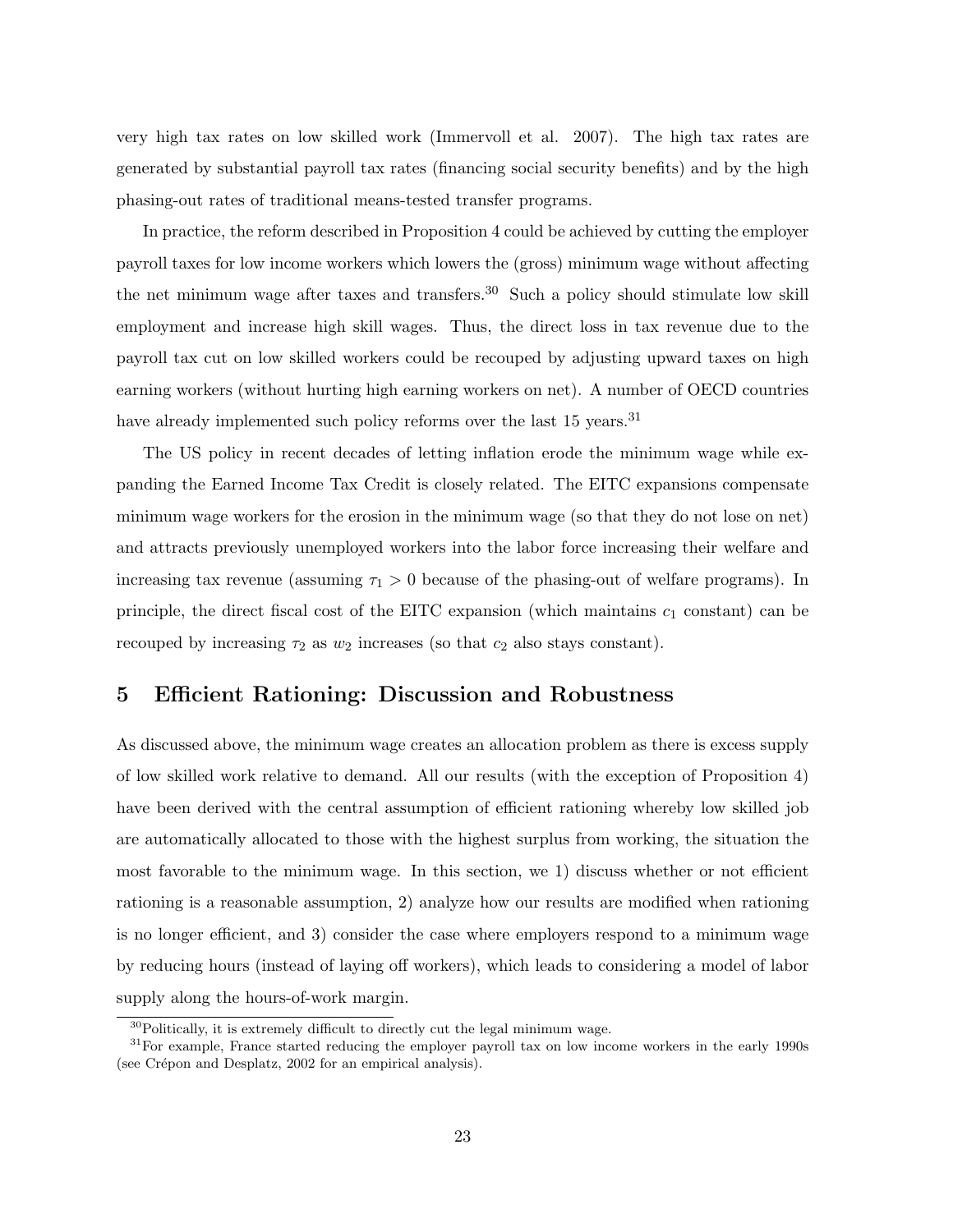# 5.1 Coasian Bargaining

Let us start from a situation where unemployment created by the minimum wage strikes randomly among individuals willing to work at the minimum wage, a case we call "uniform rationing".

Under costless Coasian bargaining, the "uniform rationing" allocation would shift to the "efficient rationing" allocation as a worker with a low surplus from working would be willing to let an unemployed worker with a high surplus take her job in exchange for a private transfer. More precisely, starting from the uniform rationing allocation, a price  $\mu > 0$  would emerge for selling and buying minimum wage jobs that would clear the market. For example, in the case with no taxes depicted on Figure 1b, the market price for this job re-trading would be  $\mu = \bar{w} - \underline{w}$  as those with  $\theta \leq \underline{w}$  are willing to buy at price  $\mu$  and those with  $\underline{w} \leq \theta \leq \bar{w}$  are willing to sell at price  $\mu$ <sup>32</sup>. The allocation that arises after this Coasian bargaining is identical to the efficient rationing allocation we used in the text except that some workers (workers with high surplus who randomly lost their job with the uniform rationing) have transferred  $\mu$  to some non-workers (workers with low surplus who did not initially lose their job). Those additional transfers change the social welfare calculus as the government values redistribution. As a result, the optimal minimum wage formulas would have to be modified. In the particular example discussed, those private transfers are actually valued by the government as they benefit non workers with money metric utility  $c_0$  at the expense of higher surplus worker with utility  $c_1 - \theta > c_0$ . Therefore, presumably, the minimum wage would be higher in this scenario.

Importantly however, it is easy to show that our results about the desirability of a small minimum wage carry over with no changes under this costless Coasian bargaining scenario (both in the case with no taxes or the case with optimal taxes). Take for simplicity the case with no taxes and consider the small minimum wage  $d\bar{w}$  as in Figure 1a. The key point is that the market price for job trading  $\mu = \bar{w} - \underline{w}$  is small (on the order of  $d\bar{w}$ ). As the number of job traders is also small (as job losses are also proportional to  $d\bar{w}$ ), the welfare impact of re-trading is second order and hence does not affect the result on minimum wage desirability. This result easily extends to the case with optimal taxes derived on Figure 3.

<sup>&</sup>lt;sup>32</sup>Under uniform rationing, the probability of keeping one's job is  $k = D_1(\bar{w})/[h_1^0 \cdot P_1(\underline{w})]$ . Hence the number of buyers is  $h_1^0 \cdot P_1(\underline{w}) \cdot (1-k)$  and the number of sellers is  $h_1^0 \cdot [P_1(\overline{w}) - P_1(\underline{w})] \cdot k$ . Remembering that  $h_1^0 \cdot P_1(\underline{w}) = D_1(\overline{w})$ , the market is clearing.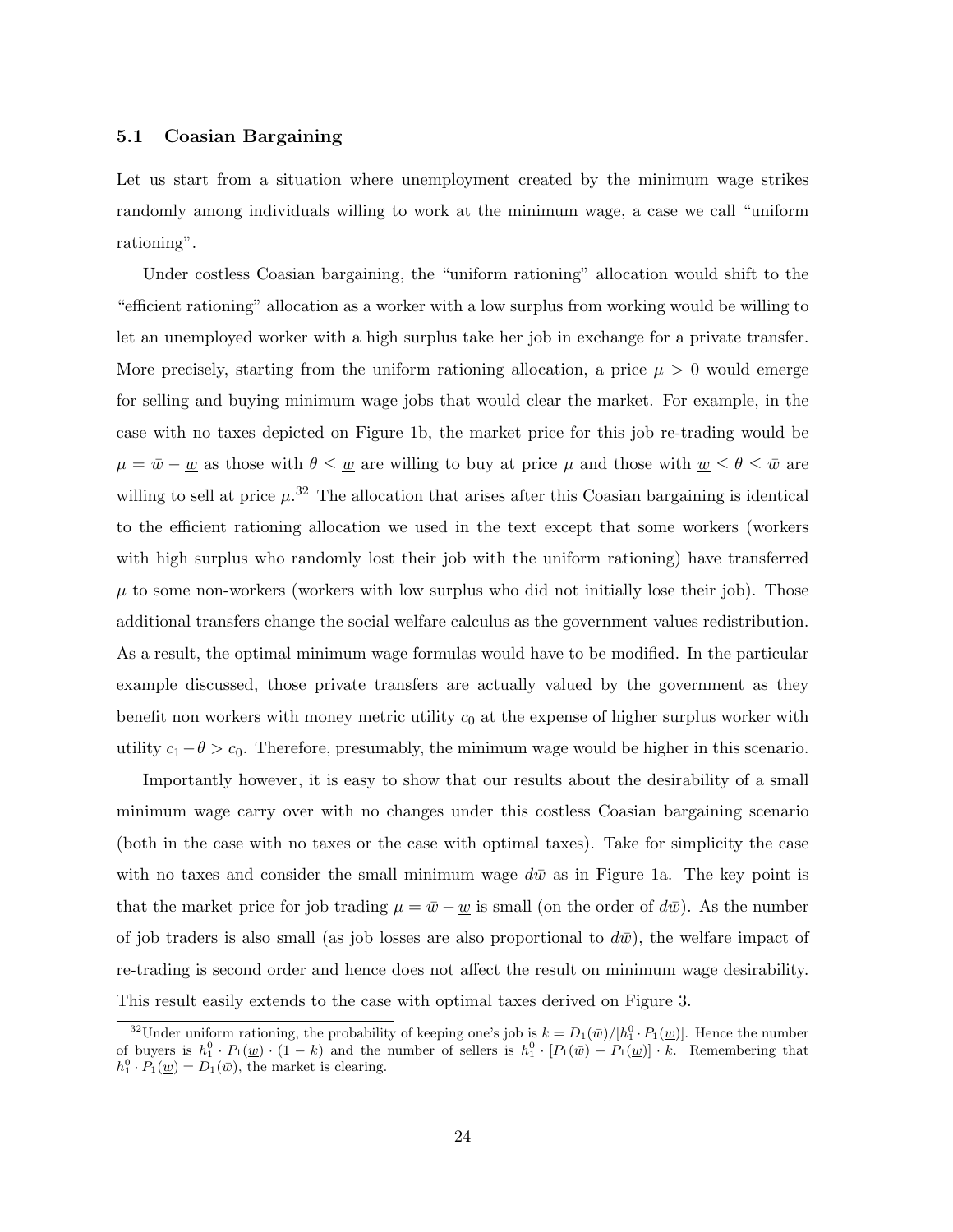In practice, we should not expect a fully efficient market for job trading to arise. The efficient allocation might be reached however because workers with the least surplus are more likely to quit through natural attrition and because, if turnover is costly, employers may first lay off workers who are least likely to be stable employees (i.e., those with low surplus from the job). Perhaps a simple reduced form way to model the inefficiency of this re-trading market is to introduce a mark-up m: a job sold provides  $\mu$  to the seller but costs  $(1+m)\mu$  to the buyer, where m represents the resources dissipated in this job trading. For any finite mark-up m, it would still be the case that a small minimum wage is desirable (as the trading costs effects would be second order for a small minimum wage). Those frictions could possibly be micro-founded using search modelling. Hungerbuhler and Lehmann (2007) propose a detailed and valuable analysis exactly in that direction and they show that, under some conditions, a minimum wage is desirable in a standard search model even in the presence of optimal nonlinear income taxation.

Empirically, it could be possible to assess whether the minimum wage creates efficient or inefficient rationing. Unfortunately, empirical work on this question is thin. In the United States, evidence of unemployment effects is stronger among teenagers and secondary earners (Neumark and Wascher 2006) who are likely to be more elastic - and hence have a lower surplus - suggesting that rationing might be efficient. More directly, Luttmer (2007) used variation in state minimum wages and showed that (proxies for) reservation wages do not increase following an increase in the minimum wage, suggesting that minimum wage induced rationing is efficient.<sup>33</sup> It is important to note that, even if rationing is found to be efficient empirically, it is still possible that significant resources (such as queuing or search costs) have been dissipated to reach this efficient outcome. Therefore, in the presence of significant search frictions, we cannot directly apply our theoretical results and a micro-founded search modelling approach along the lines of Hungerbuhler and Lehmann (2007) is required.

# 5.2 Uniform Rationing

In this section, we explore how results change under "uniform rationing" and assuming that Coasian re-trading is prohibitively expensive and hence does not happen at all. This case

<sup>&</sup>lt;sup>33</sup>This is in contrast to a situation with low turnover, such as in the housing market with rent control, as in Glaeser and Luttmer (2003).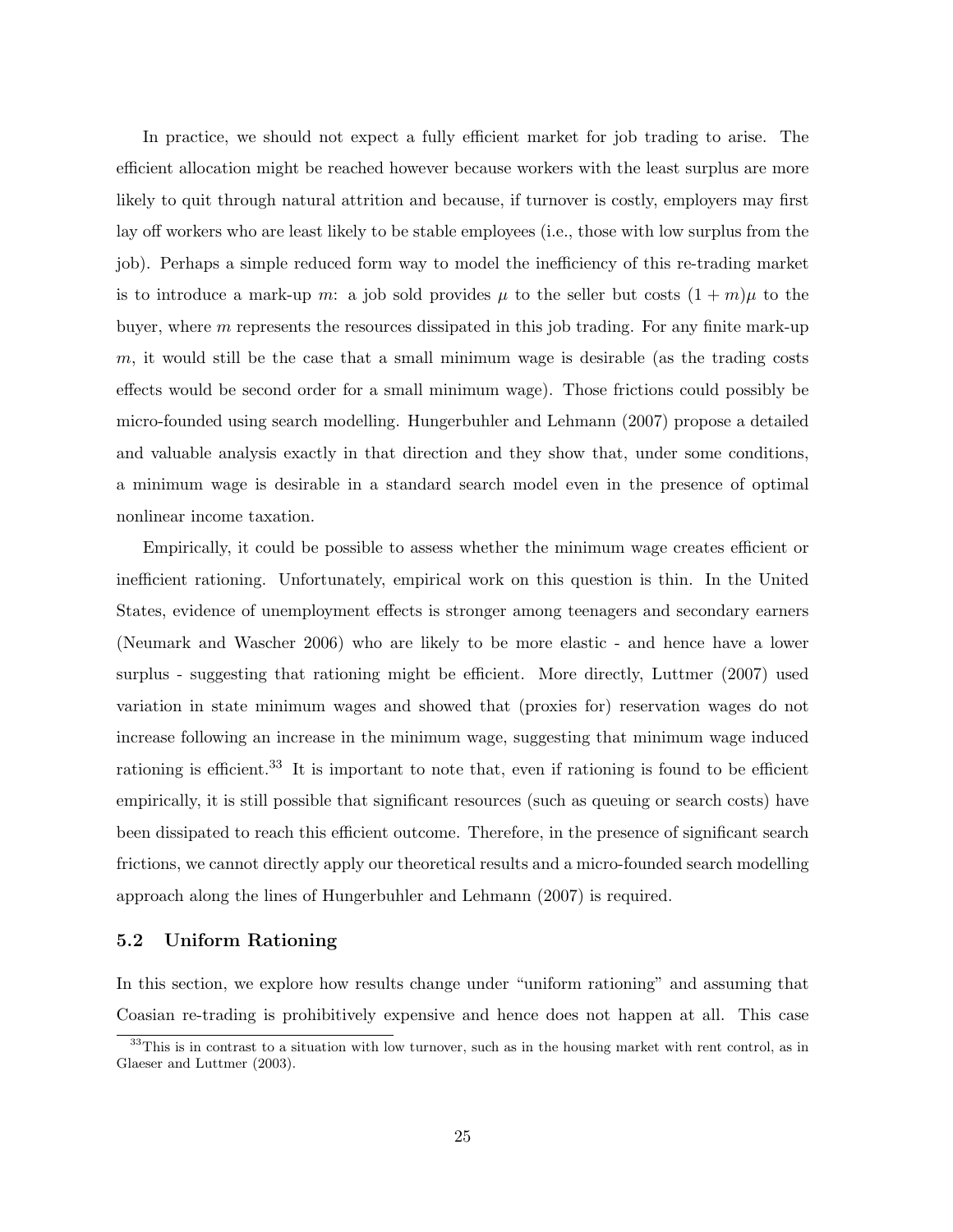can be seen as the least favorable to the minimum wage as any re-trading mechanism, even if imperfect, would move the allocation toward a more efficient outcome.  $^{34}$ 

### • Case with no Taxes

In the case of uniform rationing with no taxes, the government chooses  $\bar{w}$  to maximize:

$$
SW = (1 - D_1(\bar{w}) - h_2^0 P_2(w_2))G(0) + D_1(\bar{w}) \int_0^{\bar{w}} G(\bar{w} - \theta) \frac{p_1(\theta)}{P_1(\bar{w})} d\theta + h_2^0 \int_0^{w_2} G(w_2 - \theta) p_2(\theta) d\theta.
$$
\n(17)

The second term in equation (17) reflects the notion that all workers with work costs  $\theta \in (0, \bar{w})$  have the same probability of being employed, but that the total number of low skilled workers is given by the demand function  $D_1(\bar{w})$ .

Suppose that  $\bar{w}$  is increased by  $d\bar{w}$  under the "uniform rationing" scenario. The redistributive value of introducing a small minimum wage  $d\bar{w}$  remains the same:  $T = [g_1 - g_2]h_1 d\bar{w}$ . The minimum wage reduces employment through a demand effect by  $dh_1 = -\eta_1 h_1 d\bar{w}/\bar{w}$ . However, the minimum wage will induce workers with cost of work  $\theta \in (\bar{w}, \bar{w} + d\bar{w})$  to look for a job as well. There are  $e_1h_1^S d\bar{w}/\bar{w}$  such workers where  $h_1^S = h_0^1 P_1(\bar{w})$  is the number of low skilled individuals willing to work for wage  $\bar{w}$ . Under efficient rationing, those marginal workers would stay out of work. Under uniform rationing, however, a fraction  $h_1/h_1^S$  of those new workers will join the labor force and will displace other workers as unemployment is distributed uniformly. That excess labor supply creates involuntary unemployment. As involuntary unemployment is distributed uniformly across all low skilled workers, the average welfare cost per displaced worker is  $\int_0^{\bar{w}} [G(\bar{w} - \theta) - G(0)] p_1(\theta) d\theta / P_1(\bar{w})$ . The number of displaced workers is  $h_1(e_1 + \eta_1)d\bar{w}/\bar{w}$ . Thus, the welfare loss due to involuntary unemployment is equal to  $U = -h_1(d\bar{w}/\bar{w})(e_1 + \eta_1) \int_0^{\bar{w}} [G(\bar{w} - \theta) - G(0)] p_1(\theta) d\theta / P_1(\bar{w})$ . At the optimum, we have  $U + T = 0$  which implies

$$
\int_0^{\bar{w}} \frac{[G(\bar{w} - \theta) - G(0)] p_1(\theta) d\theta}{\bar{w} P_1(\bar{w})} \cdot (e_1 + \eta_1) = g_1 - g_2. \tag{18}
$$

If at  $\bar{w} = w_1^*$ , the left-hand-side is smaller than the right-hand-side of (18), then a minimum wage is desirable (and conversely for the alternative case). The key point is that a minimum wage is not necessarily desirable under "uniform rationing."

 $34$ Hungerbuhler and Lehmann (2007) develop a search model to address this issue and show that a minimum wage can be desirable under some conditions even with optimal non-linear income taxes.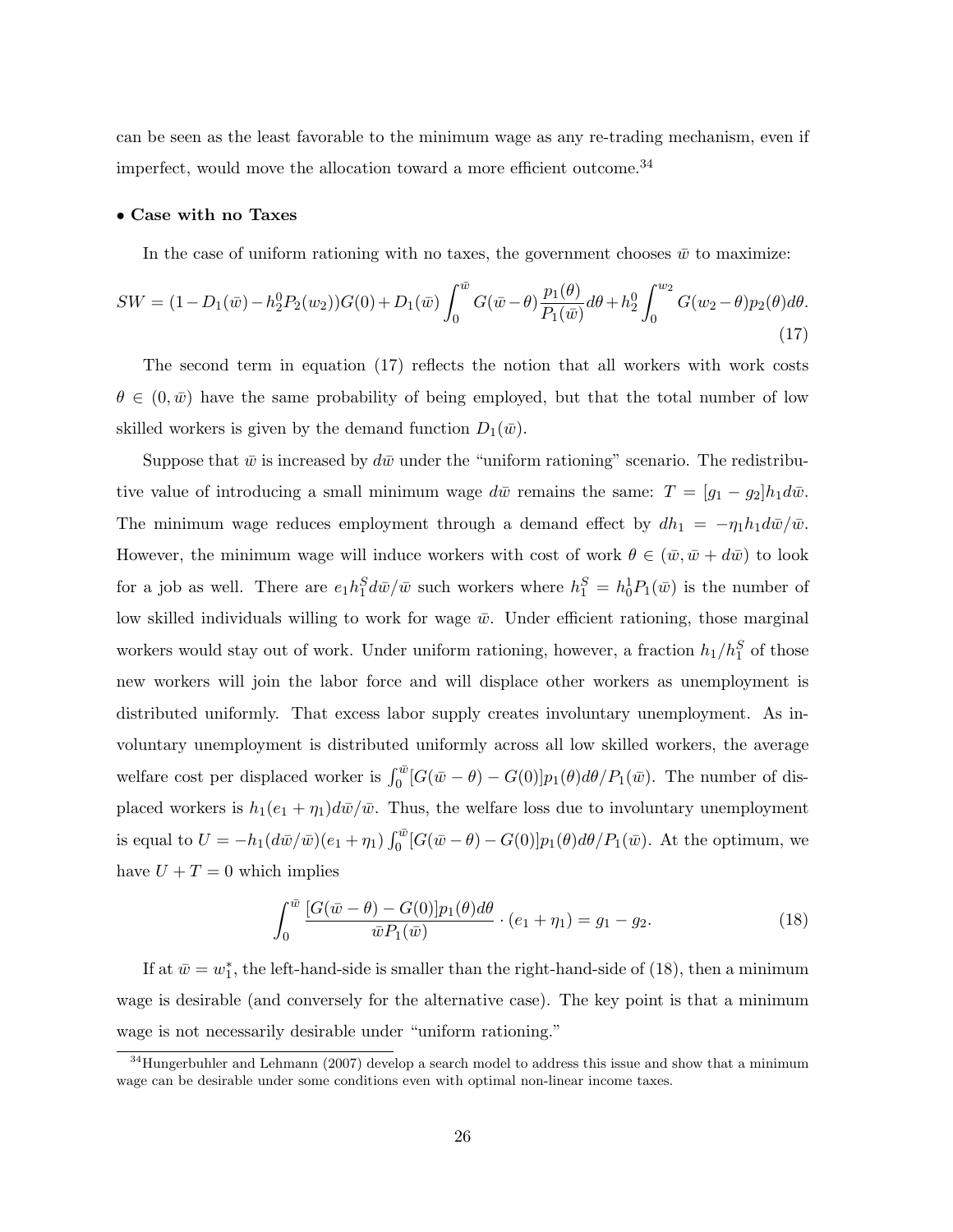We can introduce a welfare weight on employment losses defined as  $g_0^u = \int_0^{\bar{w}} [G(\bar{w} - \theta) G(0)|p_1(\theta)d\theta/ \int_0^{\bar{w}} (\bar{w}-\theta)p_1(\theta)d\theta$ . If we assume that the supply elasticity  $e_1$  is constant, then  $P_1(\theta) = C \cdot \theta^{e_1}$  and hence  $\int_0^{\bar{w}} (\bar{w} - \theta) p_1(\theta) d\theta / P_1(\bar{w}) = \bar{w}/(1 + e_1)$ . In this case, we can rewrite (18) as follows:

$$
\frac{e_1 + \eta_1}{1 + e_1} = \frac{g_1 - g_2}{g_0^u}.\tag{19}
$$

This equation is an implicit formula for the optimal minimum wage. Presumably, the welfare weight ratio  $(g_1 - g_2)/g_0^u$  is decreasing with  $\bar{w}$ . Formula (19) implies that the minimum wage should be increased up to the point where the welfare weight ratio is equal to the elasticity ratio  $(e_1 + \eta_1)/(1 + e_1)$ . Obviously, if at  $\bar{w} = w_1^*$ , the welfare weight ratio is already below the elasticity ratio, then no minimum wage is desirable. Note that the elasticity ratio is increasing in  $\eta_1$  and, hence, the optimum minimum wage is decreasing in  $\eta_1$ . If  $g_0^u \ge g_1$ ,<sup>35</sup> equation (19) implies that the right-hand-side is less than one, and a minimum wage will only be desirable if  $\eta_1 < 1$ .

When  $\eta_1 < 1$ , the elasticity ratio increases with  $e_1$ . This implies that the optimum minimum wage is decreasing in  $e_1$ . This contrasts with our results under efficient rationing and can be understood as follows: a large supply elasticity makes unemployment less costly as workers have lower surplus from working on average, but a large supply elasticity induces more formerly out of work individuals to look for jobs, displacing workers with higher surpluses (which is inefficient). When  $\eta_1 < 1$ , the latter effect is stronger than the former effect explaining why the minimum wage decreases with  $e_1$ <sup>36</sup>

#### • Case with Optimal Taxes

In the case with taxes, the government chooses,  $c_0, c_1, c_2$ , and  $\bar{w}$  to maximize:

$$
SW = (1 - D_1(\bar{w}) - h_2^0 P_2(c_2 - c_0))G(c_0) + D_1(\bar{w}) \int_0^{c_1 - c_0} \frac{G(c_1 - \theta) p_1(\theta)}{P_1(c_1 - c_0)} d\theta + h_2^0 \int_0^{c_2 - c_0} G(c_2 - \theta) p_2(\theta) d\theta,
$$
\n(20)

subject to the standard budget constraint and the fact that demand for labor is competitively set. The second term in Equation (20) reflects the notion that all workers with work costs

<sup>&</sup>lt;sup>35</sup>For example, this holds for constant supply elasticity  $e_1$  and constant risk aversion functions  $G(.)$ .

 $36$ Note also that, with uniform rationing, and if workers can smooth consumption across unemployment spells, then we have  $g_0^u = g_1$ . The standard result about the pivotal  $\eta_1 = 1$  can be seen as a particular case of (19) when  $e_1 = 0$  (no supply elasticity),  $g_2 = 0$  (no value assigned to high skilled workers), and  $g_0^u = g_1$ (unemployment spells are shared and consumption is smoothed). Danziger (2006) proposes an analysis of the optimum minimum wage with no labor supply elasticity but using social welfare weights.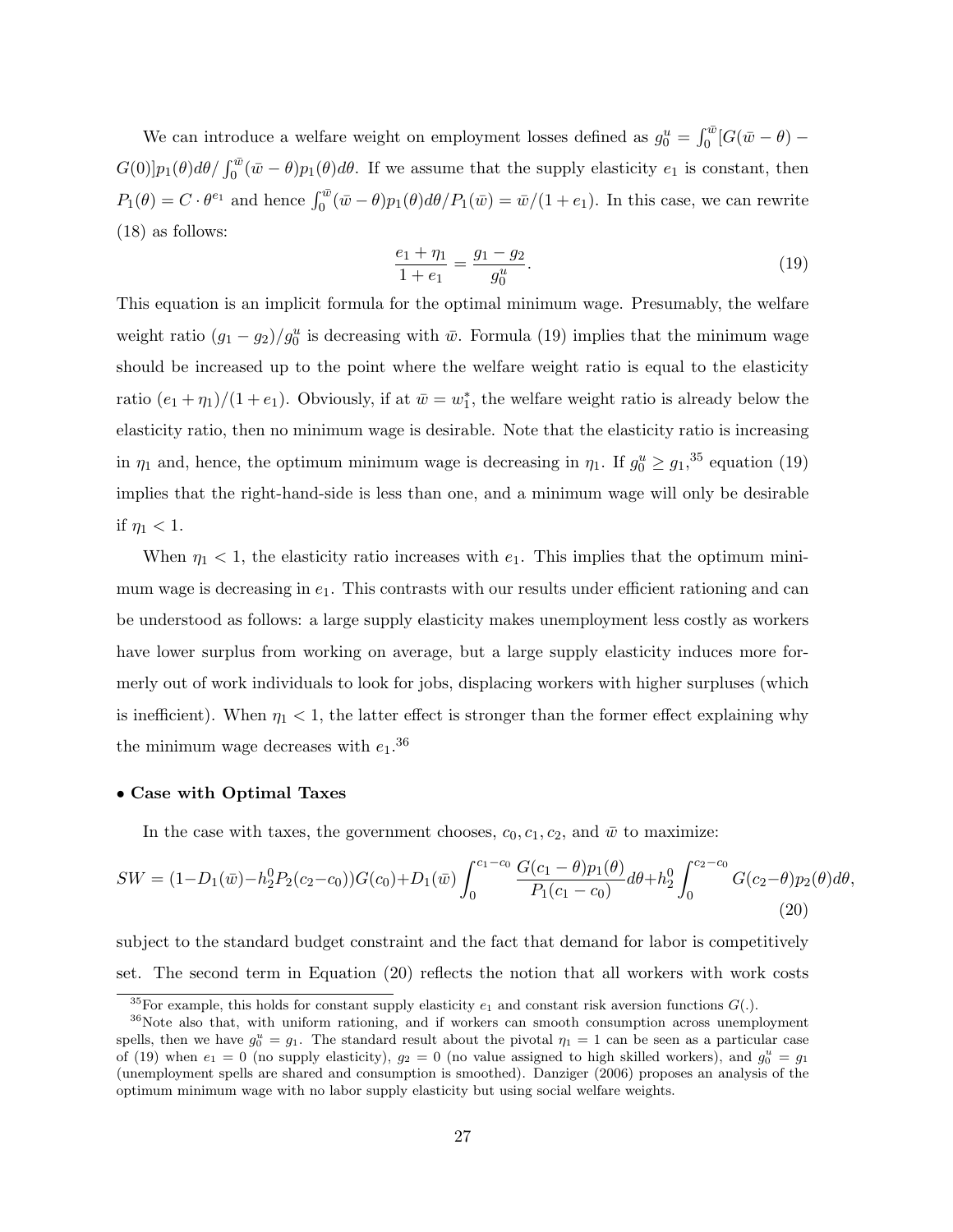$\theta \in (0, c_1 - c_0)$  have the same probability of being employed, but that the total number of low skilled workers is given by the demand function  $D_1(\bar{w})$ . The first order condition with respect to  $c_0$  (keeping  $c_1 - c_0$ ,  $c_2 - c_0$ ,  $\bar{w}$  constant) implies the standard result  $h_0g_0 + h_1g_1 + h_2g_2 = 1$ . The first order condition with respect to  $c_2$  leads to the standard optimal tax formula for  $\tau_2$ , namely  $\tau_2/(1 - \tau_2) = (1 - g_2)/e_2$ . The first order condition with respect to  $c_1$  leads to:

$$
\frac{g_1 - 1}{e_1} = g_0^u \cdot \int_0^{c_1 - c_0} \left( 1 - \frac{\theta}{c_1 - c_0} \right) \frac{p_1(\theta)}{P_1(c_1 - c_0)} d\theta,
$$
\n(21)

where  $g_0^u = \int_0^{c_1 - c_0} [G(c_1 - \theta) - G(c_0)] p_1(\theta) d\theta / (\lambda \cdot \int_0^{c_1 - c_0} (c_1 - c_0 - \theta) p_1(\theta) d\theta)$  is the welfare weight on (marginal) unemployment losses.

The first order condition with respect to  $\bar{w}$  leads to:

$$
-\frac{\tau_1}{1-\tau_1} = g_0^u \cdot \int_0^{c_1-c_0} \left(1 - \frac{\theta}{c_1 - c_0}\right) \frac{p_1(\theta)}{P_1(c_1 - c_0)} d\theta. \tag{22}
$$

Therefore and strikingly, combining those two first order conditions, we find that the optimal tax formula for  $\tau_1$  in the presence of the optimal minimum wage is the same as with no minimum wage, namely  $\tau_1/(1 - \tau_1) = (1 - g_1)/e_1$ . Intuitively and following the derivation from Figure 2b, this can be understood as follows: suppose  $c_1$  is increased by  $dc_1$ , and at the same time the minimum wage  $\bar{w}$  is reduced by  $d\bar{w}$  such that  $dc_1 \cdot p_1/P_1 = d\bar{w} \cdot D_1'(\bar{w})/D_1$ . In that case, a fraction  $D_1/P_1$  of those  $p_1dc_1$  workers willing to join the labor force because of  $dc_1$  can do so and hence the fiscal effect of the reform is  $(T_1 - T_0)p_1dc_1 \cdot D_1/P_1 = D_1dc_1 \cdot e_1 \cdot \tau_1/(1 - \tau_1)$ and the standard formula goes through. We can then obtain the following proposition:

Proposition 5 With optimal taxes/transfers and uniform rationing, if the welfare weight on unemployment losses is larger than the welfare weight on low skilled workers  $(g_0^u \geq g_1)$  and the supply elasticity  $e_1$  is constant, then a minimum wage is not desirable.

Proof: Under the assumption of a constant  $e_1$  and if a binding minimum wage, the integral term in the right-hand-side of (21) is equal to  $1/(1+e_1)$  and hence (21) can be rewritten as  $(g_1-1)/e_1 = g_0^u/(1+e_1)$ . However,  $(g_1-1)/e_1 < g_1/(1+e_1) \leq g_0^u/(1+e_1)$ , where the first inequality follows from that fact that  $g_1 < 1 + e_1$  (as  $\tau_1 = (1 - g_1)/(1 - g_1 + e_1)^{37}$  and the second inequality from our assumption that  $g_1 \leq g_0^u$ . This creates a contradiction showing that the minimum wage cannot be binding.  $\square$ 

<sup>&</sup>lt;sup>37</sup>If  $g_1 > 1 + e_1$ , then reducing  $\tau_1$  is strictly desirable which cannot happen at the optimum.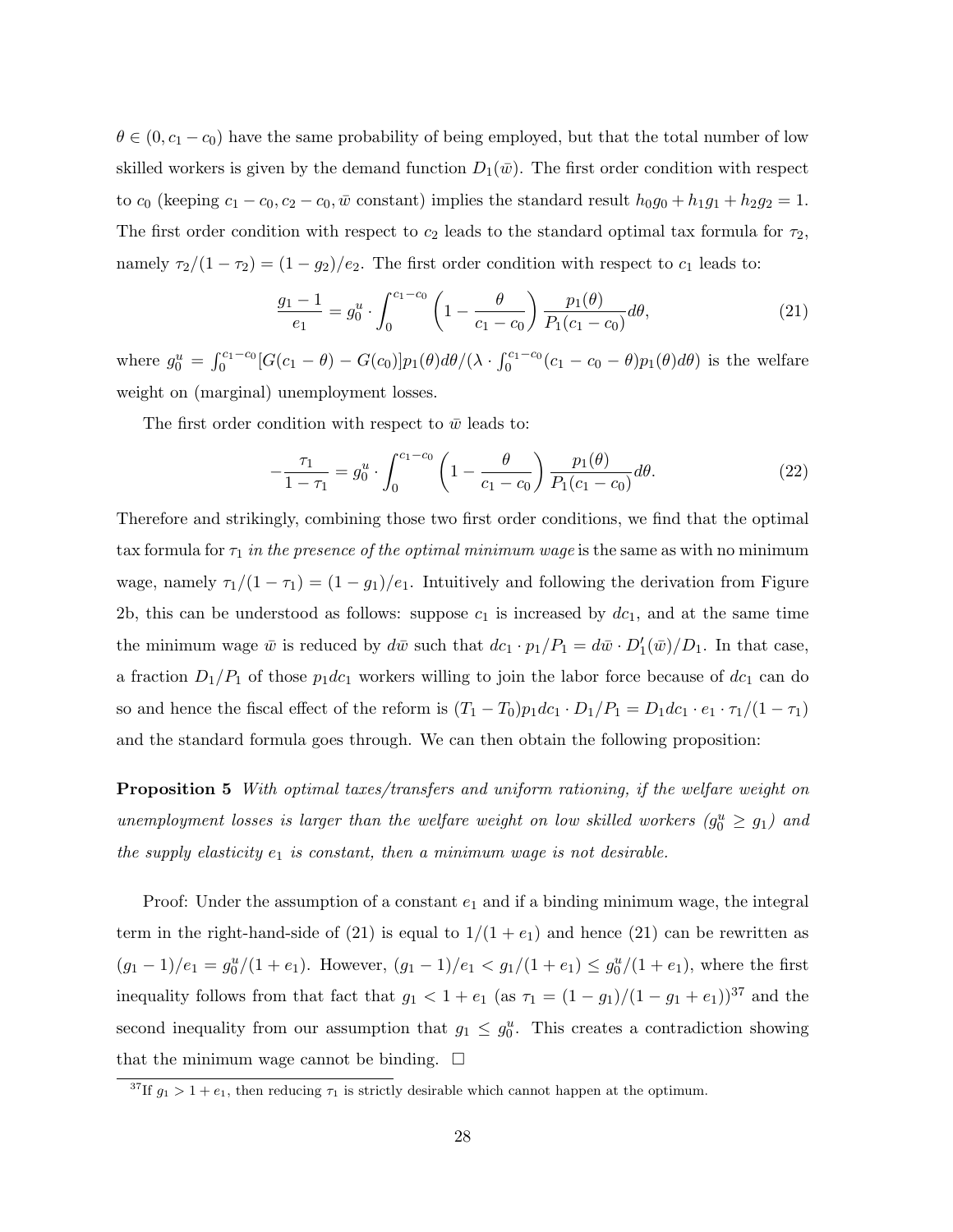# 5.3 Hours of Work Labor Supply

Our paper has considered labor supply responses along the participation or job choice margin which raises the issue of efficient vs. inefficient rationing. Consider instead a conventional model with labor supply along the hours of work decision. Suppose that an individual of skill i can supply l hours of work in occupation i (and solely in occupation i) with utility function  $u_i(c, l) = c - v_i(l)$  where disutility of work  $v_i(l)$  is increasing and convex in l. In that case  $e_i = v'_i(l)/(lv''_i(l))$  is the elasticity of labor supply with respect to the net-wage rate.<sup>38</sup>

This hours of work model naturally produces efficient rationing if employers ration low skilled work by reducing hours uniformly across low skilled employees in the presence of a minimum wage. Indeed, employees get no surplus from their marginal hour of work so that a small reduction in hours of work has no first order effect on welfare.<sup>39</sup>

#### • Case with no Taxes

In the model, aggregate labor supply will take the form  $h_i = h_i^0 \cdot l_i(w_i)$  where  $l_i(w_i)$  is the labor supply function (defined such that  $v_i'(l_i) = w_i$ ). With a minimum wage, labor supply is restricted. It is straightforward to show that the derivation of formulas (7) and (8) carry over to that model as well. Furthermore, in this case, we have  $g_0^e = g_1$  as the marginal welfare weight on unemployment losses is the same as the marginal welfare weight on low skilled work (as the minimum wage rations work uniformly across low skilled workers).

#### • Case with Optimal Taxes

In this model with elastic hours of work and no occupational choice, the government can achieve complete redistribution at no efficiency costs by conditioning taxes on wage rates (as opposed to income). In that case, no minimum wage would be required. The traditional assumption since Mirrlees (1971) is that the government cannot observe wage rates  $w_i$  and hence has to condition taxes on income. However, this traditional assumption is not consistent with the ability of implementing a minimum wage. As recognized by the previous literature,

<sup>38</sup>There are no longer any fixed costs of working so that everybody works in the model.

 $39$ In fact, it is possible that the failure to detect strong employment effects of the minimum wage in the United States is due in part to the fact that employers adjust hours of work rather than number of employees. It is easy to show that, in a model with both hours of work and participation labor supply responses, if employers ration hours per job rather than number of jobs, a small minimum wage increase can actually increase employment (as some individuals may decide to start working) while reducing hours per job and total hours.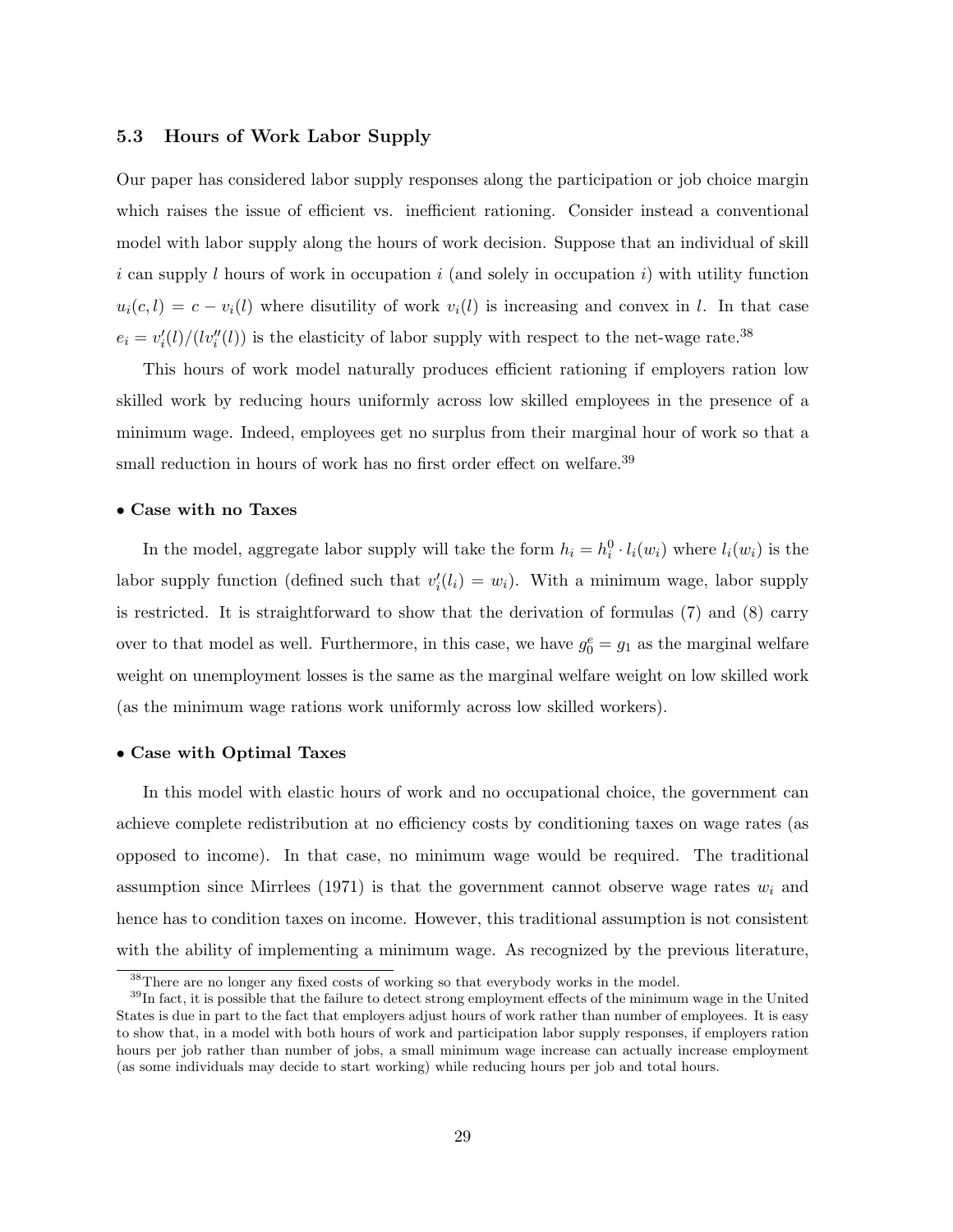there is no fully satisfactory way to address this informational inconsistency between tax policy and minimum wage policy in a model with elastic hours of work.<sup>40</sup> In the spirit of our previous analysis, the natural assumption is that the government can impose specific taxes on each occupation but that those taxes have to be proportional to earnings within each occupation.<sup>41</sup> Let us denote by  $\tau_i$  the tax rate on earnings in occupation i and by  $c_0$  the lump-sum grant redistributed to everybody so that  $c_i = w_i(1 - \tau_i)l + c_0$ .<sup>42</sup> In the absence of the minimum wage, optimal tax rates  $\tau_i$  would take exactly the same form as in formula (13).

Such a model fits within the class of models studied by Guesnerie and Roberts (1984) and hence their results on rationing would immediately apply. Namely, a minimum wage is desirable if and only if  $\tau_1 < 0$  (or equivalently  $g_1 > 1$ ) exactly as in Section 4. Optimal joint formulas for tax rates and minimum wage can also be derived in this case but are omitted for sake of space. It is useful to contrast those results with the results of Allen (1987) obtained in the Stiglitz (1982) model where the minimum wage is not desirable in the presence of optimal nonlinear income taxation. In the Stiglitz model, high skill workers imitate low skilled workers by reducing their hours of work while remaining in the high skill sector (and hence maintaining their high wage). As a result, redistributing to low skilled workers with a higher minimum wage makes imitating low skilled workers more attractive to high skilled workers. In the hours of work model we sketched above, high skill labor supply is determined solely by  $w_2(1 - \tau_2)$ and hence is not affected by the minimum wage. As a result, a minimum wage helps improving redistribution to low skilled workers.

Hence, the traditional hours of work model offers an important case where efficient rationing naturally arises and where the results parallel our participation model from Section 4. The main drawback of the hours of work model is that it creates an informational inconsistency when the government uses simultaneously optimal taxes and a minimum wage.

 $\frac{40}{40}$ One the key advantages of the occupational model developed earlier was precisely to avoid this informational inconsistency.

 $^{41}$ Although individual income tax systems do not differentiate across sectors, governments sometimes differentiate tax rates across sectors using differential payroll tax rates.

 $^{42}$ To be sure, this does not resolve the informational inconsistency any better than the Allen (1987) model as lumpsum taxes based on occupation would be first best. If we introduced (unobservable) heterogeneity in taste for work within each skill (for example with utility  $c - v_i(l/n)$  where n measures taste for work), then the optimal tax system would be a set nonlinear income tax schedules that are indexed upon each occupation i. We conjecture that our results on desirability of the minimum wage would carry over to the case of those occupation specific nonlinear taxes. We do not pursue this more general model and we restrict our analysis to linear (but occupation specific) tax schedules for simplicity.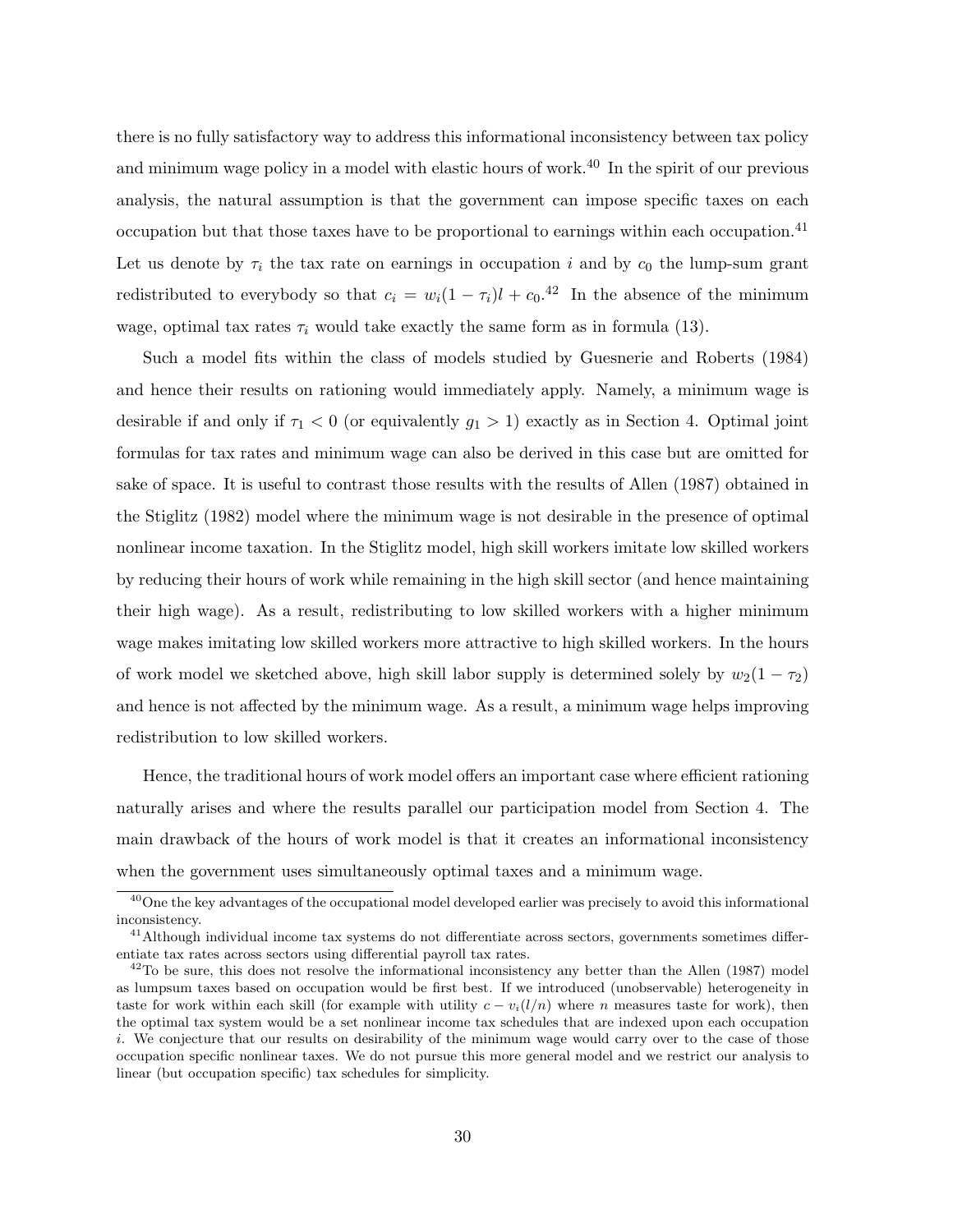# 6 Conclusion

Our paper proposes a theoretical analysis of optimal minimum wage policy for redistribution purposes in a perfectly competitive labor market, considering both the case with no taxes/ transfers and the case with optimal taxes/ transfers. In light of the previous literature on this topic, we find that the standard competitive labor market model offers a surprisingly strong case for using the minimum wage when we adopt the efficient rationing assumption. The minimum wage is a useful tool if the government values redistribution toward low wage workers, and this remains true in the presence of optimal nonlinear taxes/transfers. In that context, our model of occupational choice abstracting from hours of work allows us to overcome the informational inconsistency that plagued previous work analyzing minimum wage policy with optimal income taxation. Our model fits into the general theory of rationing developed by Guesnerie (1981) and Guesnerie and Roberts (1984) showing a minimum wage effectively rations low skilled labor. Such rationing is desirable because the optimal tax/transfer overencourages the supply of low skilled labor.

When low skilled labor supply is along the extensive margin, as empirical studies suggest, a minimum wage should always be associated with in-work subsidies: the co-existence of minimum wages and positive participation tax rates for low skilled workers is (second-best) Pareto inefficient. In that situation (common in most OECD countries) a cut in employer payroll taxes decreasing the gross minimum wage while keeping the net minimum wage constant, combined with an offsetting tax increase on higher skilled workers is Pareto improving.

There are a number of issues that we have abstracted from in our very stylized model that are worth pointing out as caveats and potential avenues for future research.

First, as mentioned, our main model abstracts from the hours of work decision which allows us to develop a model with no informational inconsistencies. However, in practice, taxes and transfers are based on earnings while minimum wages are based on hourly rates. In reality, the government can observe both earnings and hours of work of employees as this information is generally included in the payroll accounting of employers and is sometimes required to be reported to the government for administering payroll taxes or maximum hours laws. Therefore, the question remains why taxes and transfers are based on earnings rather than wage rates.

Second, a minimum wage rationing mechanism operates very differently from a tax and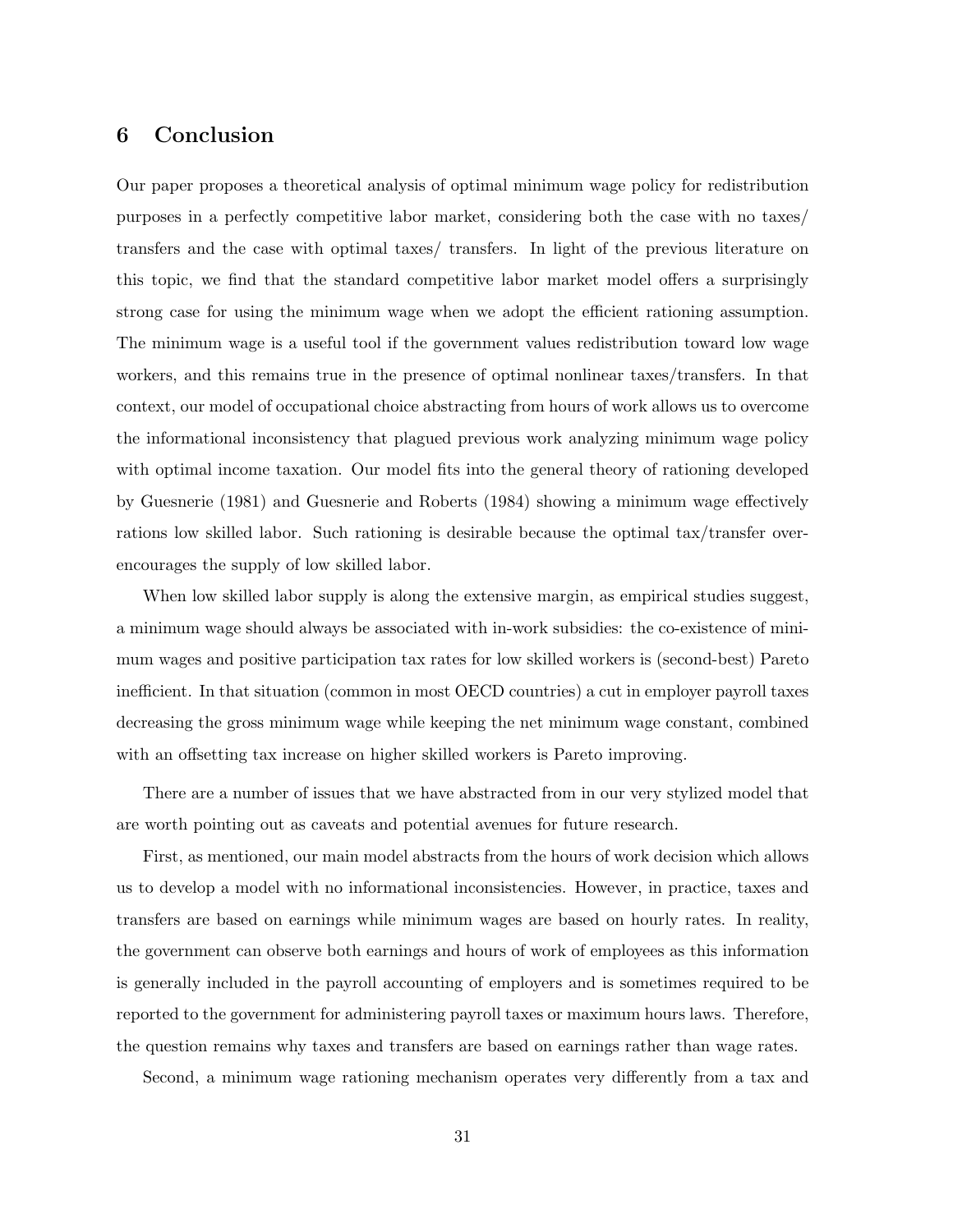transfer which alters prices, but lets markets clear freely. The rationing induced by the minimum wage creates an allocation problem with no natural market. We discussed the robustness of our results when there are transaction costs in this allocation problem. It is also conceivable that rationing and the ensuing involuntary unemployment would create additional psychological costs (such as feelings of low self-worth) that are not captured in standard models (including those with search frictions), which would make minimum wage policies less attractive in practice.

Third and related, by the same logic, rationing out-of-work benefits would be desirable if such rationing could be made efficient (i.e., benefits would go to those with the highest costs of working so that those with low costs of working would remain the work force). In that case, however, the government would have to set up a direct rationing scheme (as opposed to indirectly letting private agents work out a rationing scheme as under a minimum wage). Re-trading of out-of-work benefits can make the allocation efficient but such re-trading could worsen inequality and hence social welfare. Tackling this issue could connect the theoretical literature on quotas following Neary and Roberts (1980), Guesnerie (1981), and Guesnerie and Roberts (1984) to the more applied literature on optimal ordeals or screening devices for welfare programs following Nichols and Zeckhauser (1982) and Besley and Coate (1992).

Finally, it would be valuable to develop carefully calibrated numerical simulations using empirically estimated parameters for the wage distribution, the elasticities of labor demand and supply, and the degree of rationing efficiency created by the minimum wage.<sup>43</sup>

<sup>43</sup>An earlier version of this paper, Lee and Saez (2008), presented purely illustrative numerical simulations.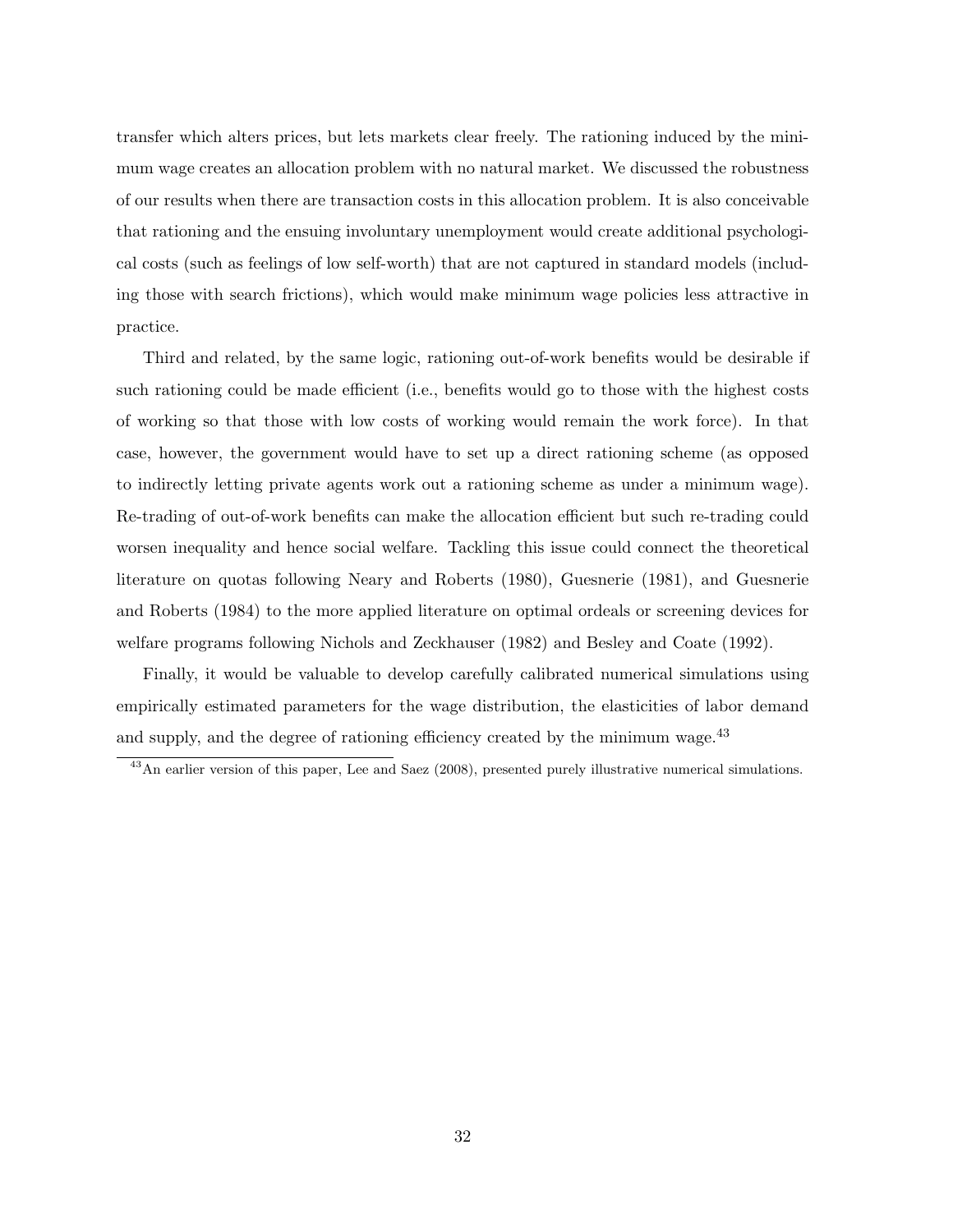# A Appendix: Formal Proofs

# A.1 Proof of Proposition 1 and Formula (7)

Social welfare is given by:

$$
SW(\bar{w}) = [1 - D_1(\bar{w}) - h_2^0 \cdot P_2(w_2)]G(0) + h_1^0 \int_0^{\bar{w}} G(\bar{w} - \theta) p_1(\theta) d\theta + h_2^0 \int_0^{\bar{w}_2} G(w_2 - \theta) p_2(\theta) d\theta,
$$

where <u>w</u> is defined as  $h_1^0 \cdot P_1(\underline{w}) = D_1(\overline{w})$ . We have:

$$
\frac{dSW}{d\bar{w}} = -D_1'(\bar{w}) \cdot G(0) - h_2^0 \cdot \frac{dw_2}{d\bar{w}} \cdot p_2(w_2) \cdot G(0) + h_1^0 \cdot G(\bar{w} - \underline{w}) \cdot p_1(\underline{w}) \cdot \frac{d\underline{w}}{d\bar{w}} + h_1^0 \int_0^{\underline{w}} G'(\bar{w} - \theta) p_1(\theta) d\theta
$$

$$
+ h_2^0 \cdot \frac{dw_2}{d\bar{w}} \int_0^{\underline{w}_2} G'(w_2 - \theta) p_2(\theta) d\theta + h_2^0 \cdot \frac{dw_2}{d\bar{w}} \cdot G(0) \cdot p_2(w_2).
$$

The second and last term cancel out (as marginal high skill workers are indifferent between working or not). The no-profit condition  $F(h_1, h_2) = w_1h_1 + w_2h_2$  implies that  $h_1d\bar{w} + h_2dw_2 =$ 0 so that  $dw_2/d\bar{w} = -h_1/h_2$ . Furthermore,  $h_1^0 \cdot P_1(\underline{w}) = D_1(\bar{w})$  implies that  $h_1^0 \cdot p_1(\underline{w})d\underline{w} =$  $D_1'(\bar{w})d\bar{w}$ . Therefore, we have:

$$
\frac{dSW}{d\bar{w}} = D'_1(\bar{w})[G(\bar{w} - \underline{w}) - G(0)] + h_1^0 \int_0^{\underline{w}} G'(\bar{w} - \theta) p_1(\theta) d\theta - h_1^0 \cdot \frac{P_1}{P_2} \int_0^{\underline{w}_2} G'(w_2 - \theta) p_2(\theta) d\theta
$$

$$
= -\eta_1 \cdot g_0^e \cdot \frac{\bar{w} - \underline{w}}{\bar{w}} \cdot h_1 \cdot \lambda + [g_1 - g_2] \cdot h_1 \cdot \lambda,
$$

where we used the definitions of  $\eta_1, g_0^e, g_1, g_2$  in the last equality. Thus, starting from the competitive equilibrium where  $\bar{w} = \underline{w} = w_1^*$ , the first term is zero, making the minimum wage desirable if and only if  $g_1 > g_2$ , hence proving Proposition 1. At the optimum  $\bar{w}$ ,  $dSW/d\bar{w} = 0$ which leads immediately to formula  $(7)$ .  $\Box$ 

## A.2 Proof of Proposition 2

Social welfare is given by:

$$
SW(\bar{w}) = [1 - D_1(\bar{w}) - h_2^0 \cdot P_2(w_2(1 - \tau_2))]G(c_0) + h_1^0 \int_0^{\underline{w}(1 - \tau_1)} G(c_0 + \bar{w}(1 - \tau_1) - \theta) p_1(\theta) d\theta
$$

$$
+ h_2^0 \int_0^{\underline{w}_2(1 - \tau_2)} G(c_0 + w_2(1 - \tau_2) - \theta) p_2(\theta) d\theta,
$$

where <u>w</u> is defined as  $h_1^0 \cdot P_1(\underline{w}(1-\tau_1)) = D_1(\overline{w})$ . The government budget constraint is  $c_0 \leq D_1(\bar{w})\tau_1\bar{w} + h_2^0 P_2(w_2(1-\tau_2))\tau_2w_2$ . We denote by  $\lambda$  the multiplier of the budget constraint and we introduce the Lagrangian

$$
L = SW(\bar{w}) + \lambda \cdot [D_1(\bar{w})\tau_1\bar{w} + h_2^0 P_2(w_2(1-\tau_2))\tau_2w_2 - c_0].
$$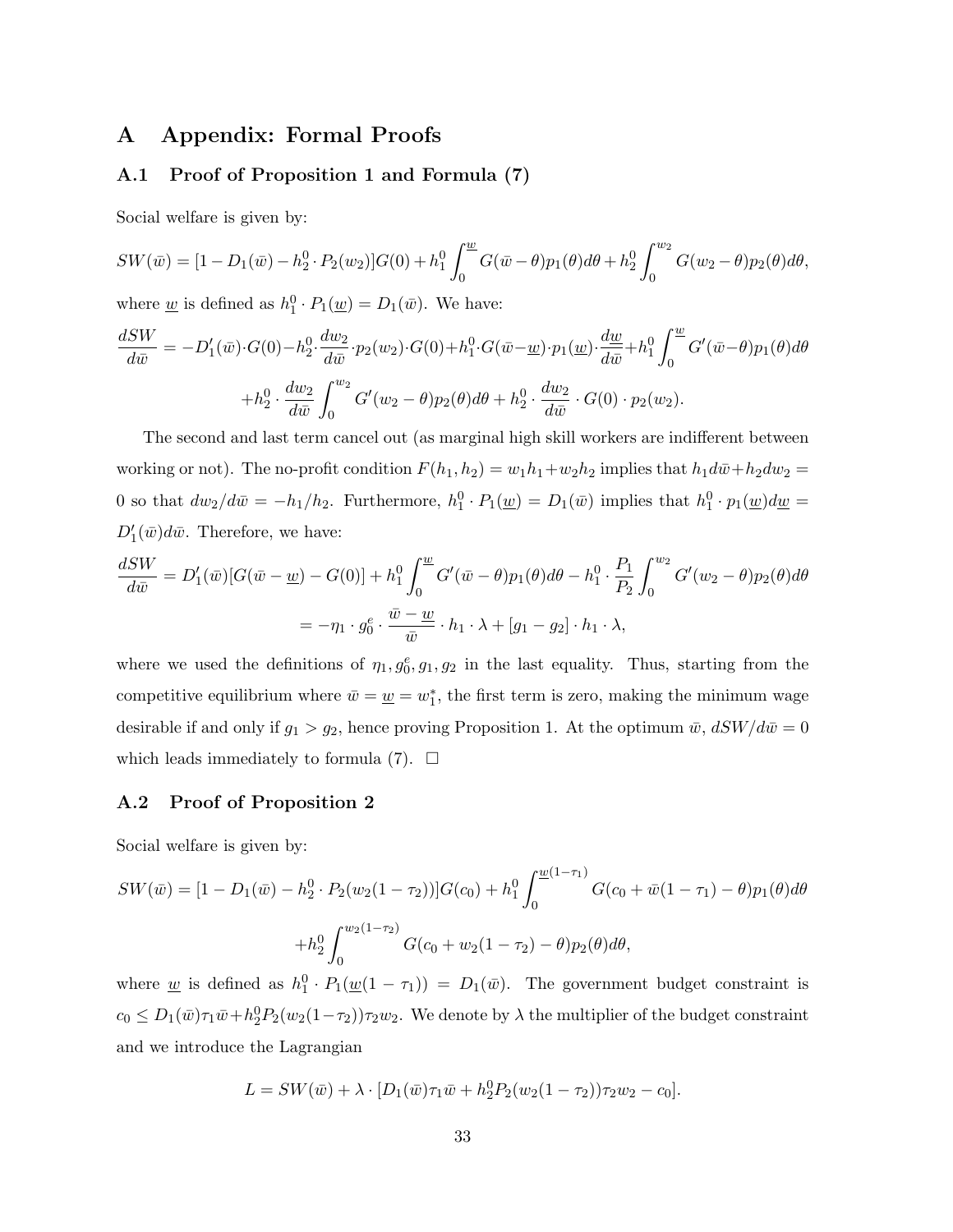The first order condition with respect to  $c_0$  is:

$$
\frac{dL}{dc_0} = h_0 G'(c_0) + h_1^0 \int_0^{\underline{w}(1-\tau_1)} G'(c_1 - \theta) p_1(\theta) d\theta + \int_0^{\underline{w}_2(1-\tau_2)} G'(c_2 - \theta) p_2(\theta) d\theta - \lambda = 0.
$$

Using the definitions of  $g_0, g_1, g_2$ , we obtain immediately  $h_1g_0 + h_1g_1 + h_2g_2 = 1$ .

Starting from the competitive equilibrium with no minimum wage  $\bar{w} = \underline{w} = w_1$ , we have:

$$
\frac{dL}{d\bar{w}}|_{\bar{w}=w_1} = -D'_1(w_1) \cdot G(c_0) - h_2^0(1-\tau_2) \cdot \frac{dw_2}{d\bar{w}} \cdot p_2(w_2(1-\tau_2)) \cdot G(c_0) +
$$

$$
h_1^0 \cdot G(c_0) \cdot p_1(w_1(1-\tau_1)) \cdot (1-\tau_1) \frac{dw}{d\bar{w}}|_{\bar{w}=w_1} + h_1^0(1-\tau_1) \int_0^{w_1(1-\tau_1)} G'(c_0 + (1-\tau_1)w_1 - \theta) p_1(\theta) d\theta
$$

$$
+h_2^0 \cdot (1-\tau_2) \frac{dw_2}{d\bar{w}} \int_0^{w_2(1-\tau_2)} G'(c_0+w_2(1-\tau_2)-\theta) p_2(\theta) d\theta + h_2^0 \cdot (1-\tau_2) \frac{dw_2}{d\bar{w}} \cdot G(c_0) \cdot p_2(w_2(1-\tau_2))
$$
  
 
$$
+ \lambda \cdot \left[ D_1(w_1)\tau_1 + D_1'(w_1)\tau_1 w_1 + \tau_2 h_2 \frac{dw_2}{d\bar{w}} + w_2(1-\tau_2) h_2^0 p_2(w_2(1-\tau_2)) \tau_2 \frac{dw_2}{d\bar{w}} \right].
$$

The second and sixth terms cancel out. From  $h_1^0 \cdot P_1(\underline{w}(1-\tau_1)) = D_1(\overline{w})$ , we have  $h_1^0 \cdot P_1(\overline{w}(1-\tau_1)) = D_1(\overline{w})$  $p_1(w_1(1-\tau_1))(1-\tau_1)d\underline{w}/d\bar{w} = D'_1(w_1)$  at  $\bar{w} = \underline{w} = w_1$ . The first and third terms cancel out. The no-profit condition  $F(h_1, h_2) = \bar{w}h_1 + w_2h_2$  implies  $h_1d\bar{w} + h_2dw_2 = 0$  and hence  $dw_2/d\bar{w} = -h_1/h_2$ . Thus, using the definitions  $e_2 = w_2(1 - \tau_2) \cdot p_2/P_2$  and  $\eta_1 = -w_1D'_1/h_1$ , we have:

$$
\frac{dL}{d\bar{w}}|_{\bar{w}=w_1} = (1-\tau_1)h_1g_1 \cdot \lambda + (1-\tau_2)h_2g_2 \cdot (-h_1/h_2) \cdot \lambda + \lambda \cdot [h_1\tau_1 - \eta_1h_1\tau_1 + h_2(1+e_2)\tau_2 \cdot (-h_1/h_2)].
$$

Hence,

$$
\frac{1}{\lambda \cdot h_1} \cdot \frac{dL}{d\bar{w}}|_{\bar{w}=w_1} = (1 - \tau_1) \cdot g_1 - (1 - \tau_2) \cdot g_2 + \tau_1 - \eta_1 \cdot \tau_1 - \tau_2 \cdot (1 + e_2),
$$

which is condition (11) in Proposition 2.  $\Box$ 

# A.3 Optimal Tax Formulas (13) with no Minimum Wage

Let us introduce  $\Delta c_1 = c_1 - c_0$  and  $\Delta c_2 = c_2 - c_0$ . The government chooses  $c_0, \Delta c_1, \Delta c_2$  to maximize social welfare SW subject to its budget constraint  $h_0c_0+h_1c_1+h_2c_2 \leq w_1h_1+w_2h_2$ , which can be rewritten as  $c_0 + h_1 \Delta c_1 + h_2 \Delta c_2 \leq h_1 w_1 + h_2 w_2$ . Therefore, the Lagrangian of the government maximization problem can be written as:

$$
L = (1 - h_1^0 \cdot P_1(\Delta c_1) - h_2^0 \cdot P_2(\Delta c_2))G(c_0) + h_1^0 \int_0^{\Delta c_1} G(c_0 + \Delta c_1 - \theta) p_1(\theta) d\theta + h_2^0 \int_0^{\Delta c_2} G(c_0 + \Delta c_2 - \theta) p_2(\theta) d\theta
$$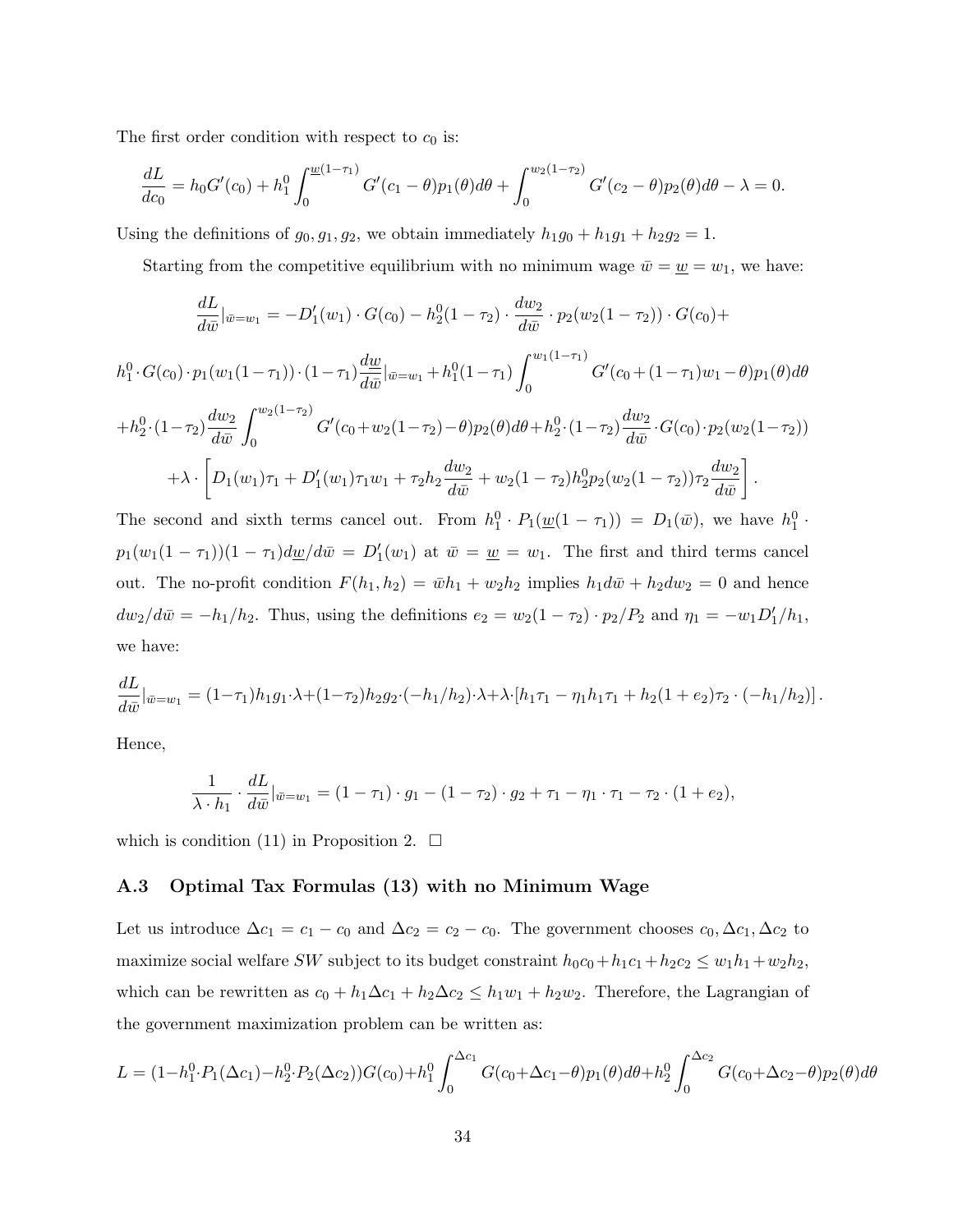$$
+\lambda \cdot [h_1^0 P_1(\Delta c_1)(w_1 - \Delta c_1) + h_2^0 P_2(\Delta c_2)(w_2 - \Delta c_2) - c_0],
$$

The first order condition in  $c_0$  (keeping  $\Delta c_1$  and  $\Delta c_1$  constant) is:

$$
\frac{dL}{dc_0} = h_0 G'(c_0) + h_1^0 \int_0^{\Delta c_1} G'(c_1 - \theta) p_1(\theta) d\theta + \int_0^{\Delta c_2} G'(c_2 - \theta) p_2(\theta) d\theta - \lambda = 0.
$$

Using the definitions of  $g_0, g_1, g_2$ , we obtain immediately  $h_1g_0 + h_1g_1 + h_2g_2 = 1$ . The first order condition in  $\Delta c_1$  is:

$$
0 = \frac{dL}{d\Delta c_1} = -h_1^0 \cdot p_1(\Delta c_1)G(c_0) + h_1^0 \int_0^{\Delta c_1} G'(c_1 - \theta) p_1(\theta) d\theta + h_1^0 G(c_0) p_1(\Delta c_1)
$$

$$
+ \lambda \left[ h_1^0 p_1(\Delta c_1)(w_1 - \Delta c_1) - h_1^0 P_1(\Delta c_1) + h_1 \cdot \frac{dw_1}{d\Delta c_1} + h_2 \cdot \frac{dw_2}{d\Delta c_1} \right].
$$

The first and third term cancel out (with no minimum wage, marginal low skilled workers are indifferent between working or not working). The no-profit condition  $F(h_1, h_2) = w_1h_1 + w_2h_2$ implies that  $h_1 dw_1 + h_2 dw_2 = 0$  and hence  $h_1 dw_1/d\Delta c_1 + h_2 dw_2/d\Delta c_1 = 0$  so that the last two terms cancel out. Therefore, we have:

$$
0 = \frac{1}{\lambda} \frac{dL}{d\Delta c_1} = h_1 \cdot g_1 - h_1 + h_1 \frac{w_1 - \Delta c_1}{\Delta c_1} \cdot \frac{\Delta c_1 \cdot p_1(\Delta c_1)}{P_1(\Delta c_1)}.
$$

Recognizing that  $\Delta c_1 = w_1(1-\tau_1)$ , we have  $w_1-\Delta c_1 = w_1\tau_1$ , and by definition  $e_1 = \Delta c_1 \cdot p_1/P_1$ , therefore:

$$
0 = \frac{1}{h_1 \cdot \lambda} \frac{dL}{d\Delta c_1} = g_1 - 1 + \frac{\tau_1}{1 - \tau_1} \cdot e_1,
$$

which implies equation (13) for  $i = 1$ . The proof for  $i = 2$  is exactly the same.  $\Box$ 

# A.4 Proof of Proposition 3

The government chooses  $c_0, \Delta c_1, \Delta c_2, \bar{w}$  to maximize social welfare SW subject to its budget constraint  $c_0+h_1\Delta c_1+h_2\Delta c_2 \leq h_1w_1+h_2w_2$ . The Lagrangian of the government maximization problem is:

$$
L = (1 - D_1(\bar{w}) - h_2^0 P_2(\Delta c_2)) G(c_0) + h_1^0 \int_0^{\bar{\theta}} G(c_0 + \Delta c_1 - \theta) p_1(\theta) d\theta + h_2^0 \int_0^{\Delta c_2} G(c_0 + \Delta c_2 - \theta) p_2(\theta) d\theta
$$

$$
+ \lambda \cdot [D_1(\bar{w})(\bar{w} - \Delta c_1) + h_2^0 P_2(\Delta c_2)(w_2 - \Delta c_2) - c_0].
$$

where  $\bar{\theta}$  in the first integral term is defined so that the number of low skilled workers exactly meets the demand:  $h_1^0 \cdot P_1(\bar{\theta}) = D_1(\bar{w})$ . The first order condition with respect to  $c_0$  (keeping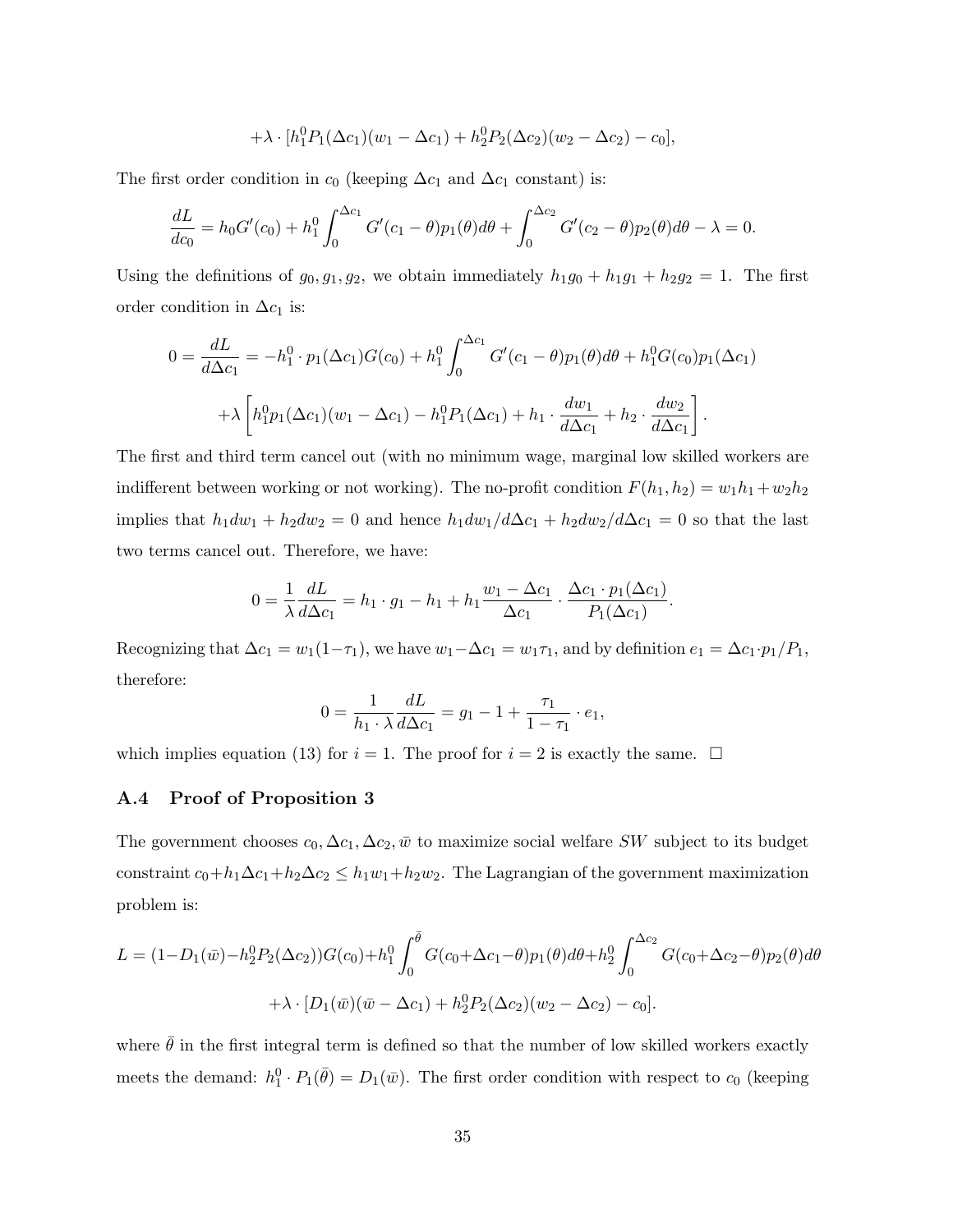$\Delta c_1$  and  $\Delta c_2$ , and  $\bar{w}$  constant) implies  $h_1g_0 + h_1g_1 + h_2g_2 = 1$  (same proof as in Appendix A.3, note that  $\bar{w}$  constant implies  $w_2$  is constant through the no-profit condition). Similarly, the first order condition with respect to  $\Delta c_2$  implies  $\tau_2/(1 - \tau_2) = (1 - g_2)/e_2$ .

The first order condition with respect to  $\Delta c_1$  is ( $\bar{w}$  constant implies  $w_2$  is constant through the no-profit condition):

$$
0 = \frac{dL}{d\Delta c_1} = h_1^0 \int_0^{\bar{\theta}} G'(c_1 - \theta) p_1(\theta) d\theta - \lambda \cdot D_1(\bar{w}),
$$

which implies  $g_1 = 1$ .

Finally, the first order condition with respect to  $\bar{w}$  is:

$$
0 = \frac{dL}{d\bar{w}} = -D'_1(\bar{w})G(c_0) + h_1^0 \cdot \frac{d\bar{\theta}}{d\bar{w}}G(c_0 + \Delta c_1 - \bar{\theta})p_1(\bar{\theta}) + \lambda \cdot \left[D'_1(\bar{w})(\bar{w} - \Delta c_1) + D_1(\bar{w}) + h_2\frac{dw_2}{d\bar{w}}\right]
$$

.

By definition of  $\tau_1$ , we have  $\Delta c_1 = \bar{w}(1 - \tau_1)$ . Introducing the reservation wage <u>w</u> of the marginal worker defined as  $\underline{w}(1-\tau_1) = \overline{\theta}$  as in the text, and noting that  $h_1^0 \cdot P_1(\overline{\theta}) = D_1(\overline{w})$ , we have  $h_1^0 \cdot p_1(\bar{\theta})d\bar{\theta}/d\bar{w} = D'_1(\bar{w})$ . Finally, the no-profit condition  $F(h_1, h_2) = \bar{w}h_1 + w_2h_2$ implies  $h_1 d\bar{w} + h_2 dw_2 = 0$  and hence  $dw_2/d\bar{w} = -h_1/h_2$ . As a result, the last two terms in the squared expression cancel out. Hence, we have:

$$
0 = \frac{dL}{d\bar{w}} = D'_1(\bar{w})[G(c_0 + (1 - \tau_1)(\bar{w} - \underline{w})) - G(c_0)] + \lambda \cdot D'_1(\bar{w})\bar{w}\tau_1,
$$

which implies

$$
-\frac{\tau_1}{1-\tau_1}=\frac{\bar{w}-\underline{w}}{\bar{w}}\cdot\frac{G(c_0+(\bar{w}-\underline{w})(1-\tau_1))-G(c_0)}{\lambda(\bar{w}-\underline{w})(1-\tau_1)}=\frac{\bar{w}-\underline{w}}{\bar{w}}\cdot g_0^e,
$$

where we have used the definition  $g_0^e$  in the last equality.  $\Box$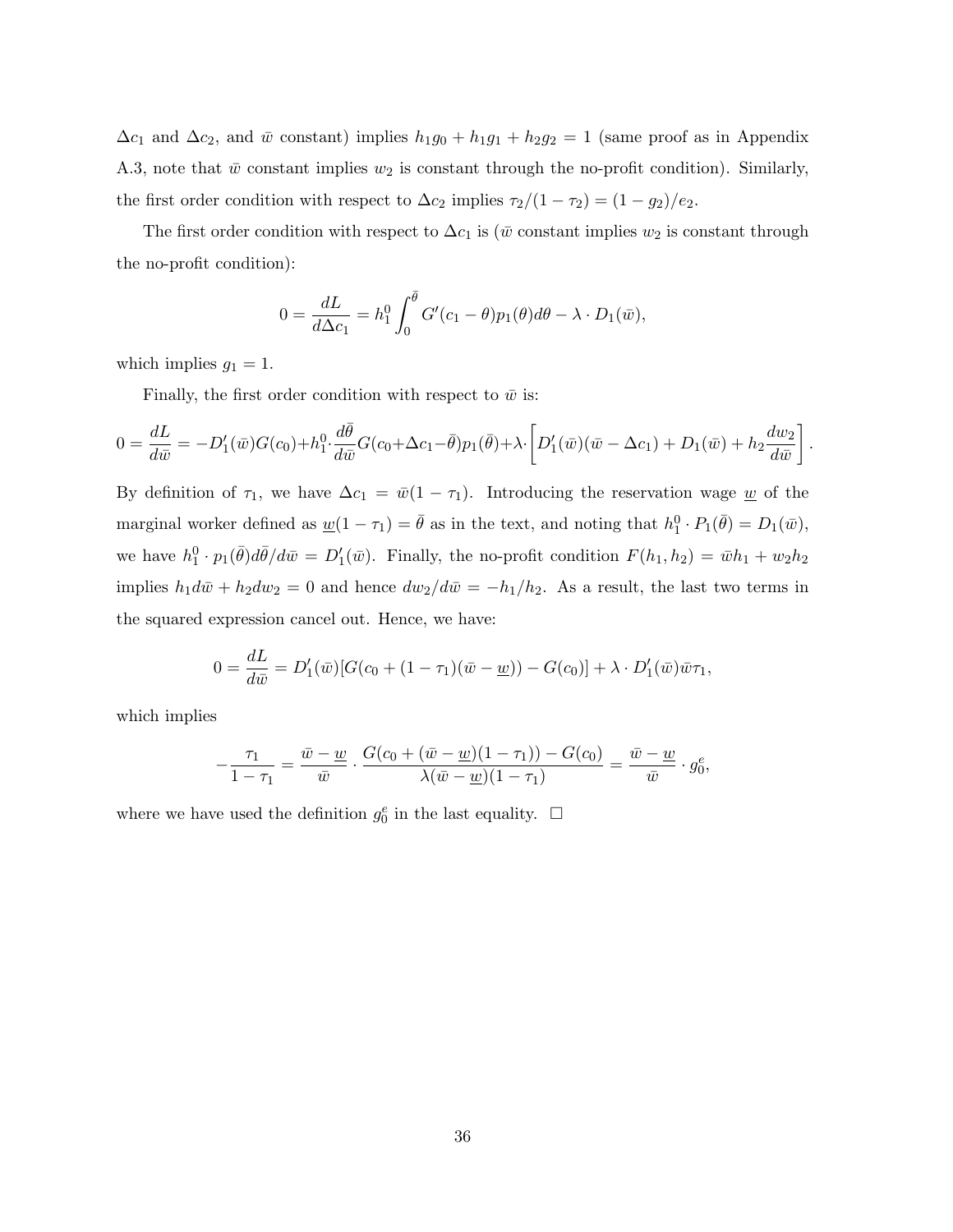# References

Allen, Stephen (1987) "Taxes, Redistribution, and the Minimum Wage: A Theoretical Analysis" Quarterly Journal of Economics 102(3), 477-490.

Acemoglu, Daron (2001) "Good Jobs Versus Bad Jobs," Journal of Labor Economics, 19, 1-22.

Atkinson, Anthony B., Stiglitz, Joseph E. (1976) "The design of tax structure: Direct versus indirect taxation," Journal of Public Economics 6, 55-75.

Bacache, Maya and Etienne Lehmann (2005) "Minimum Wage or Negative Income Tax: Why Skilled Workers May Favor Wage Rigidities," Spanish Economic Review.

Besley, Timothy and Stephen Coate (1992) "Workfare versus Welfare: Incentive Arguments for Work Requirements in Poverty Alleviation Programs." American Economic Review 82(1), 249-61.

Blumkin, Tomer and Efraim Sadka (2005) "Income Taxation and Wage Policy: An Application to Minimum Wage," International Tax and Public Finance 12, 713-722.

Blundell, Richard, MaCurdy, Thomas (1999) "Labour Supply: A Review of Alternative Approaches." In: Ashenfelter, O., Card, D. (Eds.), Handbook of labour Economics, Volume 3A, North-Holland, Amsterdam.

Boadway, Robin, and Cuff, Katherine (2001) "A minimum wage can be welfare-improving and employment enhancing" European Economic Review 45, 553-576.

Brown, Charles (1999) "Minimum Wages, Employment, and the Distribution of Income." In Orley Ashenfelter and David Card, eds. Handbook of Labor Economics Vol. 3, 2101-2163. New York: Elsevier.

Brown, Charles, Curtis Gilroy and Andrew Kohen (1982) "The Effect of Minimum Wage on Employment and Unemployment," Journal of Economic Literature 20, 487528.

Burkhauser, R. V., Couch, K. A. and Glenn, J. A. (1996) "Public Policies for the Working Poor: Earned Income Tax Credit versus Minimum Wage," Research in Labour Economics 15, 65-109.

Cahuc, Pierre, and Laroque, Guy (2007) "Optimal Taxation and Monosonistic Labor Market: Does Monopsony justify the Minimum Wage?", Mimeo CREST-INSEE.

Cahuc, Pierre, and Philippe Michel (1996) "Minimum Wage, Unemployment, and Growth", European Economic Review 40(7), 1463-1482.

Cahuc, Pierre, Zylberberg, André and Saint-Martin, A. (2001) "The consequences of the minimum wage when other wages are bargained over," European Economic Review 45, 337-352.

Card, David and Alan Krueger (1995) Myth and Measurement: The New Economics of the Minimum Wage (Princeton University Press, Princeton, NJ).

Choné, Philippe and Laroque, Guy (2005) "Optimal Incentives for Labor Force Participation," Journal of Public Economics 89, 395-425.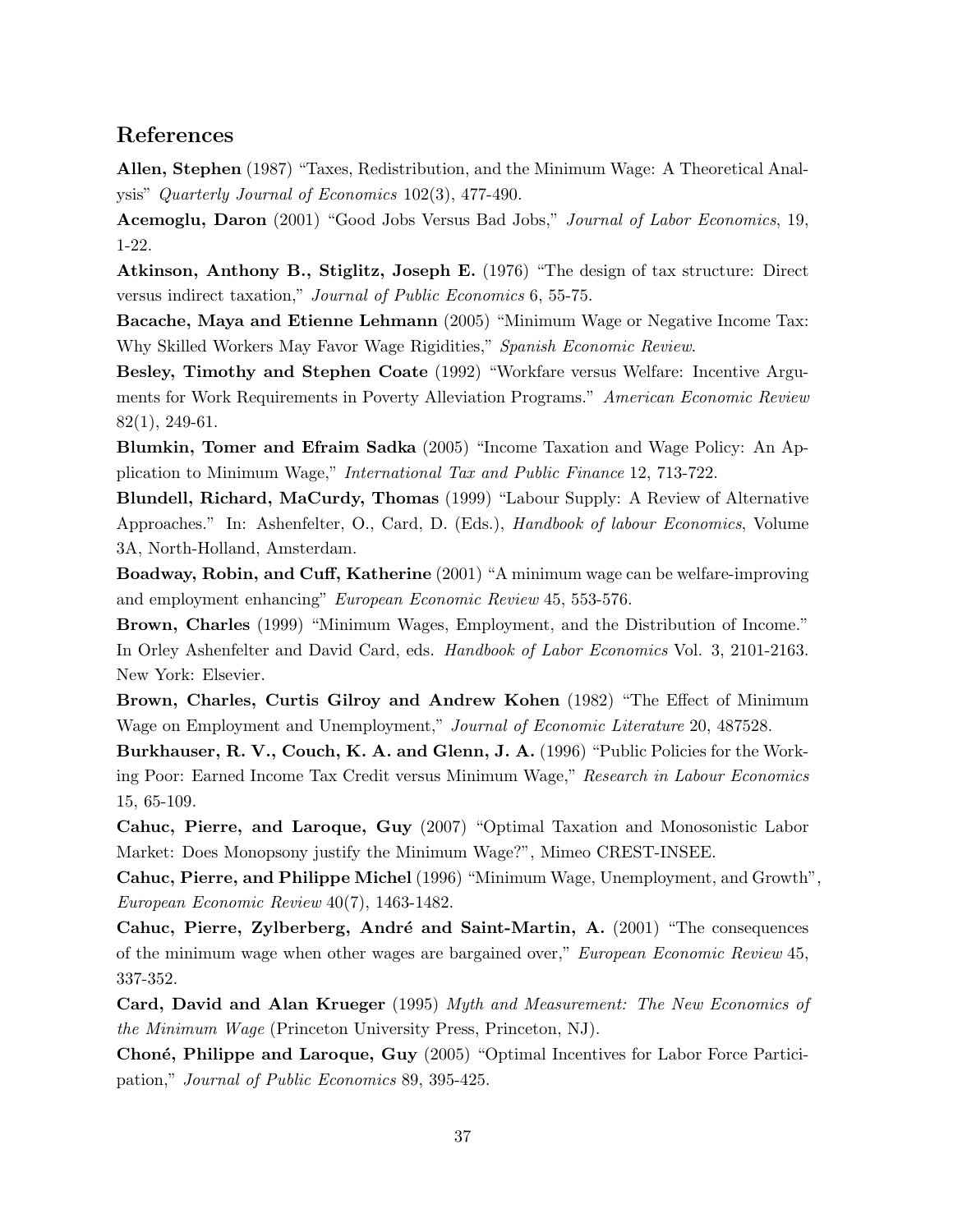Choné, Philippe and Laroque, Guy (2006) "Should Low Skilled Work be Subsidized?", Mimeo CREST-INSEE.

Crépon, Bruno and Rozenn Desplatz (2002) "Evaluation of the effects of payroll tax subsidies for low wage workers," CREST Working Paper.

Danziger, Leif (2006) "The Elasticity of Labor Demand and the Optimal Minimum Wage", IZA Discussion Paper No. 2360, forthcoming Journal of Population Economics.

Diamond, Peter (1980) "Income Taxation with Fixed Hours of Work," Journal of Public Economics 13, 101-110.

Diamond, Peter and James Mirrlees (1971) "Optimal Taxation and Public Production I: Production Efficiency and II: Tax Rules," American Economic Review 61, 827 and 261278. Dolado, Juan, Felgueroso, F. and Jimeno, J. (2000) "The Role of the Minimum Wage in the Welfare State: An Appraisal," IZA Discussion paper 152, Swiss Journal of Economics and Statistics 136, 1-33.

Dolado, Juan, Francis Kramarz; Stephen Machin; Alan Manning; David Margolis; Coen Teulings (1996) "The Economic Impact of Minimum Wages in Europe," Economic Policy 11(23), 317-372.

Drazen, A. (1986) "Optimum Minimum Wage Legislation," Economic Journal 96, 774-784. Drèze, Jacques H. and Christian Gollier (1993) "Risk Sharing on the Labour Market and Second Best wage Rigidities," European Economic Review 37, 1457-1482.

Flinn, Christopher (2006) "Minimum Wage Effects on Labor Market Outcomes under Search, Bargaining, and Endogenous Contact Rates," Econometrica 74, 1013-1062.

Foellmi, Reto and Josef Zweimuller (2007) "Mass consumption, exclusion, and unemployment," Working Paper, University of Zurich.

Freeman, Richard (1996) "The Minimum Wage as a Redistributive Tool," Economic Journal, May, 639-649.

Glaeser, Edward L. and Erzo F. P. Luttmer (2003) "The Misallocation of Housing under Rent Control," American Economic Review 93(4), 1027-1046.

Guesnerie, Roger (1981) "Could Giving out Freely a Private Good Be a Tool of Economic Policy?" Canadian Journal of Economics 14(2), 232-260.

Guesnerie, Roger and Kevin Roberts (1984) "Effective policy tools and quantity controls," Econometrica 52, 59-86.

Guesnerie, Roger and Kevin Roberts (1987) "Minimum wage Legislation as a Second Best Policy," European Economic Review 31, 490-498.

Hamermesh, Daniel S. (1996) Labor Demand, Princeton University Press: Princeton, New Jersey.

Hungerbuhler, M. and Lehmann, Etienne (2007) "On the Optimality of a Minimum Wage: New Insights from Optimal Tax Theory," mimeo CREST.

Immervoll, Herwig (2007), "Minimum Wages, Minimum Labour Costs and the Tax Treat-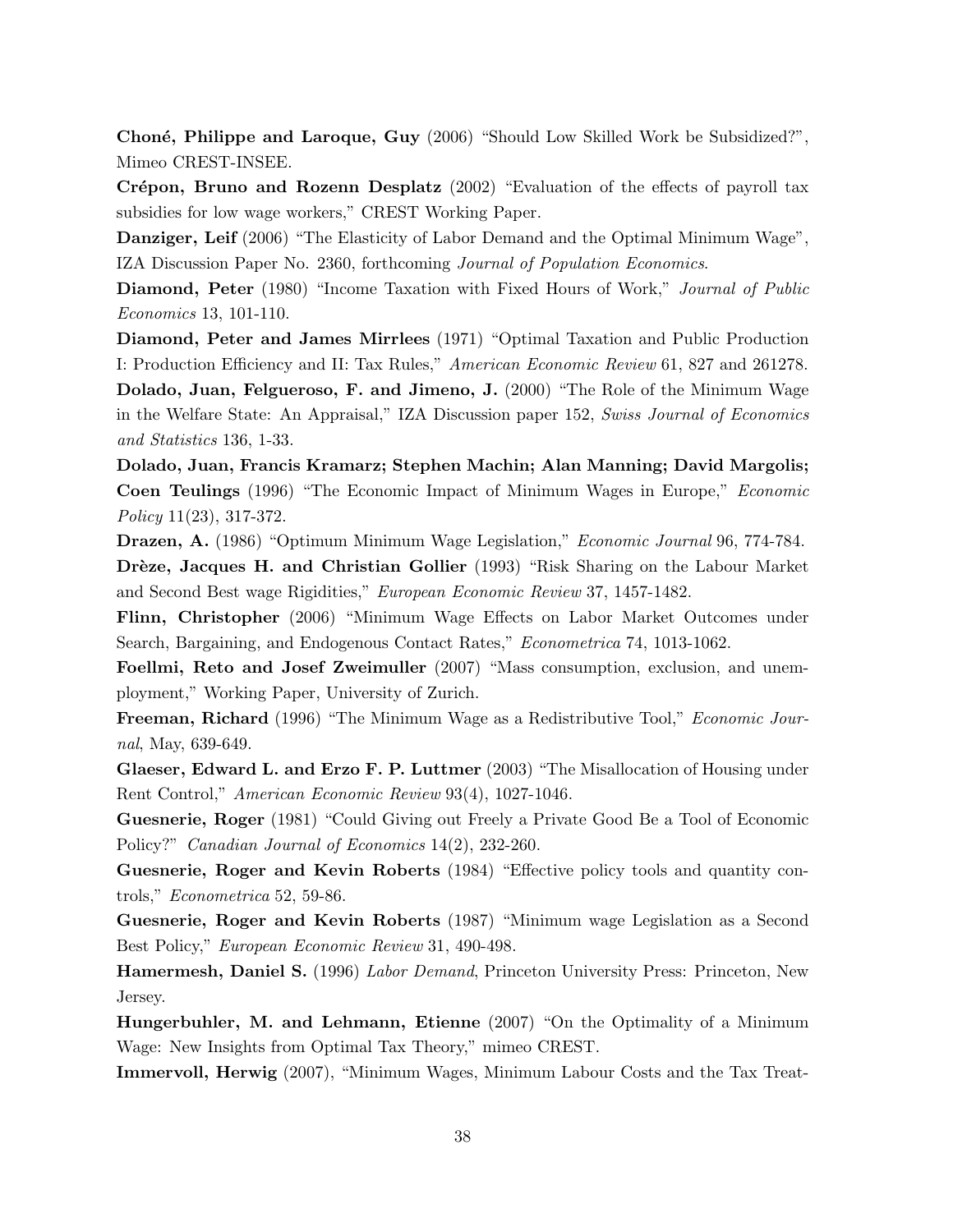ment of Low-wage Employment," OECD Social, Employment and Migration Working Papers No.46.

Immervoll, Herwig; Kleven, Henrik; Kreiner, Claus and Emmmanuel Saez (2007) "Welfare Reform in European Countries: a Microsimulation Analysis," Economic Journal 117, 1-44.

Johnson, William R. and Edgar K. Browning (1983) "The Distributional and Efficiency Effects of Increasing the Minimum Wage: A Simulation," American Economic Review 73(1), 204-211.

Jones, Stephen R. G. (1987) "Minimum Wage Legislation in a Dual Labor Market," European Economic Review 33, 1229-1246.

Kniesner, Thomas J. (1981) "The Low Wage Workers: Who Are They?" in The Economics of Legal Minimum Wage Laws, Simon Rottenberg (editor), Washington, DC: American Enterprise Institute for Public Policy Research, 459481.

Lang, Kevin (1987) "Pareto Improving Minimum Wage Laws," Economic Inquiry 25, 145- 158.

Laroque, Guy (2005) "Income Maintenance and Labor Force Participation," Econometrica 73, 341-376.

Lee, David and Emmanuel Saez (2008) "Optimal Minimum Wage Policy in Competitive Labor Markets", NBER Working Paper No. 14320.

Luttmer, Erzo F. P. (2007) "Does the Minimum Wage Cause Inefficient Rationing?" B.E. Journal of Economic Analysis and Policy 7(1), (Contributions), Article 49.

Manning, Allan (2003) Monopsony in Motion: Imperfect Competition in Labor Markets, Princeton University Press: New Jersey.

Marceau, Nicolas and Robin Boadway (1994) "Minimum Wage Legislation and Unemployment Insurance," Scandinavian Journal of Economics 96, 67-81.

Mirrlees, James (1971) "An Exploration in the Theory of Optimum Income Taxation," Review of Economic Studies 38, 175208.

Neary, J. P. and Kevin W. S. Roberts (1980). "The Theory of Household Behaviour under Rationing", European Economic Review 13, 25-42.

Neumark, David and William Wascher (2006) "Minimum Wages and Employment: A Review of Evidence from the New Minimum Wage Research," NBER Working Paper, No. 12663.

Nichols, Albert and Richard Zeckhauser (1982) "Targeting Transfers through Restrictions on Recipients", American Economic Review, 72(2), 372-377.

OECD (Organization for Economic Cooperation and Development) (1998) "Making the Most of the Minimum: Statutory Minimum Wages, Employment and Poverty," in Employment outlook, Chapter 2, OECD, Paris.

Pigou, Alfred (1920) The Economics of Welfare, (MacMillan and Company: London).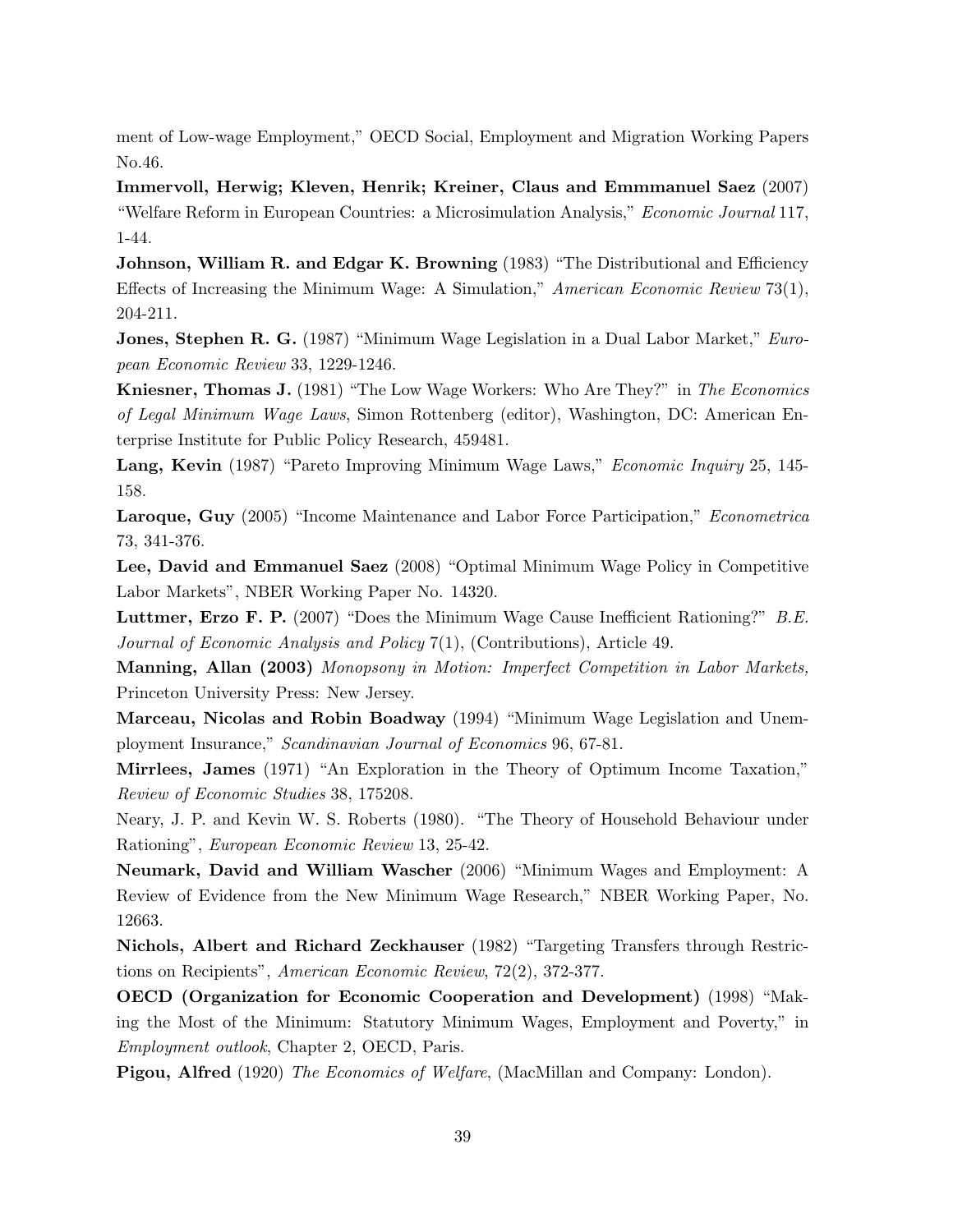Piketty, Thomas (1997) "La Redistribution Fiscale face au Chômage." Revue Française d'Economie 12, 157-201.

Rebitzer, J., Taylor, L. (1995) "The consequences of minimum wage laws: Some new theoretical ideas," Journal of Public Economics 56, 245-255.

Robinson, Joan (1933) The Economics of Imperfect Competition, MacMillan, London.

Saez, Emmanuel (2002) "Optimal Income Transfer Programs: Intensive Versus Extensive Labor Supply Responses." Quarterly Journal of Economics 117, 1039-1073.

Saez, Emmanuel (2004) "Direct or Indirect Tax Instruments for Redistribution: Short-run versus Long-run," Journal of Public Economics 88, 503518.

Samuelson, Paul (1951) "Theory of Optimal Taxation", memorandum to the US Treasury, published in Journal of Public Economics 30(2) July 1986, 137-143.

Stigler, George (1946) "The Economics of Minimum Wage Legislation." American Economic Review 36, 358-365.

Stiglitz, Joseph E. (1982) "Self-Selection and Pareto E.cient Taxation," Journal of Public Economics 17, 213-240.

Swinnerton, K. (1996) "Minimum Wages in an Equilibrium Search Model with Diminishing Returns to Labor in Production," Journal of Labor Economics 14, 340-355.

Teulings, Coen N. (2000) "Aggregation Bias in Elasticities of Substitution and the Minimum Wage Paradox", International Economic Review 41(2), 359-398.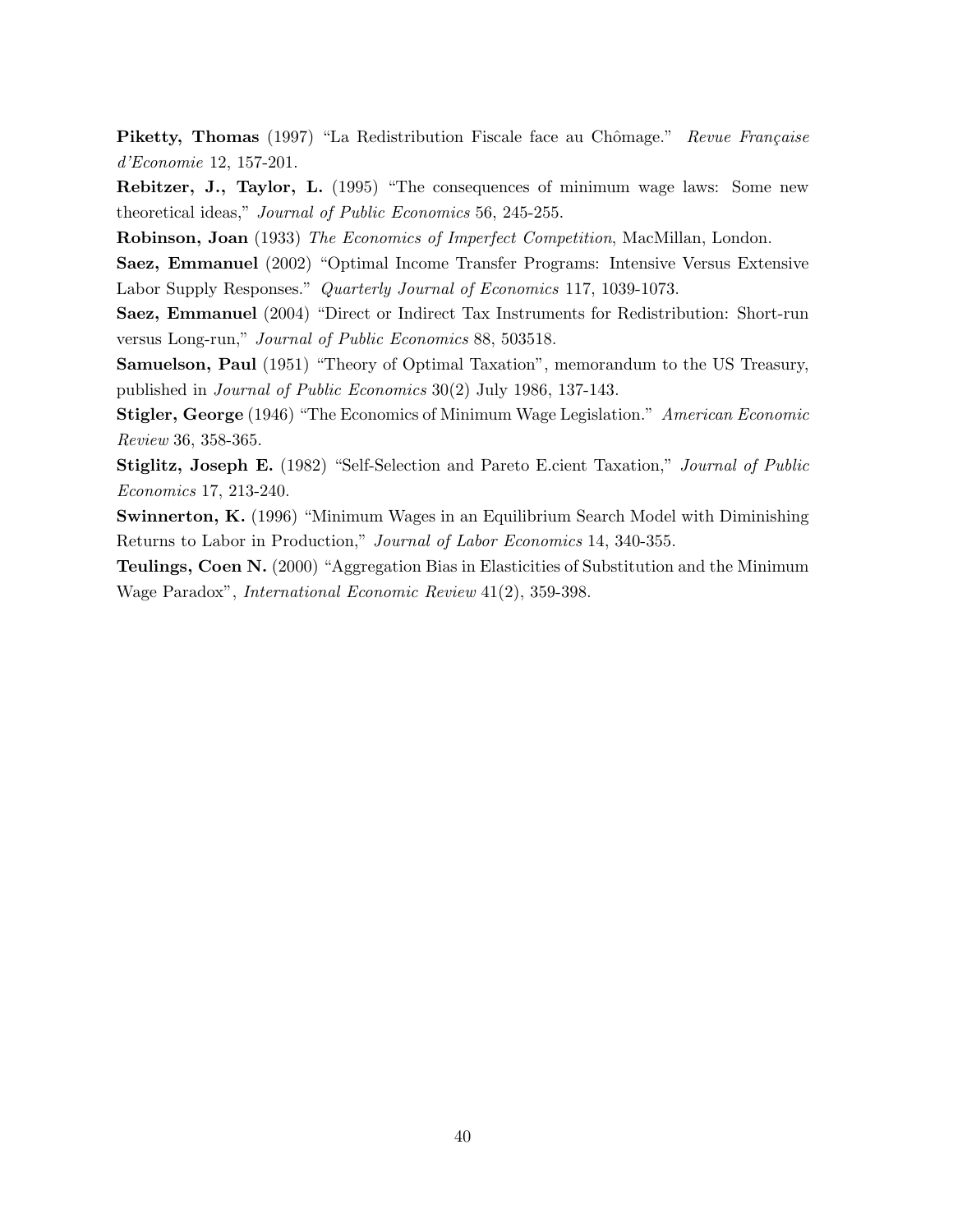

# a. Desirability of a Small Minimum Wage

# **Figure 1. Minimum Wage with no Taxes and Transfers**

Panel a displays the desirability of introducing a small minimum wage starting from the competitive equilibrium. A small minimum wage creates a first order transfer to low skilled workers from other factors and a second order welfare low due to involuntary unemployment (under the key assumption of uniform rationing).

Panel b displays the trade-off for setting the optimal minimum wage. Increasing the minimum wage slightly generates a first order transfer to low skilled workers from other factors and a first order loss due to involuntary unemployment. At the optimum, those two effects should be of equal size.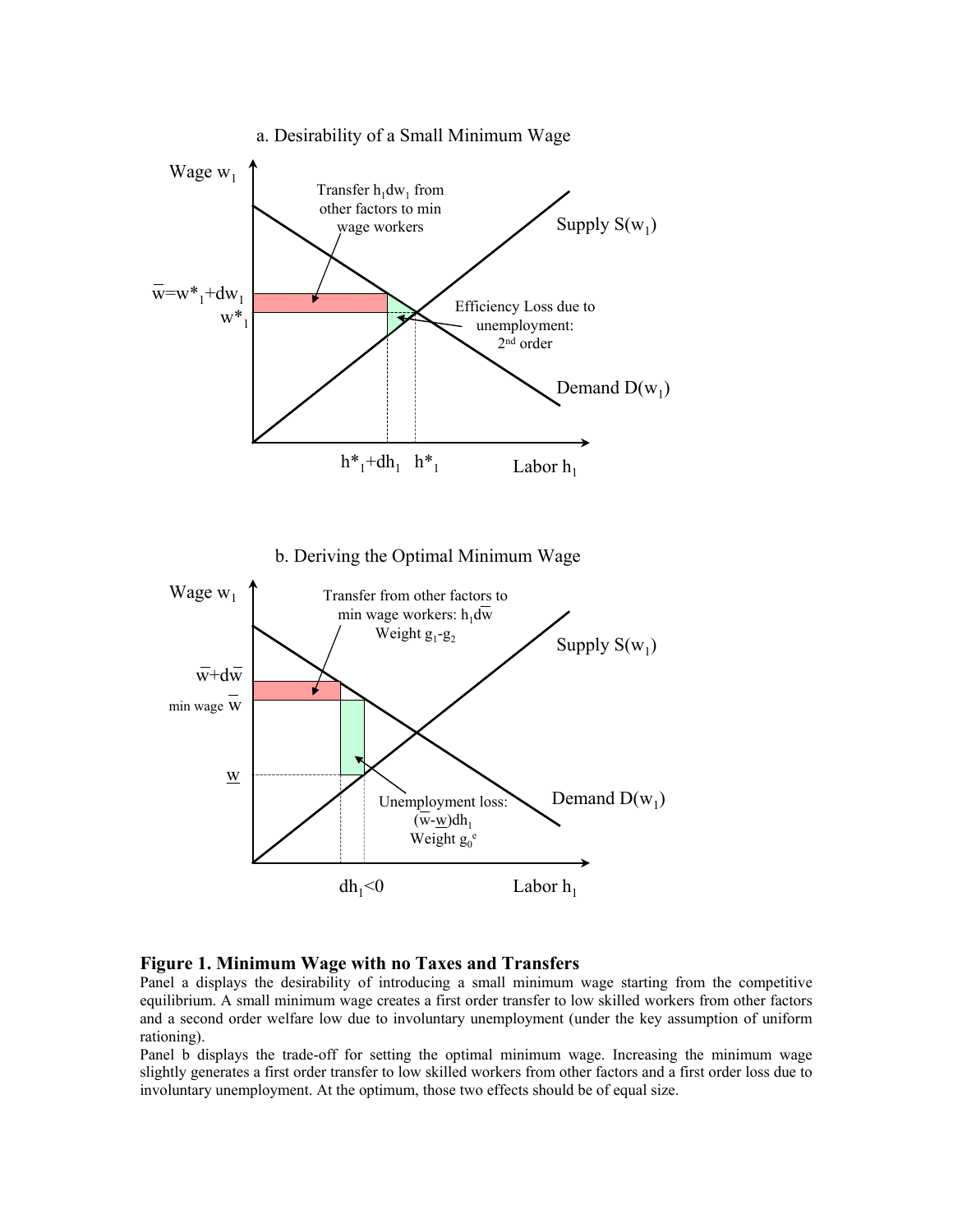

# **Figure 2. Optimal Income Tax Derivation (with no minimum wage)**

Panel a displays the trade-offs involved when increasing c1 by  $dc<sub>1</sub>$  and assuming that wage rates remain fixed. At the optimum, the net welfare effect of  $dc<sub>1</sub>$  must equal the fiscal loss due to the behavioral response. We assume that  $g_1$ >1 so that the net welfare effect is positive.

Panel b shows that the derivation remains valid with endogenous wages as the fiscal effects due to changes in wages cancel out because of the no-profit condition.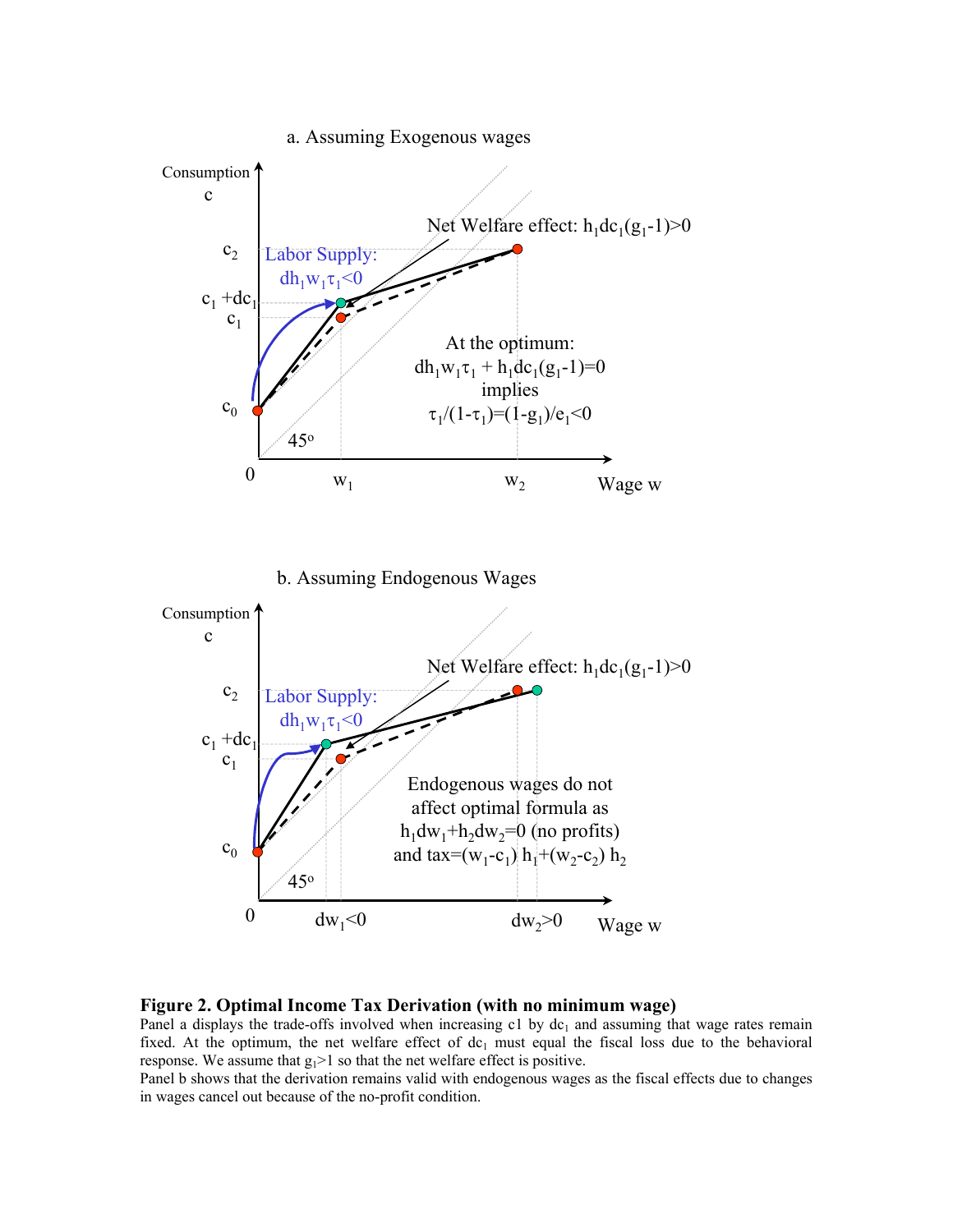

**Figure 3. Desirability of a Minimum Wage under Optimal Taxes** 

The Figure shows that, starting from the tax optimum with no taxes (derived on Figure 2), introducing a minimum wage (equal to  $w_1$ ) and increasing  $c_1$  by dc<sub>1</sub> improves welfare when  $g_1$ >1.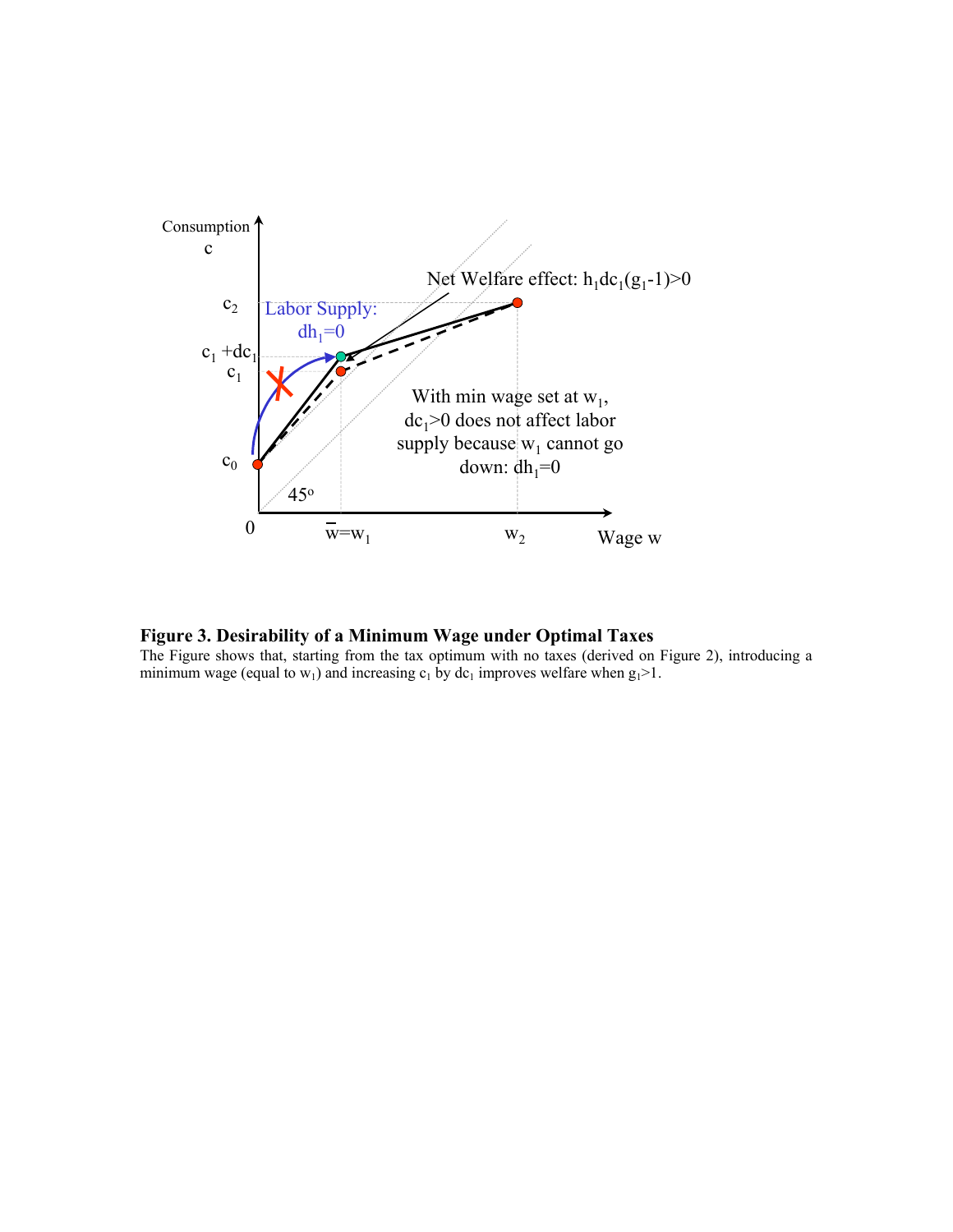

**Figure 4. Pareto Improving Policy when** τ1**>0 and the minimum wage binds** 

The Figure starts from a situation with a positive tax rate on low skilled work ( $\tau_1$ >0) along with a binding minimum wage creating involuntary unemployment. From that situation, consider lowering the minimum wage while keeping  $c_0$ ,  $c_1$ , and  $c_2$  constant. This reform reduces involuntary unemployment, hence increasing welfare of the newly employed and increasing tax revenue as the newly employed pay higher taxes. Therefore, this reform is a Pareto improvement.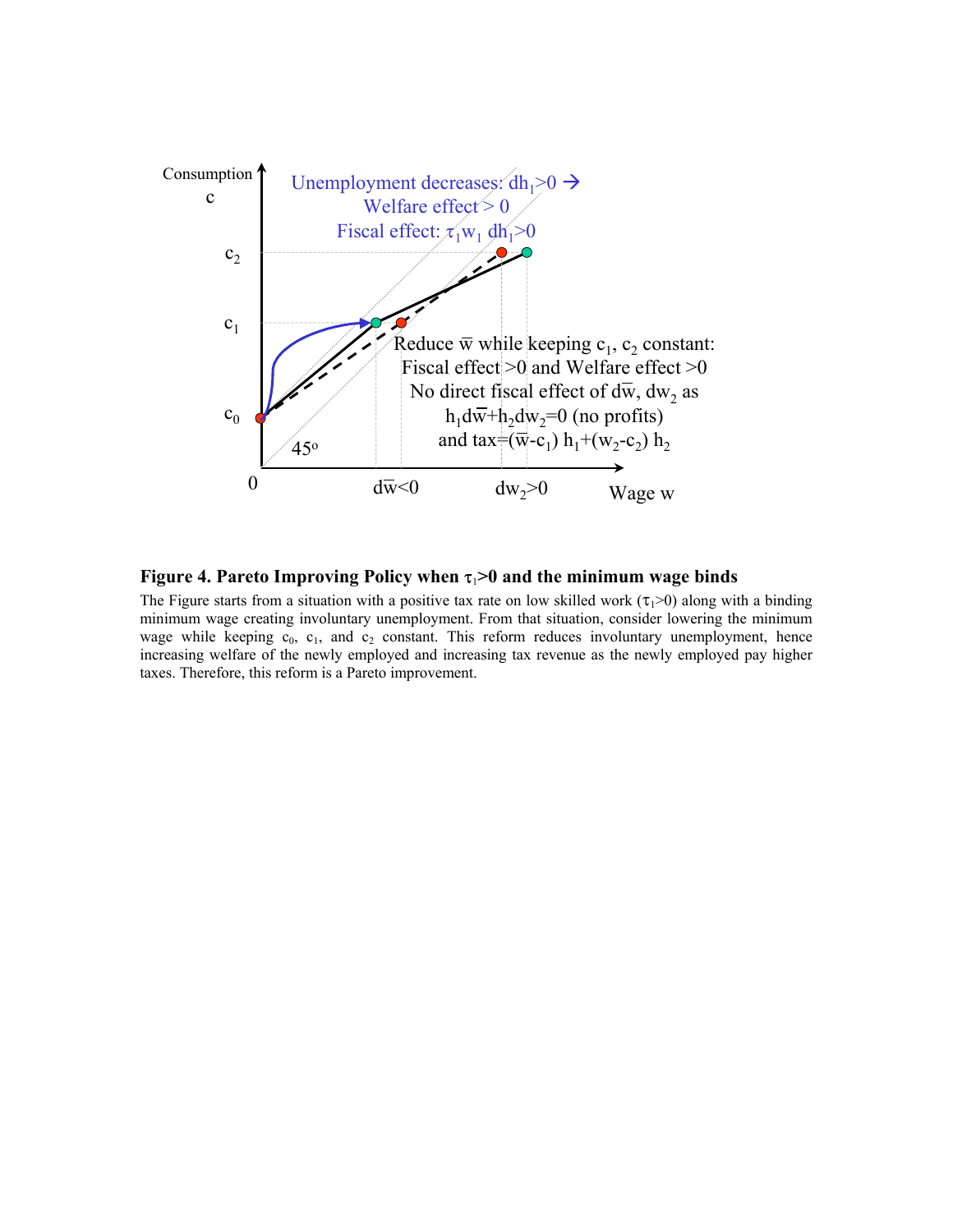# B Electronic Appendix (not for publication): Extensions

# B.1 General Labor Supply Function

We consider a general model with  $I$  occupations (instead of 2) and a general production function.<sup>44</sup> Most importantly, the model allows for any labor supply responses, instead of only considering the extensive margin (as discussed previously).

#### • Model and Optimal Taxation

The model we use is the general occupation model described in the appendix of Saez (2002) and Saez (2004). There are  $I + 1$  occupations, paying wages  $w_0 = 0, w_1, ..., w_I$ . Occupation 0 denotes unemployment. There is a constant return to scale production function  $F(h_1, ..., h_I)$ so that  $w_i = \partial F / \partial h_i$ . We assume that in equilibrium, occupations are ordered so that 0 <  $w_1 < ... < w_I$ . Each individual is characterized by a cost parameter  $\theta = (\theta_0 = 0, \theta_1, ..., \theta_I)$ , which describes the labor supply cost for the individual to work in each occupation  $i = 1, ..., I$ . By assumption, being out of work is costless. We assume that  $\theta$  is distributed according to a measure  $\nu(\theta)$  on  $\Theta$ , with total population normalized to one.

The government can apply a general income tax and transfer system  $T = (T_0, ..., T_I)$ . We denote by  $c_i = w_i - T_i$  the disposable income (after taxes/transfers) in occupation i. An individual with cost  $\theta$  picks the occupation i which maximizes  $c_j - \theta_j$  for  $j = 0, ..., I$ . Hence, the set  $\Theta$  is partitioned into  $I + 1$  subsets  $\Theta_0, ..., \Theta_I$  so that individuals with  $\theta \in \Theta_i$  choose occupation i. We denote by  $h_i = \nu(\Theta_i)$  the fraction of individuals in occupation i. The supply functions are functions of  $c = (c_0, ..., c_I)$  and are denoted by  $h_i(c_0, ..., c_I)$ . We assume that  $\theta$ is distributed smoothly across individuals so that the supply functions  $h_i$  are continuously differentiable. This is a fully general supply model with no income effects. The participation model from our previous section is a special case of this model. Similarly, the intensive labor supply of Mirrlees (1971) can be represented in this discrete model by assuming that individuals of "type i" can work in job i − 1 at no cost or work in job i at cost  $\theta_i > 0$  (see Saez, 2002 for details).

Abstracting first from the minimum wage, the government chooses  $c = (c_0, ..., c_I)$  in order to maximize:  $SW = \int_{\theta \in \Theta} G(c_i - \theta_i) d\nu(\theta)$  subject to the budget constraint:  $\sum_{j=0}^{I} (w_j - c_j) \cdot h_j(c) \ge$ 0.  $G(.)$  is increasing and concave, and where index i inside in integral for SW denotes the utility maximizing job choice of individual  $\theta$ . We denote again by  $\lambda$  the multiplier of the budget constraint.

<sup>44</sup>Introducing a capital input would also be possible as long as we assume that returns on capital can be taxed at a specific rate  $\tau_K$ . Similarly, pure profits can also be introduced as long as the government can tax them away fully.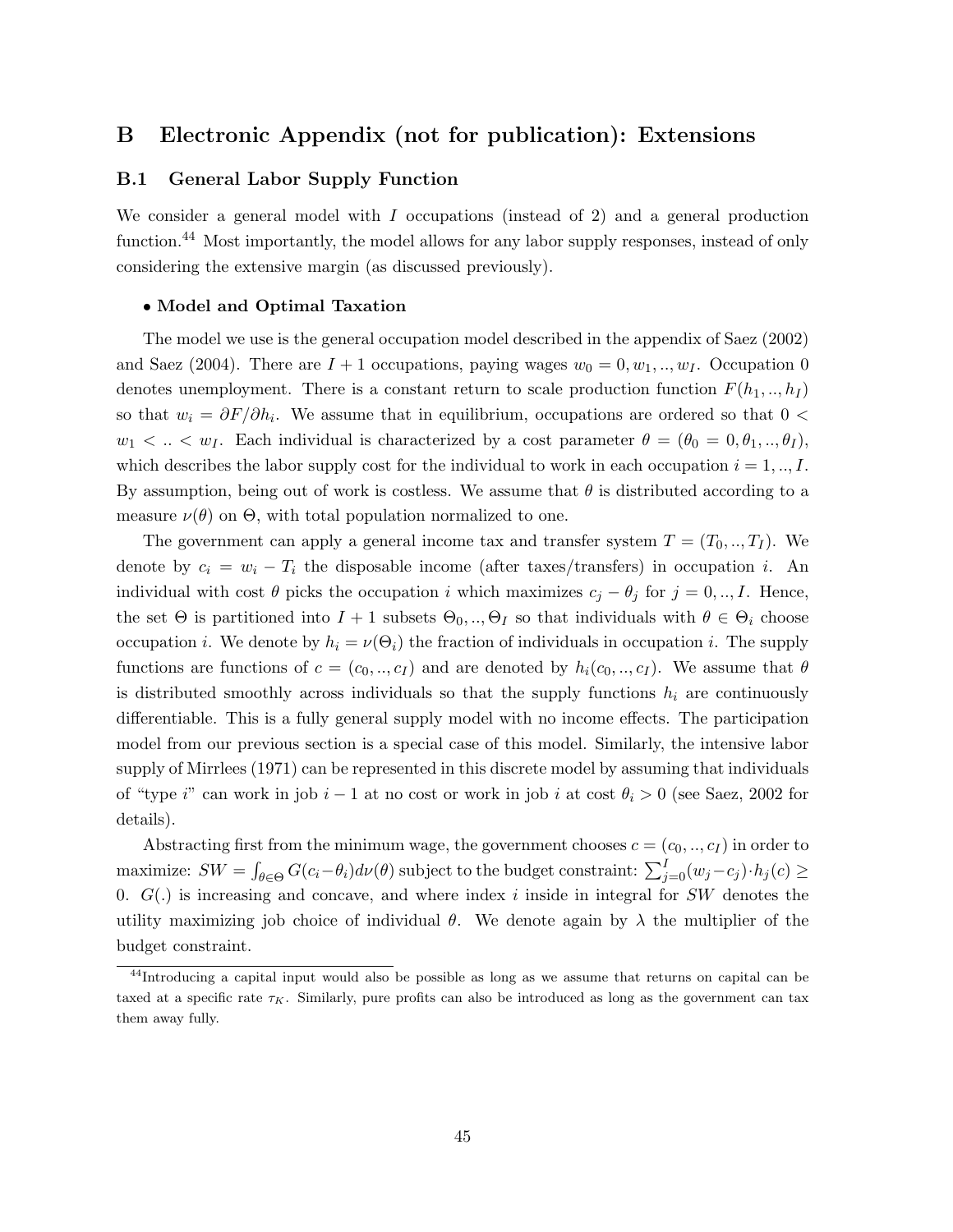The first order condition with respect to  $c_i$  is simply:

$$
(1 - g_i)h_i = \sum_{j=0}^{I} T_j \cdot \frac{\partial h_j}{\partial c_i},\tag{23}
$$

where  $g_i$  is the average social marginal welfare weight in occupation i, defined as  $g_i =$  $\int_{\theta \in \Theta_i} G'(c_i - \theta_i) d\nu(\theta) / (\lambda \cdot h_i).$ 

The derivation is straightforward once one recognizes: (1) the welfare effect of a small increase  $dc<sub>i</sub>$  due to switching jobs or behavioral responses is zero (because of a standard envelope theorem argument) and (2) the wage changes  $dw_1, ..., dw_I$  due to  $dc_i$  have no fiscal consequence due to the no-profit condition  $F = w_1h_1 + ... + w_Ih_I$ , which implies that  $h_1dw_1 + ... + h_Idw_I = 0$ .

The no income effects assumption implies  $\sum_{j=0}^{I} g_i \cdot h_i = 1$ . This can be obtained by increasing every  $c_i$  by  $dc$  uniformly. This generates no behavioral responses and hence the fiscal cost dc must be equal to the welfare gain  $dc \cdot \sum_j h_j g_j$ . This implies that the average of  $g_i$  is one.

#### • Desirability of Minimum Wage Rationing

We can generalize Proposition 3 as follows: under efficient rationing, if  $g_1 > 1$  at the tax optimum, introducing a minimum wage is desirable.

The proof remains the same: starting from the tax optimum with no minimum wage, setting  $\bar{w} = w_1$  and increasing  $c_1$  improves social welfare when  $g_1 > 1$  without triggering any behavioral response because those who would like to move to occupation 1 cannot do so because of the minimum wage rationing. The efficient rationing assumption also means those already in occupation 1 are not displaced.

Theoretically, the occupation model can be seen as a generalized Diamond-Mirrlees optimal tax model, which inherits most of the structure and properties of that model. In particular, the analysis of minimum wages parallels the theory of rationing in second-best optimal tax models developed by Guesnerie (1981) and Guesnerie and Roberts (1984). Following Samuelson (1951), using the symmetry result  $(\partial h_i/\partial c_j = \partial h_j/\partial c_i)$ , the optimal tax formula (23) can be rewritten as:

$$
\frac{1}{h_i} \sum_{j=0}^{I} -T_j \cdot \frac{\partial h_i}{\partial c_j} = g_i - 1.
$$
\n(24)

The left-hand-side measures the percentage change in  $h_i$  created by the tax system (which changes  $c_j$  from  $w_j$  to  $w_j - T_j$ ). Hence, if  $g_i > 1$  ( $g_i < 1$ ), the optimal tax system encourages (discourages) the supply of labor in occupation i. Therefore, the optimal tax system (absent a minimum wage) subsidizes goods going to disadvantaged individuals (here low skilled work). As a result, low skilled work is socially over-supplied at the second best tax optimum. It is then socially desirable to ration subsidized low skill labor using a minimum wage.<sup>45</sup>

 $^{45}$ In the (discrete) intensive labor supply, the tax rate between occupation 0 (no work) and occupation 1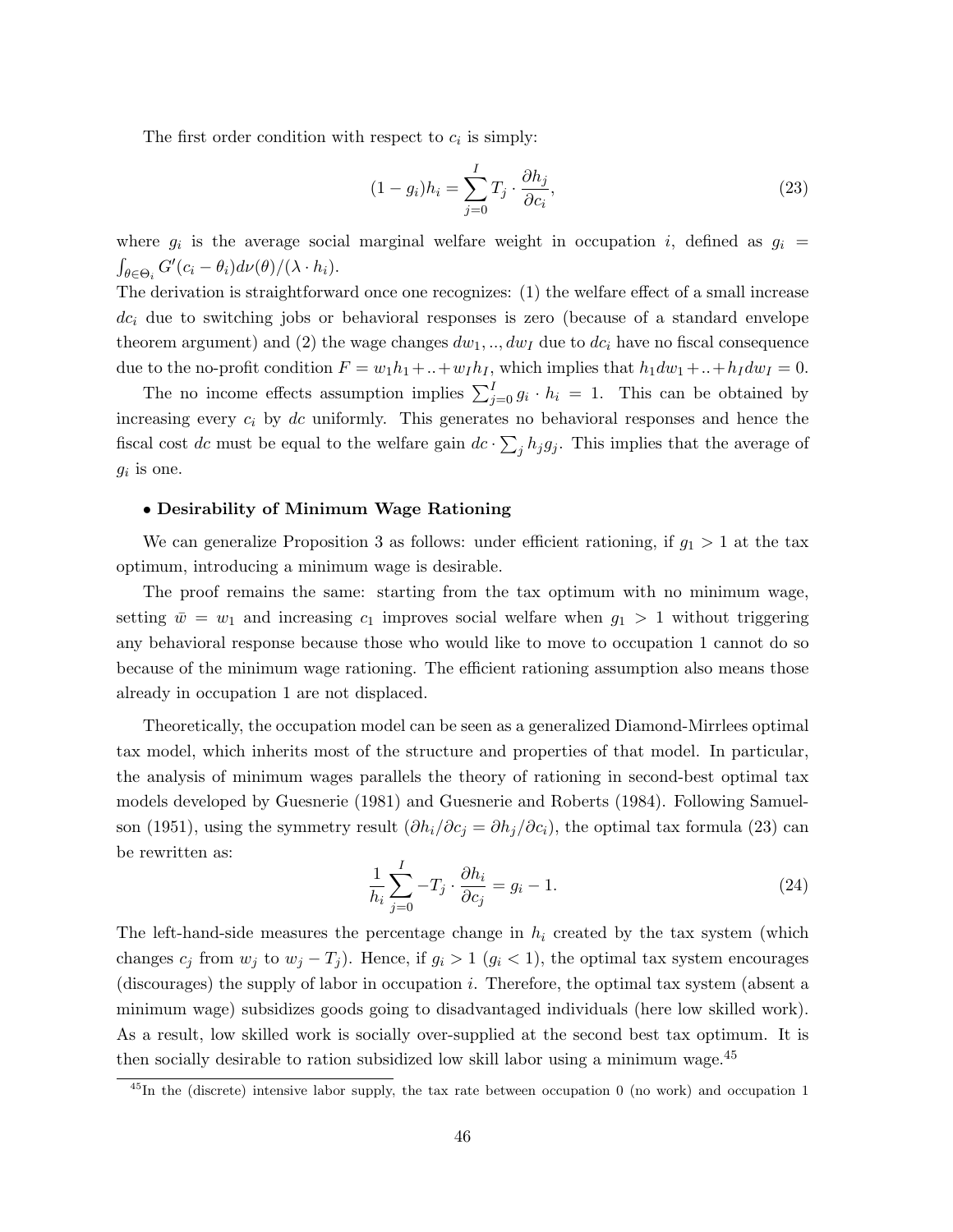The "full redistribution to minimum wage workers" result of Proposition (3) also extends to this general model. At the joint tax and minimum wage optimum, the optimum minimum wage  $\bar{w}$  covers occupations  $i = 1, \ldots, i^*$  (we assumed occupations were ordered). Thus those occupations pay the same wage  $\bar{w}$ . As a result, the government can no longer distinguish across occupations and is forced to tax (or subsidize) them uniformly, making  $c_1 = ... = c_{i^*} = \overline{c}$ . We denote by  $T = \bar{w} - \bar{c}$  the net tax on minimum wage workers.

Again, increasing  $\bar{c}$  does not produce any behavioral labor supply response (as occupations 1, .., i<sup>\*</sup> are rationed by the minimum wage). Hence, the government should increase  $\bar{c}$  up to the point that  $\bar{g} = 1$  where  $\bar{g} = (h_1g_1 + ... + h_{i^*}g_{i^*})/(h_1 + ... + h_{i^*})$  is the average social marginal welfare weight on minimum wage workers.

#### • Many Consumption Goods and Production Efficiency

It is also possible to extend the tax model to a situation with many goods. In that context, we can show that the standard theorems of public finance (namely, the production efficiency theorem of Diamond and Mirrlees (1971) and the no commodity taxation result of Atkinson and Stiglitz (1976)) carry over to the model with optimal minimum wage with taxes/transfers.

The production efficiency theorem implies that at the joint minimum wage and tax optimum there should be production efficiency: producers should maximize profits using pre-tax prices for labor inputs and consumption outputs. This result is trivial to verify in the two skill model and remains true with many labor inputs and many consumption goods. As is well known, the production efficiency result implies that there should be no tariffs in the context of an open economy. This important result also applies when the government uses a minimum wage optimally.

Atkinson and Stiglitz (1976) suggests that, if utility functions are separable between consumption goods and labor costs and the sub-utility of consumption is homogenous across all consumers, then the optimum tax/minimum wage system should tax labor only and not impose any differentiated taxes on consumption goods. This result also carries over to the joint tax and minimum wage optimum.

### B.2 Income Effects

In order to introduce income effects in the two-skill model used in the text, we can define individual utility as  $u(c) - \theta \cdot l$  where  $u(.)$  is increasing and concave. Thus, an individual of skill *i* works if and only if  $\theta \leq u(c_i) - u(c_0)$ . Denoting  $u_i = u(c_i)$ , for  $i = 0, 1, 2$ , the labor

<sup>(</sup>lowest paid occupation) is positive (Saez, 2002) as in the Mirrlees continuous model. Nevertheless, it is still the case that low skilled work is over-encouraged by the tax system because there are more individuals who shift from occupation 2 to occupation 1 because of taxes than individuals who shift from occupation 1 to occupation 0.